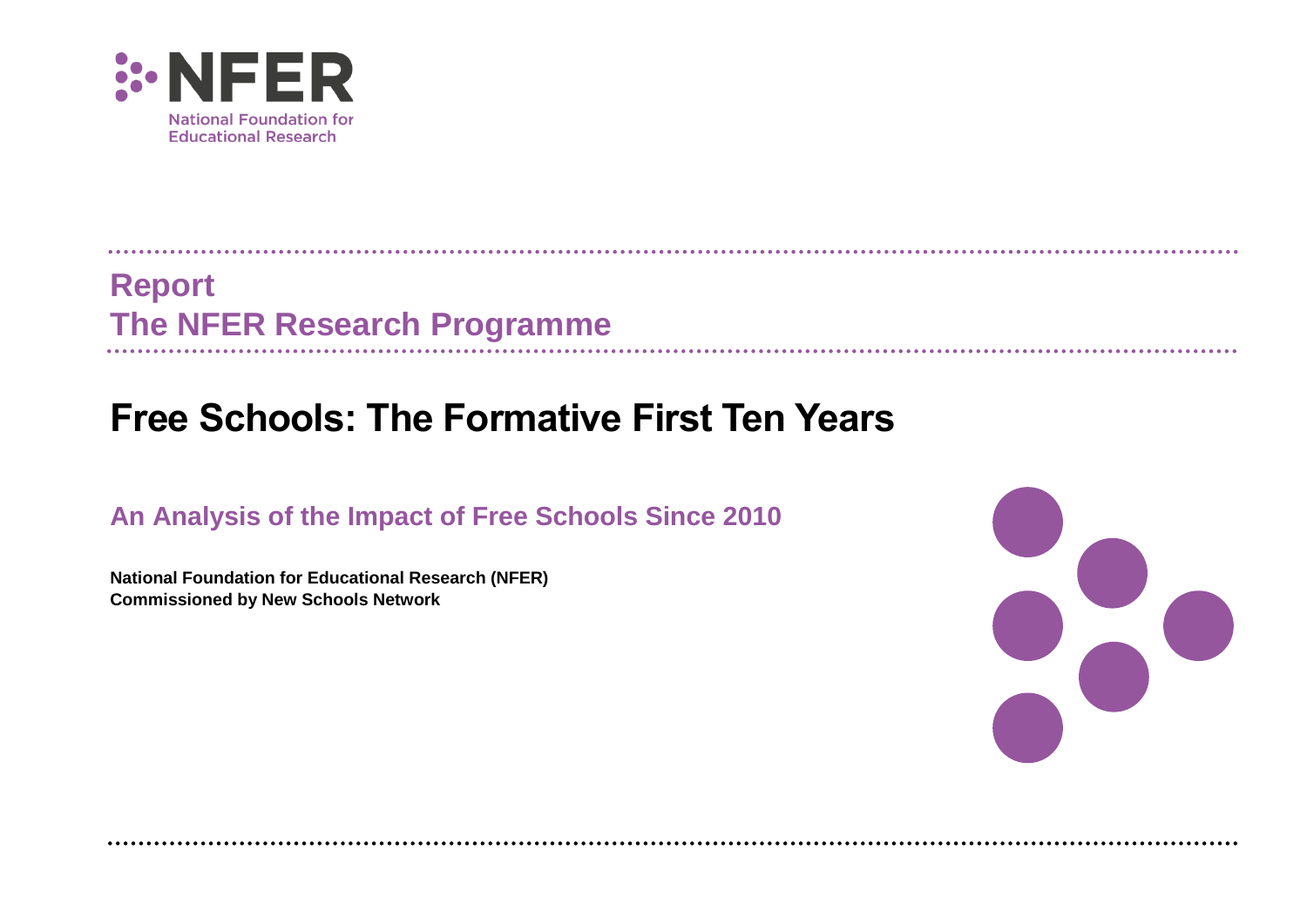

## **Free Schools: The Formative First Ten Years An Analysis of the Impact of Free Schools Since 2010**

Jenna Julius, Jude Hillary, Leticia Veruete-McKay

Published in February 2021

By the National Foundation for Educational Research, The Mere, Upton Park, Slough, Berkshire SL1 2DQ

**[www.nfer.ac.uk](http://www.nfer.ac.uk/)**

© 2021 National Foundation for Educational Research Registered Charity No. 313392

**ISBN:** 978-1-912596-20-1

**How to cite this publication:** Julius. J., Hillary, J. and Veruete-McKay, L. (2021). *Free Schools: The Formative First Ten Years: An Analysis of the Impact of Free Schools Since 2010.* Slough: NFER.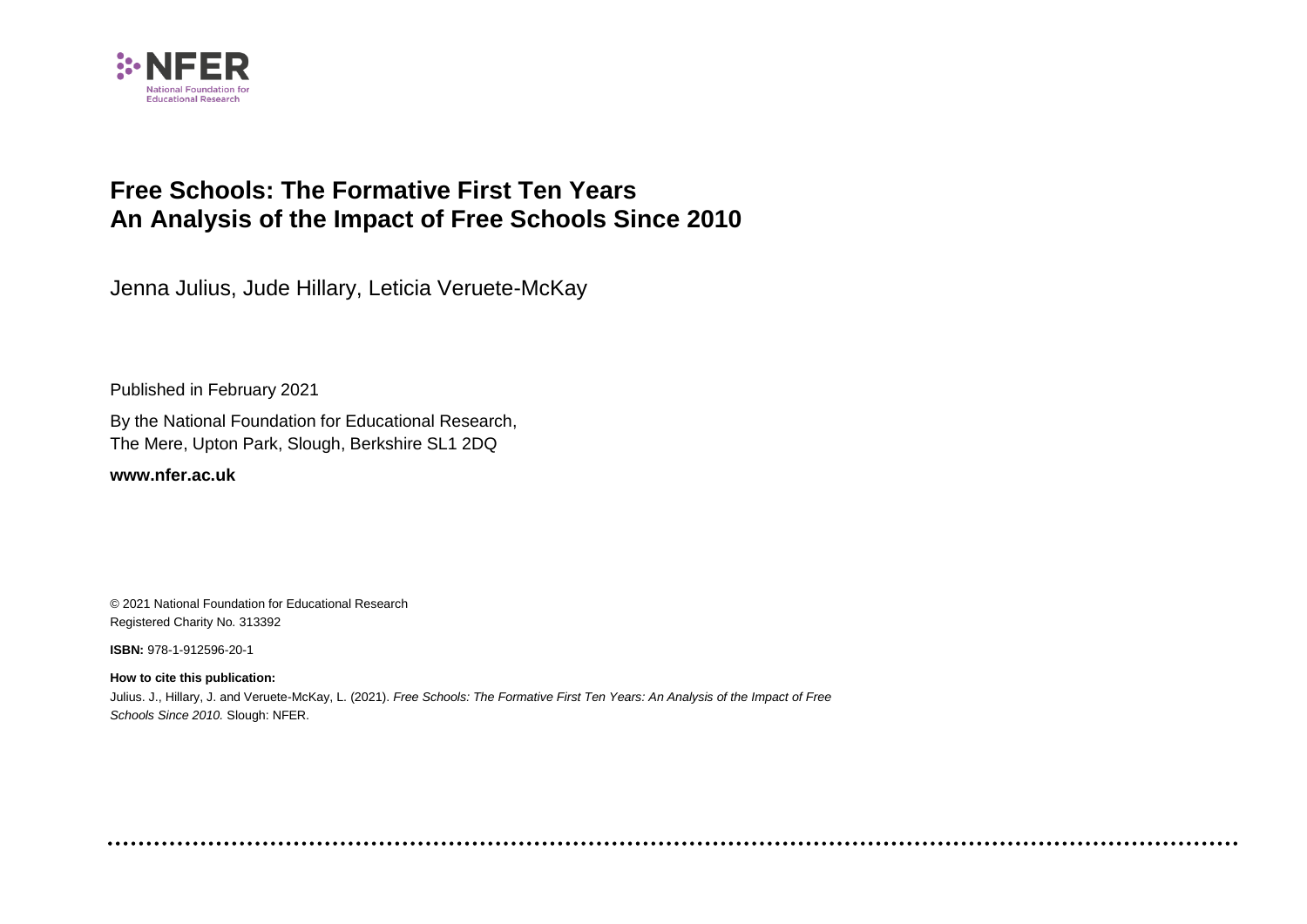

## **Contents**

|                | About this research                   | i    |
|----------------|---------------------------------------|------|
|                | <b>Executive Summary</b>              | iii. |
|                | <b>Recommendations</b>                | V    |
| 1              | Introduction                          | 1    |
| $\overline{2}$ | Attainment in primary free schools    | 7    |
| 3              | Attainment in secondary free schools  | 16   |
| 4              | Free school popularity                | 23   |
| 5              | The teacher workforce in free schools | 32   |
|                | <b>References</b>                     | 41   |
|                | Appendix A: Additional tables         | 44   |
|                | Appendix B: Methodological Annex      | 45   |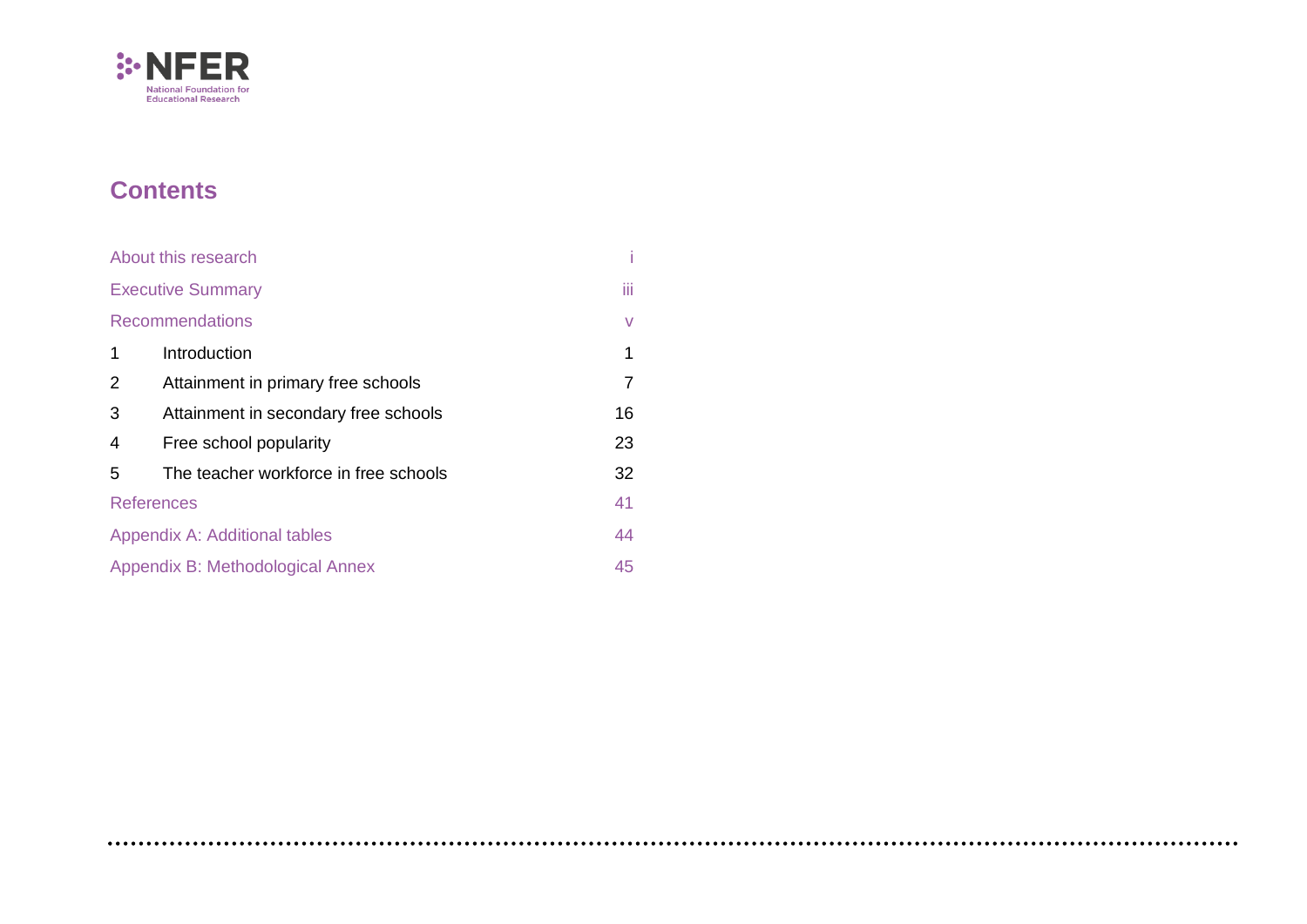

### <span id="page-3-0"></span>**About this research**

To mark the ten year anniversary since the introduction of the free schools programme, New Schools Network (NSN) commissioned the National Foundation for Educational Research (NFER) to conduct an independent data-led investigation into what impact free schools have had since their introduction in 2010.

The research examines the impact that free schools have had since 2010 through the lens of three broad research questions:

- How do pupils in free schools perform in terms of attainment outcomes compared to their peers in other types of schools, at different key stages of education?
- Have free schools managed to establish themselves with families as a credible and popular choice for educating their children?
- How do the demographics and supply dynamics of the teacher workforce in free schools compare to other schools?

This report focuses on mainstream free schools only (that is, special and alternative provision free school have been excluded). University Technical Colleges and studio schools are also excluded.

### **National Foundation for Educational Research**

NFER is a leading independent provider of rigorous research and insights in education, working to create an excellent education for all children and young people. It is a not-for-profit organisation which produces robust and innovative research, assessments and other services, which are widely known and used by key decision-makers. Any surplus generated is reinvested in projects to support our charitable purpose.

### **New Schools Network**

NSN is an independent charity providing advice and resources for those interested in starting a free school within the English state education system. NSN's ambition is to ensure every child has an equal chance to succeed, irrespective of their background, by supporting communities to establish, run and improve schools. Through a range of programmes, NSN partners with individuals, groups, trusts and business leaders with the aim to establish, run and improve pioneering and innovative schools.

To read New Schools Network response to the research findings, please visit [newschoolsnetwork.org.](file:///C:/Users/julij/Desktop/www.newschoolsnetwork.org)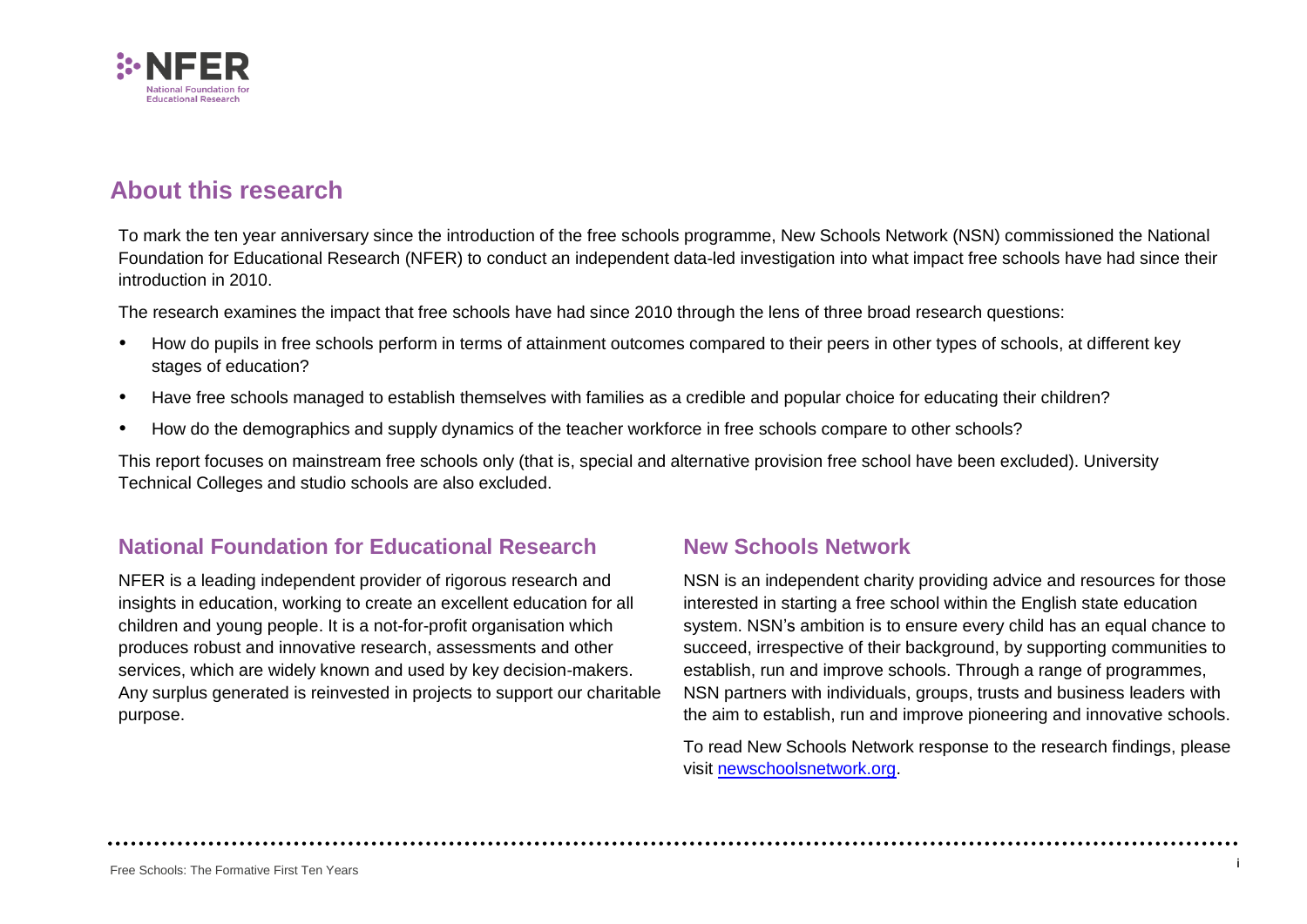

### **Acknowledgments**

We are grateful to Jack Worth and Jens Van De Brande for their invaluable contributions to this research.

This work was produced using statistical data from ONS. The use of the ONS statistical data in this work does not imply the endorsement of the ONS in relation to the interpretation or analysis of the statistical data. This work uses research datasets which may not exactly reproduce National Statistics aggregates.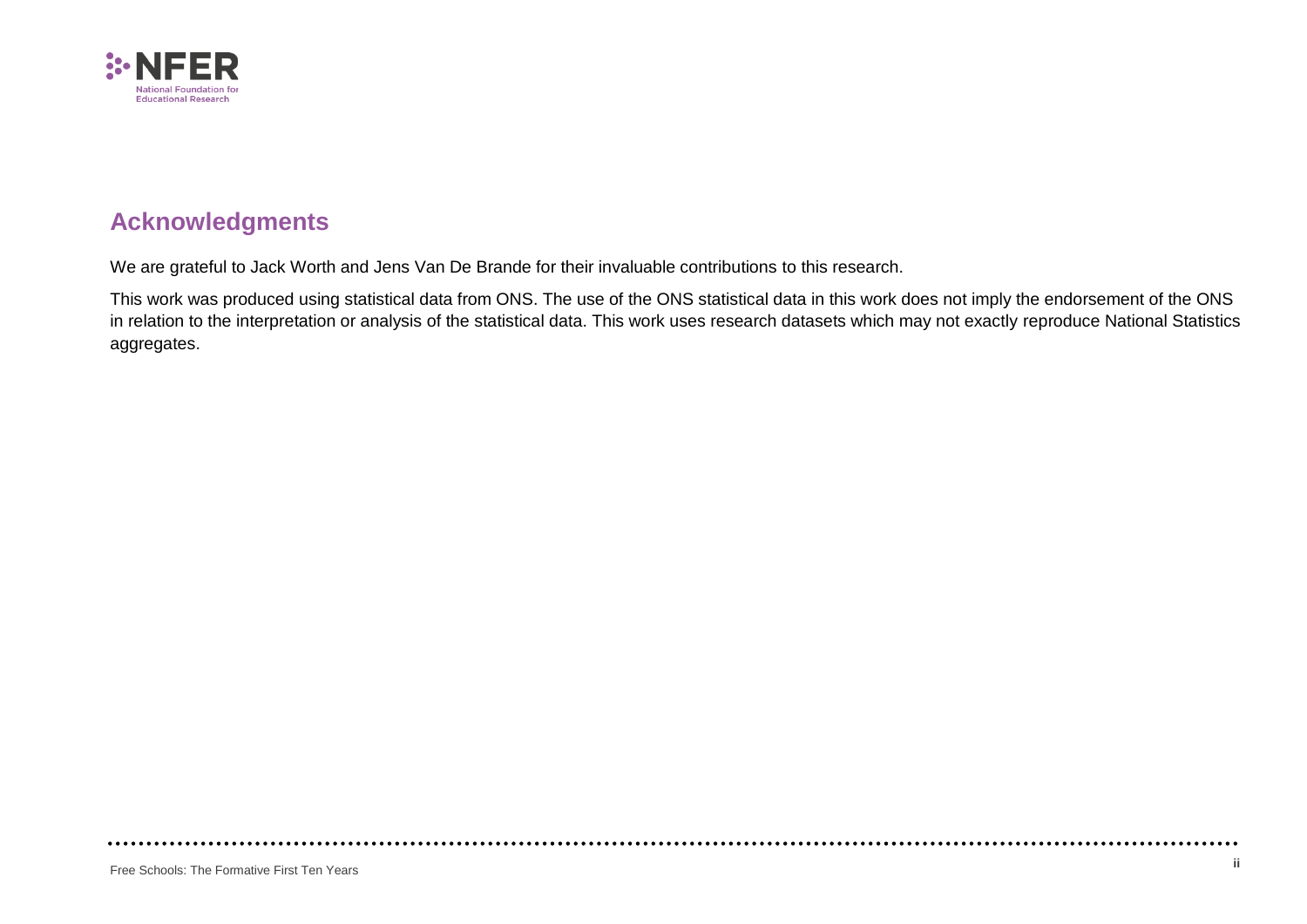

## <span id="page-5-0"></span>**Executive Summary**

*This report was largely prepared before the Covid-19 pandemic, which has had a profound and widespread impact on our education system. Our findings and recommendations should be considered in this context.*

It has been ten years since the free schools programme was introduced. Its intention was to bring new and innovative providers into a more autonomous and self-improving school system, and to drive up standards through greater school choice (Evennett, 2019). In this report, we examine what impact free schools have had since the introduction of the programme in 2010.

#### **The number of free schools has increased rapidly since 2010**

The first 24 free schools opened their doors in September 2011 and as of March 2020, the number opened has increased rapidly to a total of 537 free schools. Most of these - 444 - were mainstream free schools while the remainder were special and alternative provision free schools. By January 2019, the number of pupils being educated in a free school had reached the 100,000 mark. The closure rate for free schools, excluding fresh starts (that is, where a school closes to be replaced by a new free school, which can start again, free of any of the issues that beset its predecessor), was 3.7 per cent, which is slightly higher than the school closure rate in the wider non-free school population (3 per cent) since 2010.

#### **The proportion of free schools judged outstanding by Ofsted was much higher than in other schools**

In February 2020, some 35 per cent of primary and all-through free schools inspected had an outstanding rating compared to 17 per cent for other primary schools. In secondary, 26 per cent of free schools were judged to be outstanding, five percentage points higher than for other secondary schools. Of the 16-19 free schools (that is, free schools which are sixth form colleges for pupils aged 16 to 19) which had been inspected, over 50 per cent were rated outstanding. The proportion of free schools judged to be outstanding has remained consistently high since inspections of free schools began. However, around one-third of free schools, which opened more recently, were still to be inspected by Ofsted.

#### **But about one in seven required improvement / were inadequate**

The proportion of secondary free schools judged as requiring improvement or inadequate, at 15 per cent, was substantially lower than other secondary schools (22 per cent). Slightly more primary and all-through free schools were judged as requiring improvement or being inadequate (14 per cent) compared to other mainstream primary and all-through schools (12 per cent).

#### **Free school pupils were not typical of the wider pupil population**

Free school pupils were disproportionally likely to come from an ethnic background, have a first language other than English, and be based in London. Secondary free school pupils were also significantly more likely to be from a disadvantaged background, although this is largely because free schools are located in regions with higher levels of disadvantage. Free school pupils were also more likely to move from another school than other pupils, particularly during primary school.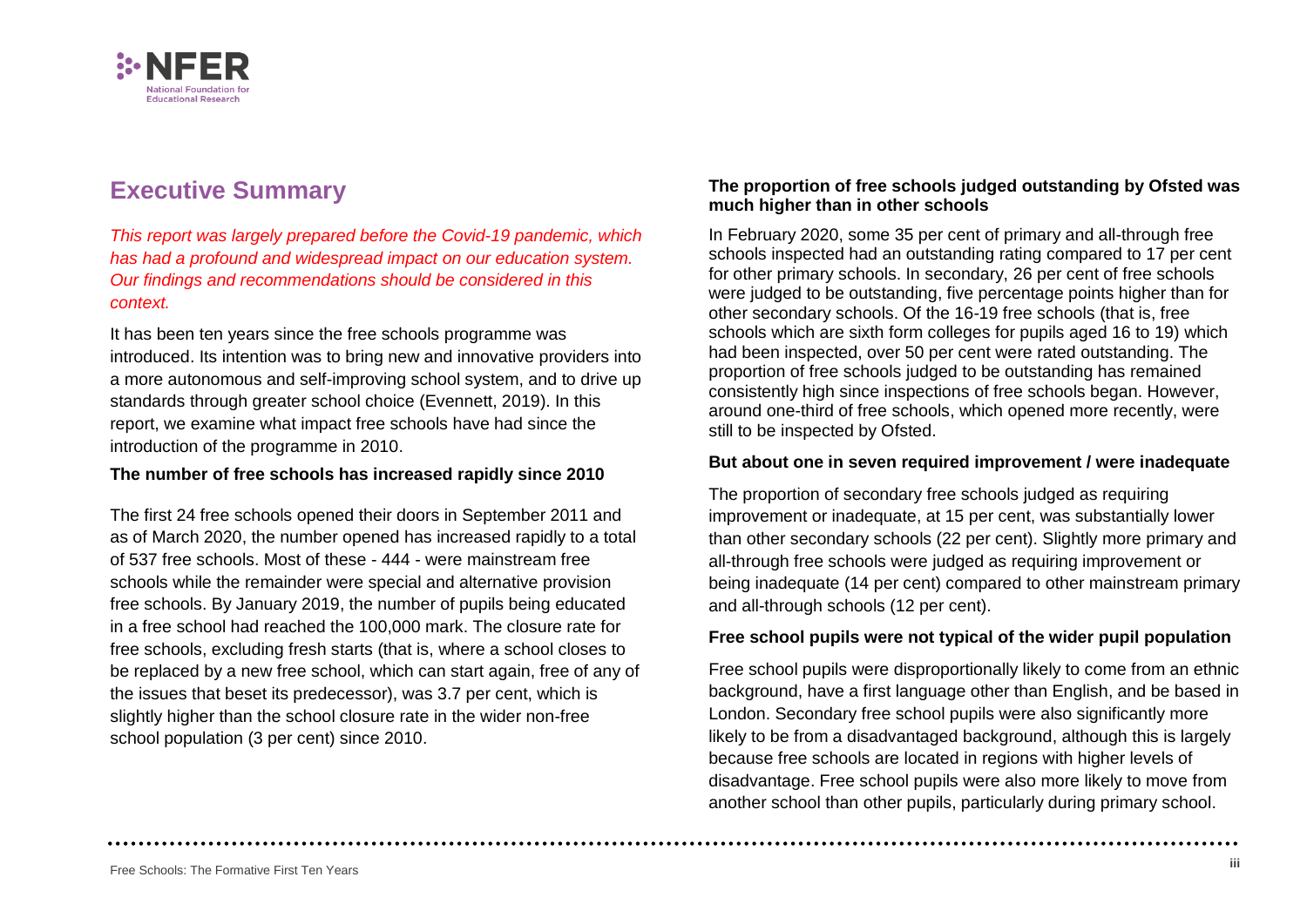

Pupils who move school are at greater risk of underperforming compared to their peers (Claymore, 2019; Schwartz, 2017).

#### **Attainment outcomes were mixed in the primary phase**

Primary free schools outperformed other schools at KS1 (during Year 1 and 2) in reading, writing, maths and science in 2018-19. However, at KS2 (that is, during Years 3 to 6 inclusive), free school pupils were seven per cent less likely to reach the expected standard in reading, writing and maths compared to peers in other schools. This may in part be due to pupils who move school making up a greater proportion of a free school's KS2 cohort – as highlighted above; these pupils are at greater risk of underperforming. Another factor may be that data on KS2 outcomes was only available for a third of primary free schools.

#### **Secondary free schools outperformed other schools at KS4**

Free school pupils achieved the equivalent of a tenth of a grade higher in each subject at KS4 (during Years 7 to 11 inclusive) compared to their peers in other schools, once pupil and school-level characteristics were controlled for. Disadvantaged free school pupils also outperformed their peers in other schools, but this difference may have occurred by chance.

#### **Free school performance outcomes at KS5 has been mixed**

Free school performance at KS5 differed between 16-19 free schools, which provide sixth form education only, and secondary and allthrough free schools that have a sixth form. Pupils attending 16-19 free schools outperformed pupils in other schools. However, sixth form pupils in secondary and all-through free schools performed worse than their counterparts in other schools.

#### **Free schools continued to attract interest from parents**

Both primary and secondary free schools were popular with families. Primary free schools received more first preferences from parents applying to schools, both in absolute terms and relative to the number of places available, compared to other school types. Secondary free schools received fewer first preferences from parents but they received a large number of first preferences compared to spaces available. Further, interest in primary and secondary free schools has generally grown the longer they have been open.

#### **Popularity increased relative to nearest neighbouring schools**

Both primary and secondary free schools are more popular than their neighbouring schools, who are likely to be operating in the same circumstances. Relative to their five nearest neighbouring schools, their popularity has also increased over time. This suggests that free schools have been successful in their original aims of providing greater school choice. However, free schools were also expected to open in areas with low academic standards, which may be a contributory factor to their relative popularity when compared to their nearest neighbours.

#### **Teachers were not representative of the wider teacher workforce**

Teachers in free schools tended to be younger and less experienced compared to their peers in other schools, across both phases. This is likely to reflect both the unique challenges which free schools head teachers face in recruiting teachers and the demographics of free schools. It has been documented that more deprived schools – which is the case for many free schools - tend to have younger and less experienced teachers (Allen and Simons, 2018). Despite the fact that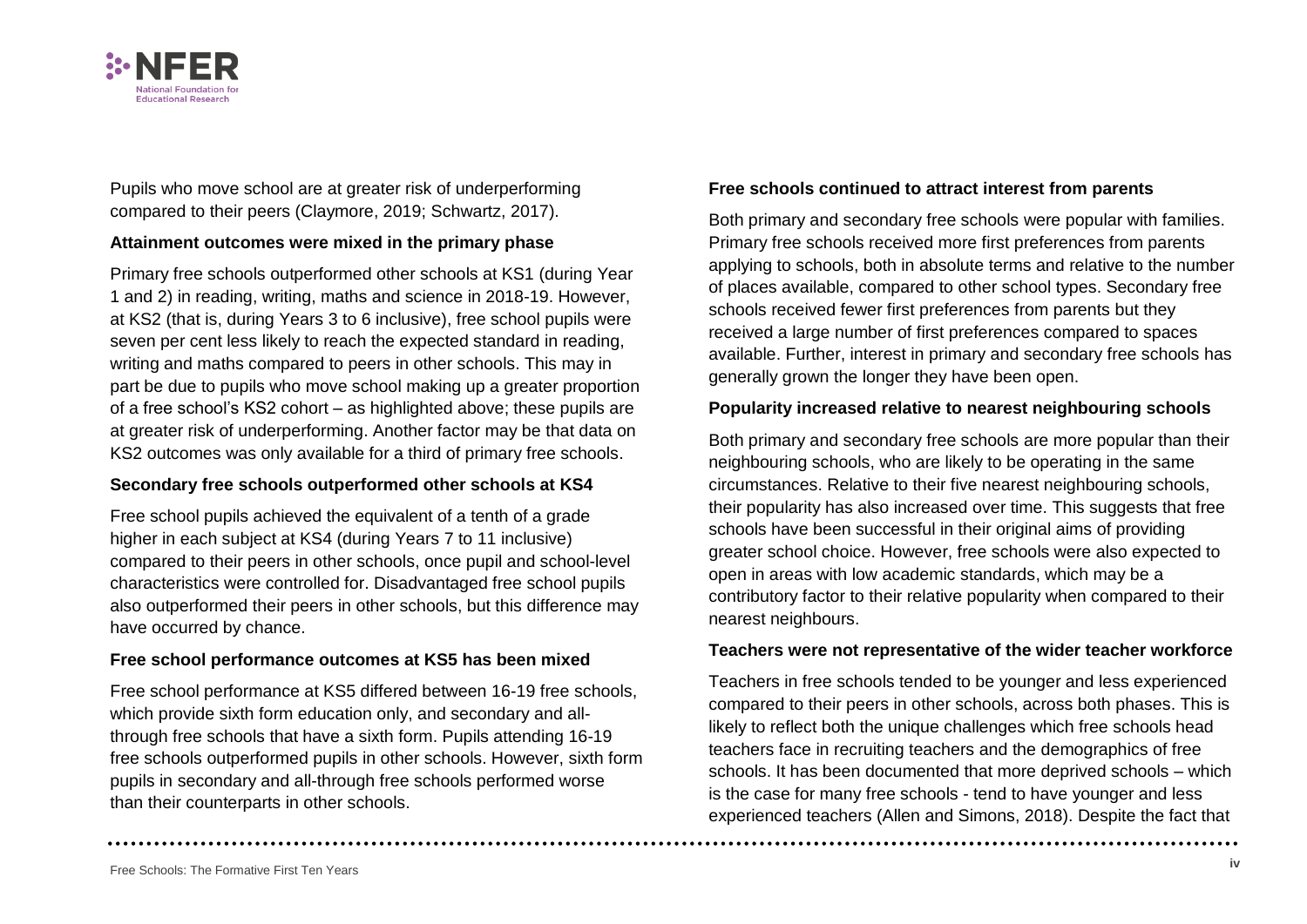

being taught by inexperienced teachers is associated with pupils making less educational progress (Allen *et al*., 2016), teachers in secondary free schools appear to have overcome this hurdle as their pupils have achieved better KS4 outcomes than their peers in other schools.

#### **Teacher retention in free schools was lower than in other schools**

The probability of a teacher in a free school leaving the state-funded sector was around two percentage points higher than other schools. However, we found evidence that attrition rates in other new non-free schools<sup>1</sup> were also higher than the average. Out of the teachers who remain in the profession, free school teachers were no more likely to change schools than their peers.

### <span id="page-7-0"></span>**Recommendations**

#### **Further research is needed to understand why KS2 attainment in primary free schools is lower than in other schools, and identify actions that can be taken to address this**

Our research finds that there is scope for primary free schools to improve pupil attainment at KS2, particularly in terms of supporting pupils to achieve the expected standard. Further research is needed to establish what is driving lower KS2 attainment in free schools, in order to support teachers and school leadership in increasing pupil attainment.

#### **Additional investigation is required to establish why teacher retention in newer schools is lower than in other schools, and identify measures that can be taken to reduce this difference**

Our findings suggest that newer schools tend to have lower teacher retention rates than other more established schools. Research is required to establish what is driving these lower retention rates such that government and school leadership can better support teachers, and thereby retain more in the state system.

#### **Lessons should be drawn from the successes of secondary and 16-19 free schools, and used to inform best practice**

Our research has found that secondary free schools are outperforming other schools, despite facing a number of unique challenges such as having a relatively young and inexperienced workforce. We also found that pupils in 16-19 free schools also outperformed their peers in other schools. Research should identify the determinants of success in secondary and 16-19 free schools, such that best practice can be replicated in future waves of free schools and other schools.

#### **Further research should consider the setup process used by schools**

Free schools may be set up through different processes. While most new free schools are set up by submitting an application to the Department for Education (DfE), some free schools are set up by local

<sup>1</sup> We calculated teacher retention and turnover rates for non-free schools which opened between 2011 and 2015. Retention was lower and turnover was higher when compared to other schools.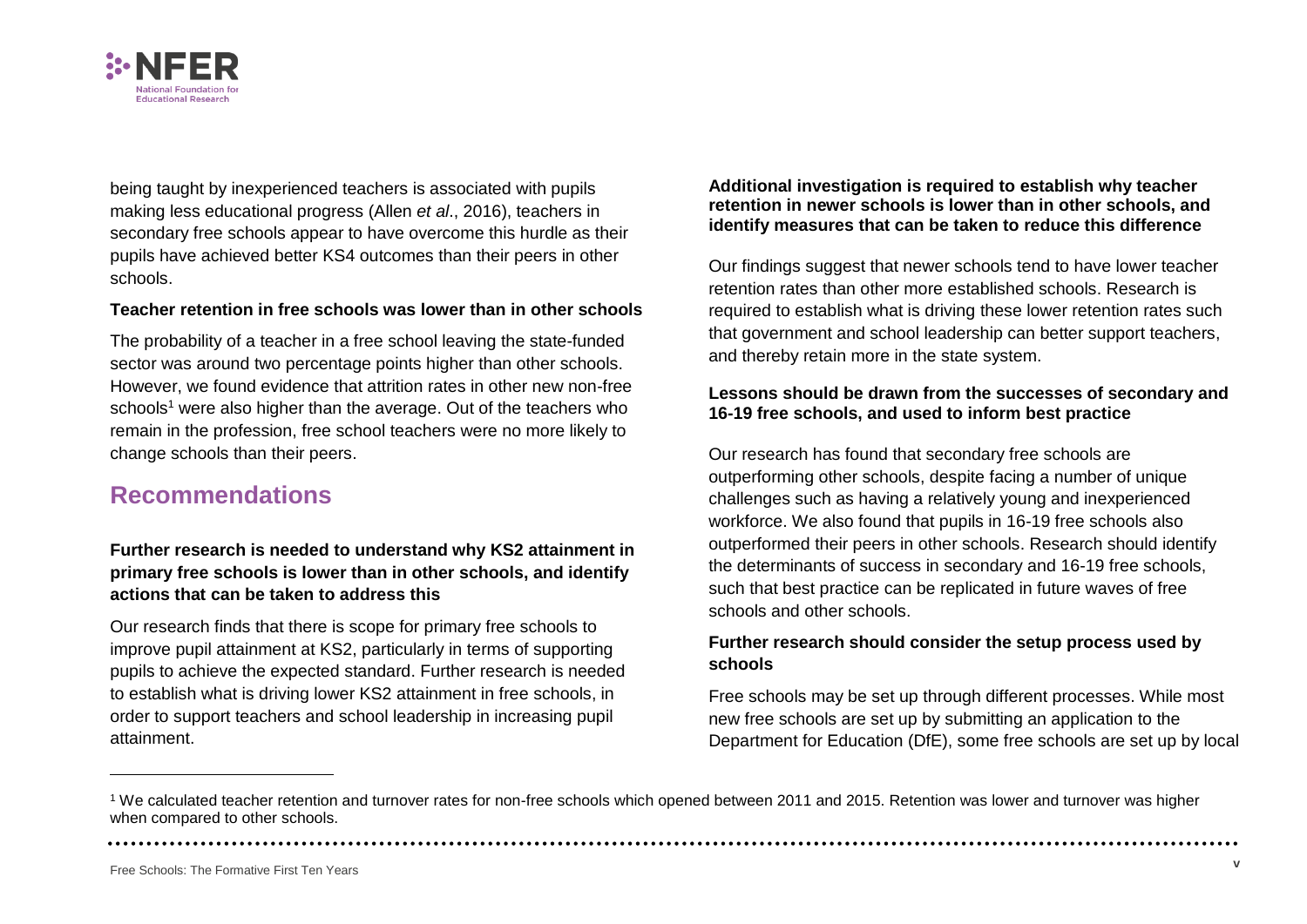

authorities first identifying the need for a new school and providers submitting applications to fulfil this need. These processes may lead to different school focuses: free schools set up by local authorities may be primarily focused on fulfilling a need for new places, whereas new free school proposers applying via the DfE route may have some additional objectives as well as fulfilling a need for places. Further research is needed to establish whether these two approaches lead to different levels of success in addressing local needs for new school places and in providing access to high-quality education.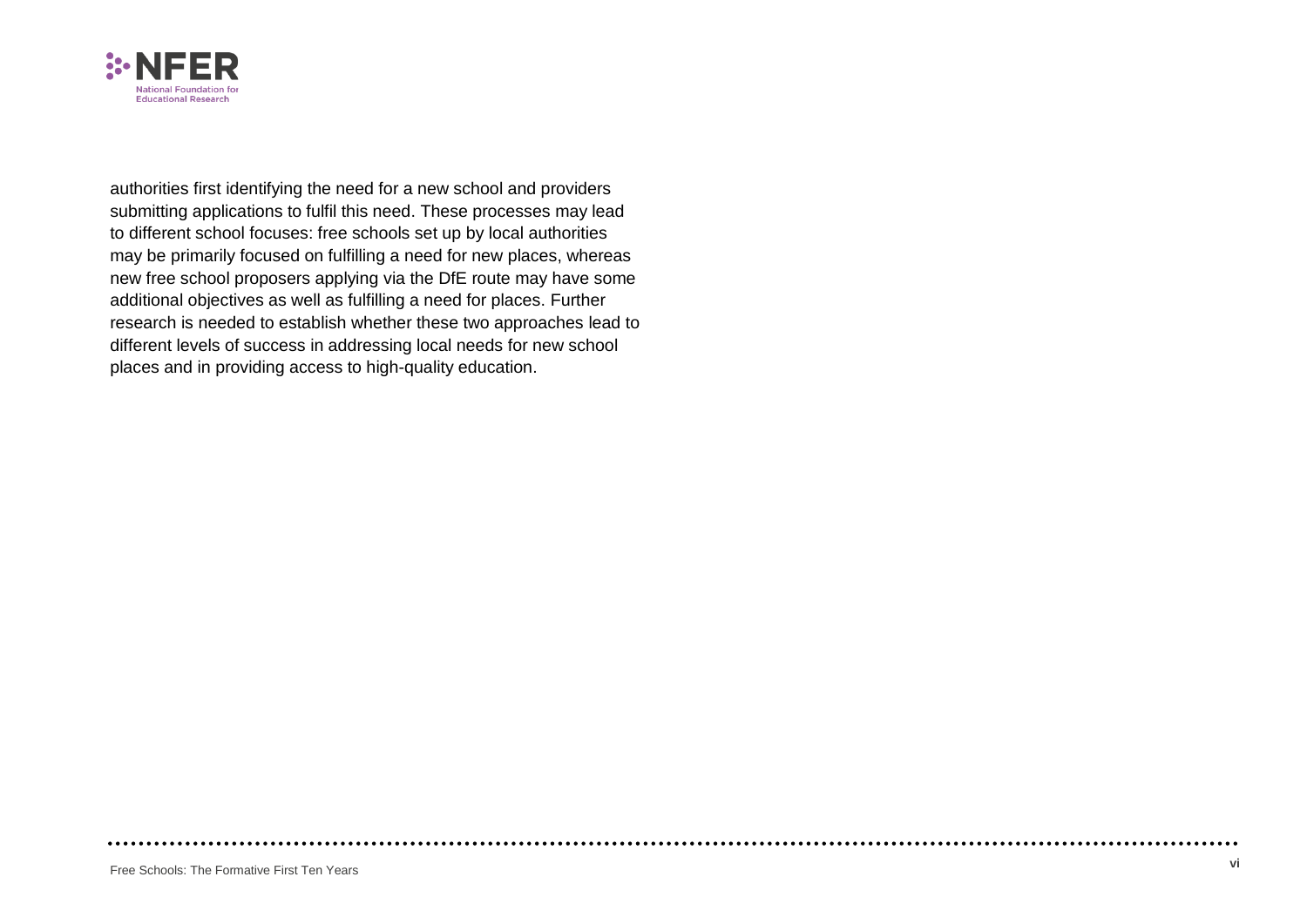

## <span id="page-9-0"></span>**1 Introduction**

### **1.1 A brief history**

The free schools programme was established by the Coalition Government in 2010, following the passing of the Academies Act of that year (West and Wolfe, 2018). Free schools are all-ability schools, directly funded by the government. Free schools have the same legal status and freedoms as academies, including having flexibility over decisions such as the curriculum they offer, setting teacher pay and conditions, and the length of the school day.

Free schools were originally set up with the intention of bringing new and innovative providers – including parents and teachers – into a more autonomous and self-improving school system, driving up standards through greater school choice (Evennett, 2019).

The free schools programme was originally similar to the Charter School system in the United States and the scheme in Sweden, where non-profit and profit-making groups can set up schools, which are funded by the government but are free from its control. Free school providers are not allowed to make a profit from running their schools.

Free schools, as with all new schools, face a large number of challenges when being set up and becoming established. As highlighted by the National College for School Leadership, these range from working within a restricted timetable, finding suitable premises, attracting pupils and staff, and building relationships within the local community (Dunford *et al*., 2013).

Applications to open a free school are done in batches known as 'waves' (DfE, 2020a). For each wave, the government publishes a set of criteria for opening a new free school and invites bids. Proposer groups that are able to meet the criteria submit an application to the Department for Education (DfE) for approval. NSN offers support to new free school proposers in preparing their applications, and support in opening their schools where applications are successful. To date, there have been 14 free school waves, the most recent of which is ongoing. In February 2020, the DfE announced that they had received 89 applications to open a mainstream free school in wave 14.

Since 2015, schools set up through the local authority 'presumption' process are also considered free schools. This process involves local authorities, who have identified the need for a new school i.e. due to a new housing development, publishing a specification for the new school needed (DfE, 2020b). The government, in collaboration with the local authority, Regional School Commissioner (RSC) and key stakeholders, undertake a consultation process to appoint a provider for the new school.

Free schools established using the 'presumption' process may have different characteristics to free schools opened using the wave process. This may lead to different levels of school success in addressing local needs for new school places and in providing access to high-quality education. Unfortunately, we are unable to investigate these differences in our analysis as information on free schools' establishment processes is not consistently collected.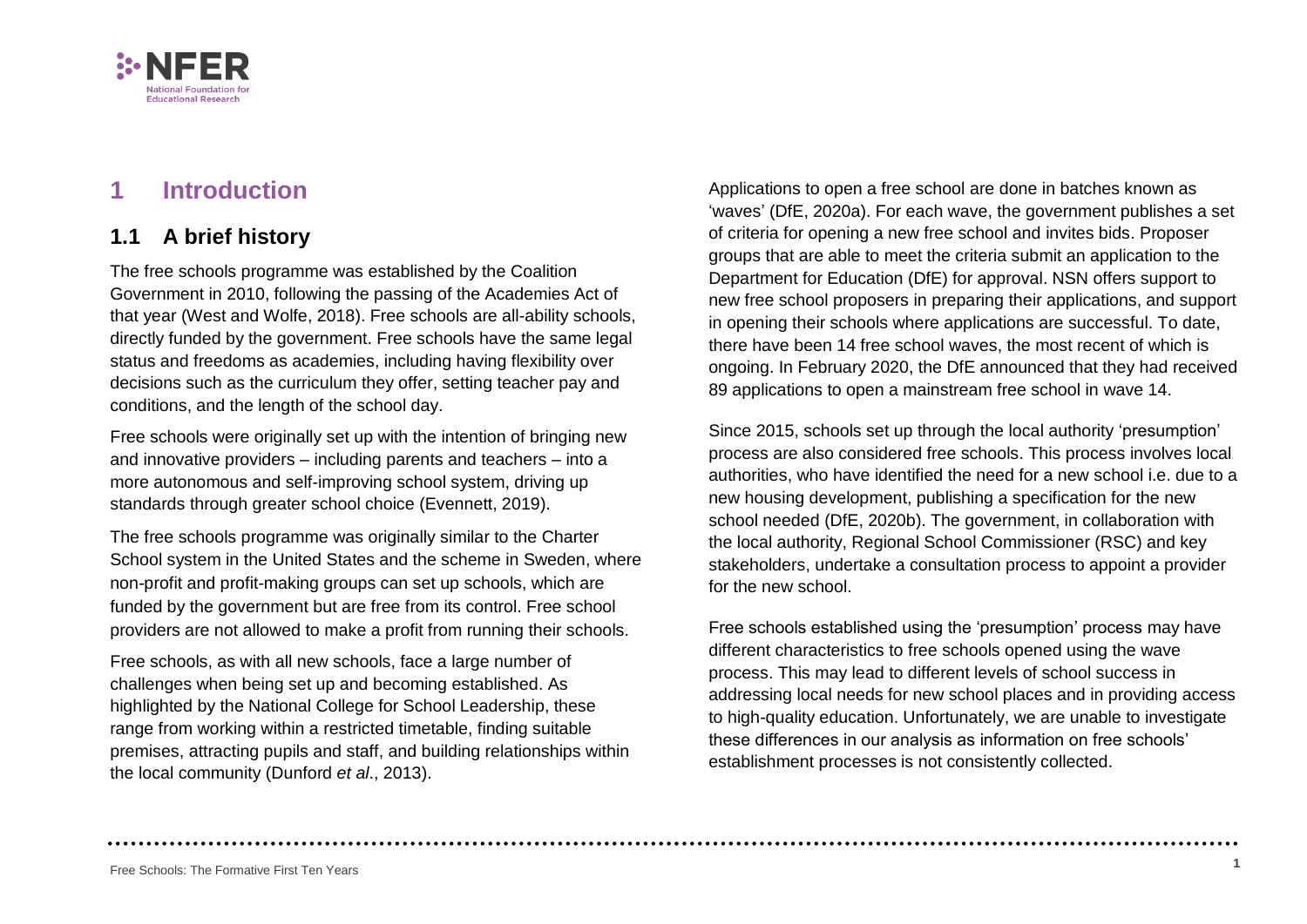

### **1.2 The emergence of free schools since 2010**

#### 1.2.1 Free school openings

By the end of the first wave, 24 free schools had been approved and were opened in September 2011. As shown in [Figure 1,](#page-10-0) the numbers have grown significantly since, and by March 2020, 537 free schools had been established<sup>2</sup>. Of these, 444 were mainstream, while the remainder were special and alternative provision free schools. The focus of this report is on mainstream free schools.

#### <span id="page-10-0"></span>**Figure 1: Numbers have grown steadily throughout the ten years of the policy**



Source: NFER analysis of Get Information About Schools data

While primary free schools account for nearly half of all mainstream free schools, they only account for about one per cent of all primary schools in England. Secondary free schools have had more of an impact on their phase, making up five per cent of all mainstream secondary schools. But all-through free schools have had a bigger impact still, accounting for a quarter of the total.

#### 1.2.2 Geographical spread

While free schools have been established across the whole of the country, as [Figure 2](#page-11-0) shows, they have disproportionately been opened in London. At the end of March 2020, 31 per cent of the total free schools established had been opened in the London Government Office Region (GOR). This is nearly three times the share of all nonfree schools which are in London (11 per cent).

Although the proportion of all free schools which were established in London is very high, the share at the end of March 2020 is actually the lowest level it has been since the programme commenced. For much of the last decade, the proportion of all free schools which were established in London had been between running between 35 and 38 per cent, but this had fallen in the last two years following a change of the criteria for new free school applications from wave 13. There is now a much greater expectation that a proposed free school will be in located in one of the specific areas identified by the DfE as having the lowest educational performance and the lowest capacity to improve; having both a basic need for new places and low standards; and

<sup>&</sup>lt;sup>2</sup> The number of free schools established is based on the total number of free schools to open in DfE Get Information About Schools data. Note that schools which closed and subsequently re-opened to make a fresh start will be counted as separate openings in the total.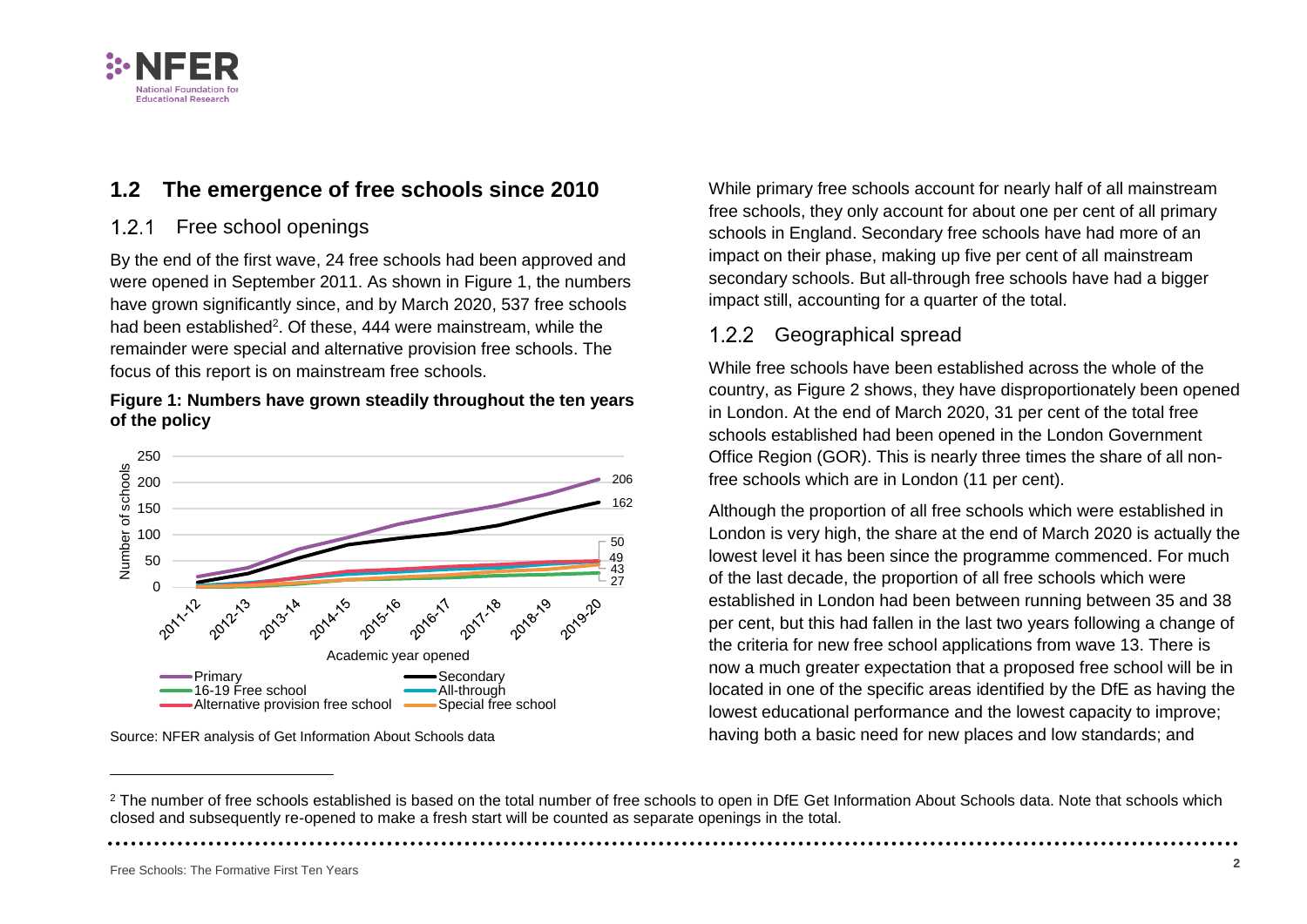

having been largely untouched by the free schools programme to date (DfE, 2020a). If these criteria are maintained in future waves, we might expect to see the share of free schools which are in London continue to fall.

#### <span id="page-11-0"></span>**Figure 2: A disproportionate number of free schools have been opened in London**



As shown in [Figure 3,](#page-12-0) this is wholly driven by differences in the primary phase where the proportion of faith based primary free schools is 13 percentage points lower than other primary schools. This is primarily due to there being no free schools of the Roman Catholic faith designation, whereas almost ten per cent of primary non-free schools follow this faith. The lack of free schools set up by the Roman Catholic faith has been due to concerns that faith group have had with the '50 per cent rule', which stipulates that where newly established [academies](https://en.wikipedia.org/wiki/Academies_(England)) with a religious designation are oversubscribed, at least 50 per cent of their places must be open places; that is, allocated without reference to faith (Whittaker, 2018).

Of the new free schools with a faith designation, around half have been set up by non-Christian faith groups. By comparison, less than one per cent of non-free schools with a faith designation have been set up by non-Christian faith groups.

Source: NFER analysis of Get Information About Schools data

#### $1.2.3$ Religious denomination

Free schools with a faith designation account for 20 per cent of the total number established since  $2011<sup>3</sup>$ . This is much lower than the 34 per cent of non-free schools nationally which are faith-based schools.

<sup>&</sup>lt;sup>3</sup> Please note that some free schools may still have a faith ethos even if they do not have a faith designation.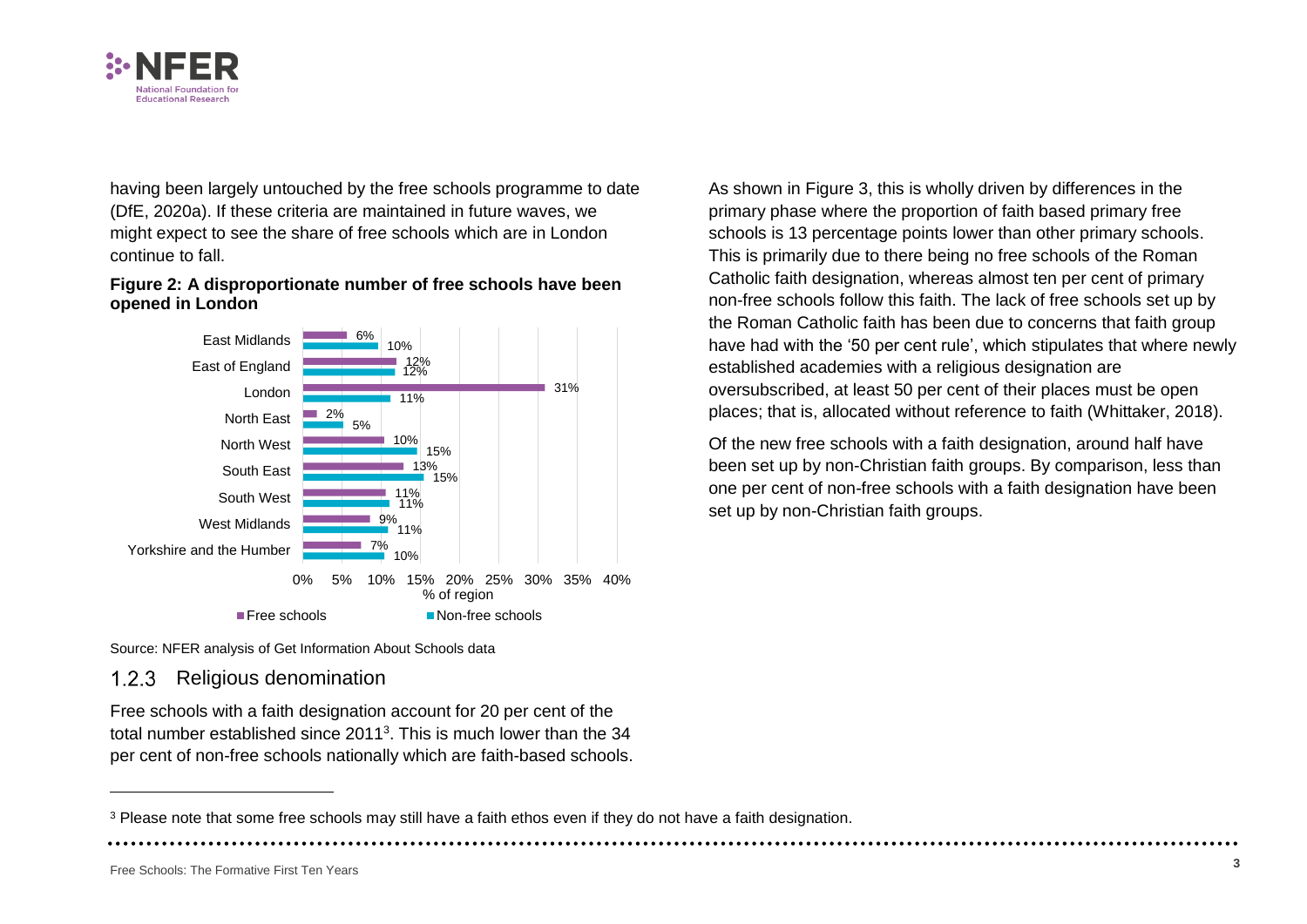



#### <span id="page-12-0"></span>**Figure 3: Free schools are less likely to have a faith designation**

Source: NFER analysis of Get Information About Schools data

#### Closures  $1.2.4$

While free schools have steadily expanded in number in the last ten years, not all have flourished. At the end of March 2020, some 26 mainstream free schools had closed, (of which eight were primary, 12 secondary, five all-through and one 16-19 free school), which represents 5.9 per cent of all mainstream free schools established.

There is a lot of regional variation in the free schools which have closed. Around a third were located in South West Government Office Region (GOR), which comprised about 20 per cent of the free schools established in that region. Only the North East GOR had a higher proportion of closures amongst its free schools established at 25 per cent, albeit this region only had eight free schools in total. Conversely, none of the 25 free schools in East Midlands or 33 free schools in Yorkshire and the Humber GORs that have been established had closed.

New schools may be anticipated to have a higher closure rate than established schools, as setting up and running a new school is likely to have greater inherent risks than running a longstanding school (Dunford *et al*., 2013). For example, a new school may have difficulty establishing itself with parents and among other local schools who may not welcome the extra competition they bring in attracting pupils.

Further, many free schools have faced significant challenges in finding a permanent site (Dickens, 2016). Since 2017, the government has been supporting new schools in acquiring land and buildings through the *LocatED* program (DfE, 2017b).

Free Schools: The Formative First Ten Years **<sup>4</sup>**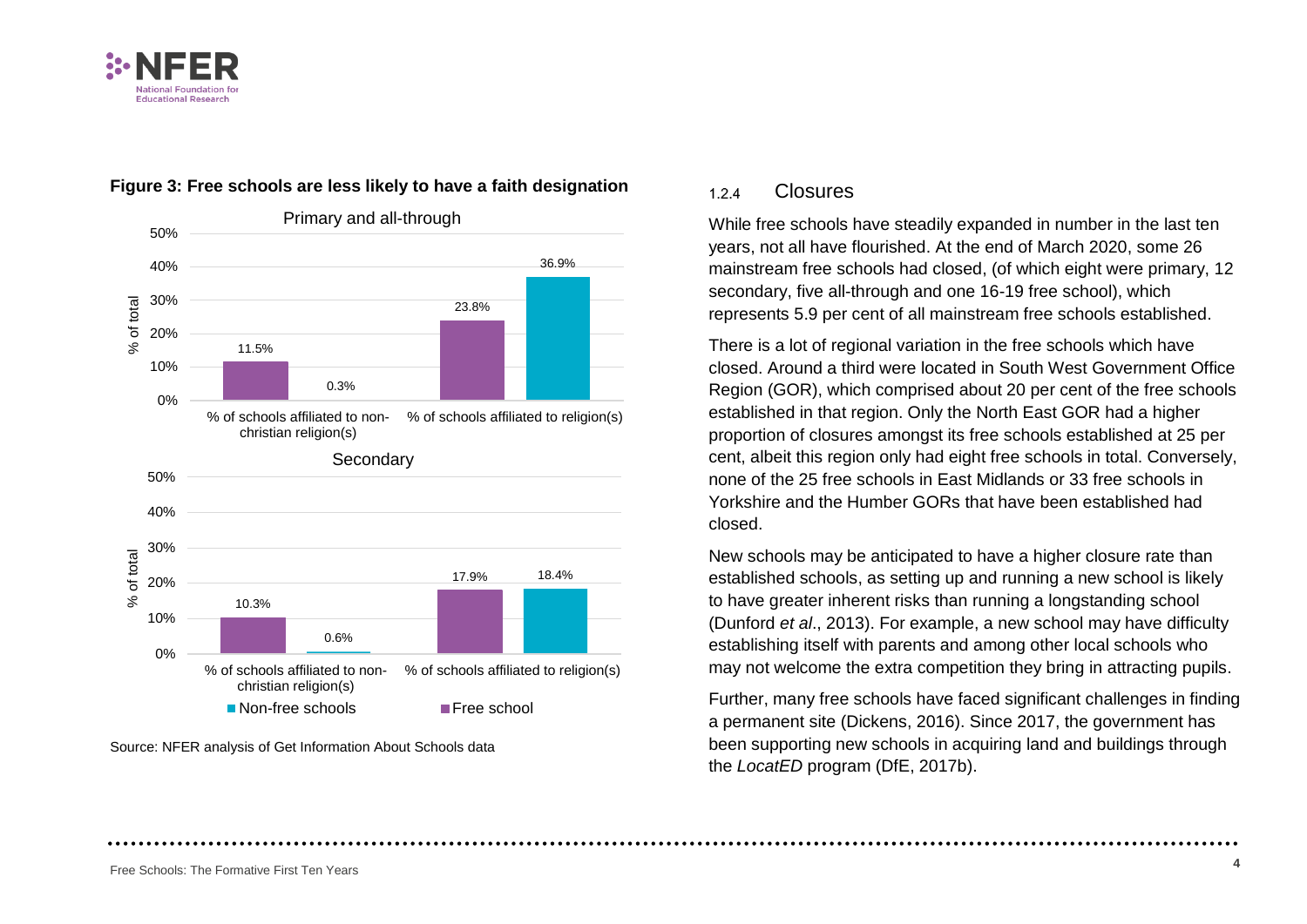

However, half of the free schools which had closed as of March 2020 did so either to change trust sponsor or to make a fresh start - that is, the original school closed to be replaced by a new free school, which can start again, free of any of the issues that beset its predecessor. The closure rate falls to 3.7 per cent if free schools which closed to make a fresh start or change sponsor are excluded. This is higher, but much closer, to the closure rate in the wider non-free school population since 2010, which was 3 per cent.

#### 1.2.5 Ofsted outcomes

In the early years of the programme, there was a lack of data on performance outcomes for free schools (which was due to the time it takes for pupils to pass through a school from the year of entry). In the absence of this data, there was much interest in Ofsted judgements as a method for judging the early success of the programme (NAO, 2013). This data was more timely as Ofsted typically start to inspect new schools in their third year of operation (Ofsted, 2019).

As shown in Table 1, the published statistics from Ofsted up to the end of February 2020, show that 35 per cent of the 168 primary and all-through schools inspected to date were judged to be outstanding. This was just over twice the rate in other schools (17 per cent). However, primary and all-through free schools were also slightly more likely to be judged as requiring improvement or as inadequate (14 per cent) compared to other maintained schools (12 per cent). Some 74 primary and all-through schools, which were set up in the last few years, were yet to be inspected by Ofsted.

In the secondary sector, of the 99 free schools inspected to the end of February 2020, 26 per cent were judged to be outstanding, five

percentage points higher than for other maintained secondary schools. In addition, a lower proportion of secondary free schools were judged to be requiring improvement or as inadequate (15 per cent) compared to other schools (22 per cent). Some 51 newer secondary free schools were yet to be inspected.

Of the 18 16-19 free schools which had been inspected, over 50 per cent were rated outstanding. Further, none of these schools were rated as requiring improvement or as being inadequate as at February 2020. However, it is worth noting that there are only a small number of 16-19 free schools.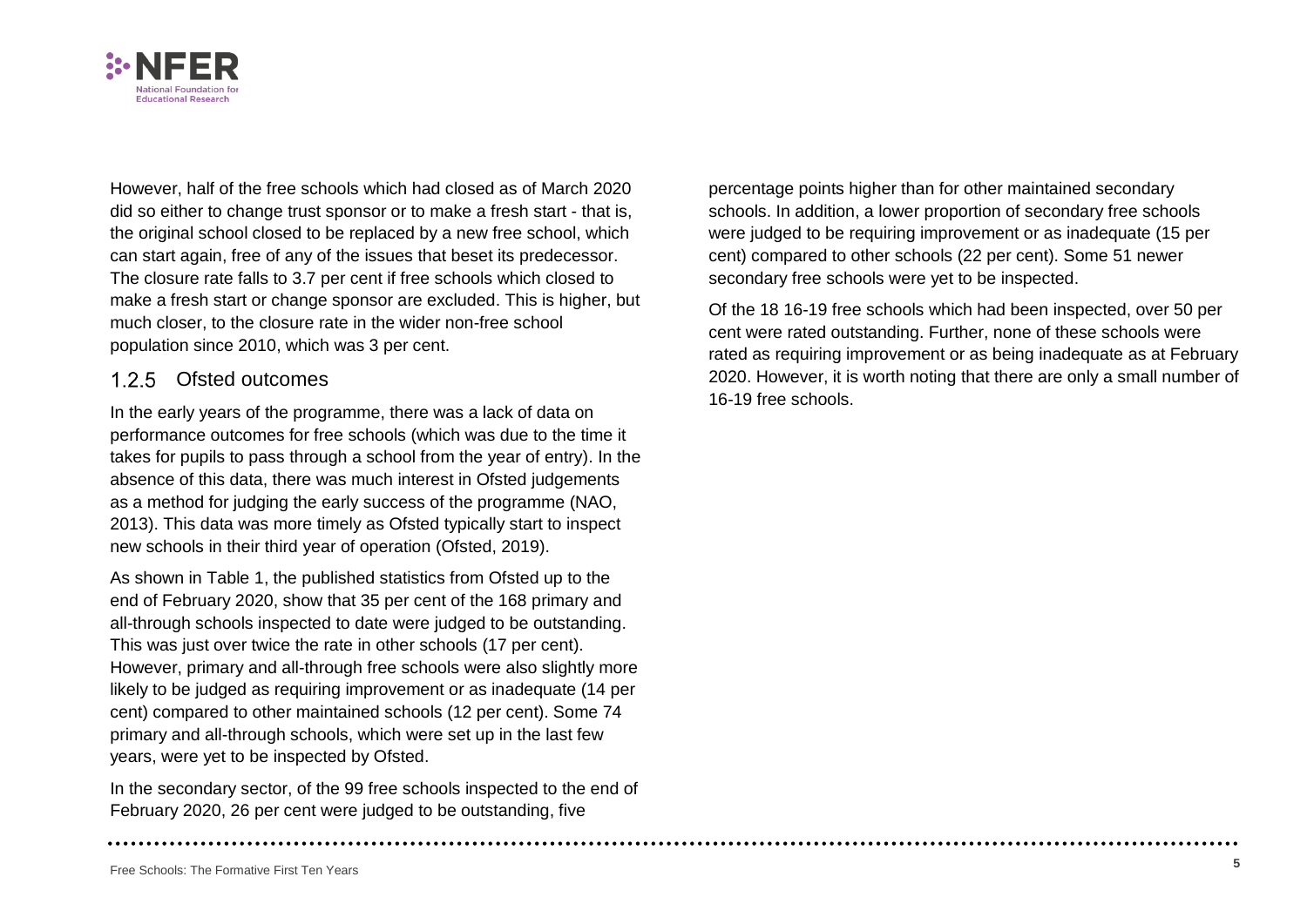

| <b>Ofsted rating</b>           | Number of<br>free schools | Free schools | <b>Non-free</b><br>schools |  |  |
|--------------------------------|---------------------------|--------------|----------------------------|--|--|
| <b>Primary and all-through</b> |                           |              |                            |  |  |
| <b>Outstanding</b>             | 59                        | 35%          | 17%                        |  |  |
| Good                           | 85                        | 51%          | 71%                        |  |  |
| <b>Requires</b><br>improvement | 18                        | 11%          | 9%                         |  |  |
| Inadequate                     | 6                         | 4%           | 2%                         |  |  |
| Not yet<br>inspected           | 74                        |              |                            |  |  |
| <b>Secondary</b>               |                           |              |                            |  |  |
| <b>Outstanding</b>             | 26                        | 26%          | 22%                        |  |  |
| Good                           | 58                        | 59%          | 57%                        |  |  |
| <b>Requires</b><br>improvement | 10                        | 10%          | 16%                        |  |  |
| Inadequate                     | 5                         | 5%           | 5%                         |  |  |
| Not yet<br>inspected           | 51                        |              |                            |  |  |
| $16 - 19$                      |                           |              |                            |  |  |
| <b>Outstanding</b>             | 10                        | 56%          | 26%                        |  |  |
| Good                           | 6                         | 33%          | 55%                        |  |  |
| <b>Requires</b><br>improvement | 2                         | 11%          | 15%                        |  |  |
| Inadequate                     | 0                         | 0%           | 4%                         |  |  |
| Not yet<br>inspected           | 8                         |              |                            |  |  |

**Table 1: In all phases, free schools have much higher levels of outstanding schools**

Note: To compare to 16-19 free schools, we include all mainstream schools and colleges offering post-16 qualifications with Ofsted ratings, including providers on the further education Ofsted framework but excluding the 17 open sixth-form centres

#### 1.2.6 Pupil numbers

As at January 2019, almost 10 years after the free schools programme had started, the number of pupils being educated in a free school reached the 100,000 mark. Around one per cent of primary and all-through pupils were being educated in a free school, while secondary free schools educated around two per cent of all secondary pupils.

Many of these free schools, particularly the newer ones, were still in the process of growing as they add new school years with each successive academic year that they are open. As existing pupil cohorts move through the school and new ones join, pupil numbers can be expected to continue to grow sharply in the coming years.

Source: NFER analysis of Get Information About Schools data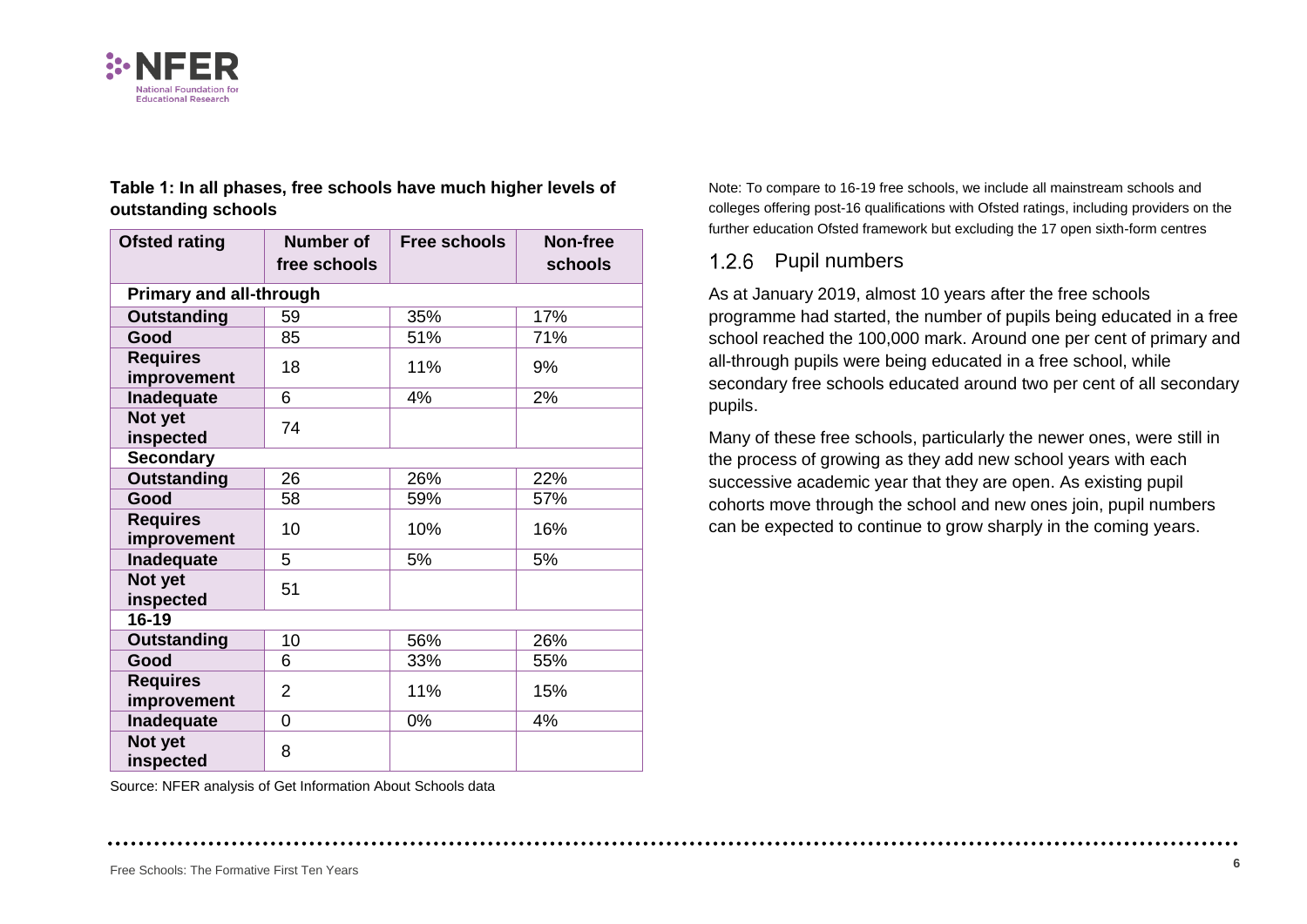

## <span id="page-15-0"></span>**2 Attainment in primary free schools**

### **2.1 Background**

As of March 2020, there were 242 open primary and all-through schools. Most of these started by taking pupils into their reception year and built up their capacity as these pupils moved up through the school and successive cohorts joined to replace them. For primary and all-through free schools following this model, it takes seven years from the first cohort starting in the Reception Year to take their Key Stage 2 (KS2) tests at the end of Year 6.

Other free schools have operated different pupil recruitment strategies<sup>4</sup>. Some admitted new pupils to join in multiple school years, so these free schools will have pupils taking KS2 tests sooner. A small number of new free schools were independent schools, which chose to close and re-open as a free school. These will already have pupils in each school year, and they will therefore have pupils taking KS2 tests sooner.

By the end of the 2018-19 academic year, 81 primary and all-through free schools had pupils who had taken KS2 assessments that year, representing around a third of the total. Only 38 of these free schools – those which had opened in the 2011-12 and 2012-13 academic years – had pupils who had spent the whole of their time in primary education in a free school.

#### 2.1.1 Pupil characteristics

[Table 2](#page-16-0) presents the characteristics of Year 6 free school pupils in 2018-19, when they take their KS2 assessments, relative to pupils in other primary schools. This shows that free schools pupils (67 per cent) were twice as likely to be from an ethnic minority as pupils in other schools (33 per cent).

Asian pupils in particular were over-represented in primary free schools: their proportion was almost three times larger in free schools than across all primary schools. This pattern cannot simply be explained by the large number of free schools that were located in London, the region with the highest share of non-white pupils. Indeed, across most of the English regions, free schools had on average, higher proportions of non-white pupils relative to non-free schools.

Free school pupils in Year 6 were more likely to have a first language other than English (40 per cent). This was nearly double the rate in all primary schools (21 per cent).

Table 2 also shows that a similar proportion of primary free school pupils in Year 6 were disadvantaged (30 per cent) relative to other primary schools<sup>5</sup>. In addition, Key Stage 1 (KS1) attainment for pupils in free schools (16.7 average score) was comparable to attainment in all primary schools (16.3 average score).

<sup>4</sup> Based on NFER analysis of Get Information About Schools data.

<sup>5</sup> Where disadvantage is measured by whether they have been in receipt for free school meals in the last six years.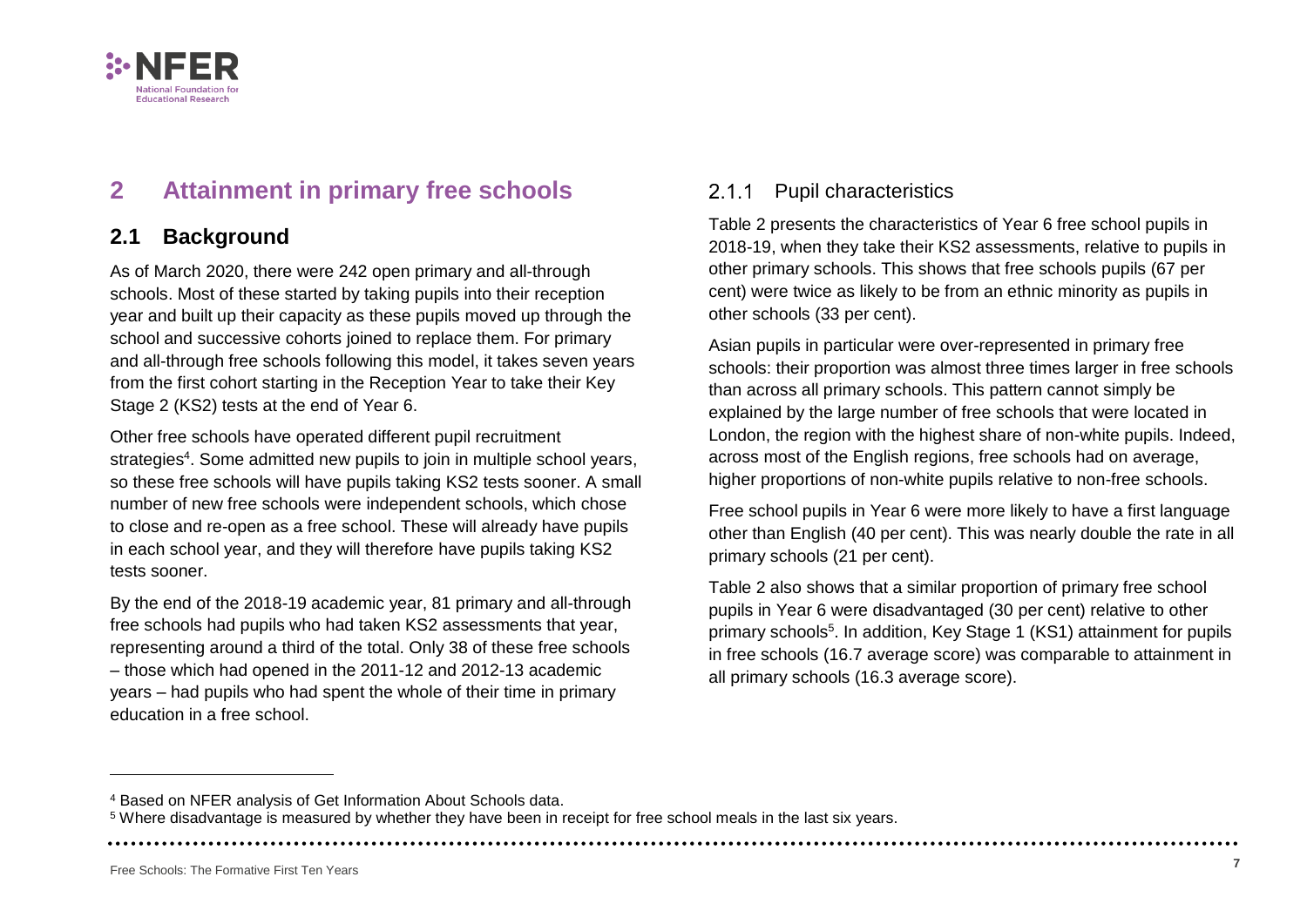

#### <span id="page-16-0"></span>**Table 2: Free school pupils in Year 6 were disproportionately likely to be from an ethnic minority**

| <b>Pupil characteristics</b>         | <b>Free schools</b> | All state funded<br>mainstream<br>primary schools |  |  |
|--------------------------------------|---------------------|---------------------------------------------------|--|--|
| Language                             |                     |                                                   |  |  |
| English as an additional<br>language | 40%                 | 21%                                               |  |  |
| <b>Ethnicity</b>                     |                     |                                                   |  |  |
| <b>White British</b>                 | 33%                 | 67%                                               |  |  |
| White other                          | 9%                  | 7%                                                |  |  |
| Asian                                | 33%                 | 11%                                               |  |  |
| <b>Black</b>                         | 10%                 | 6%                                                |  |  |
| Other                                | 15%                 | 9%                                                |  |  |
| <b>Disadvantage</b>                  |                     |                                                   |  |  |
| Pupils eligible for FSM              | 30%                 | 30%                                               |  |  |
| <b>Gender balance</b>                |                     |                                                   |  |  |
| Male                                 | 50%                 | 51%                                               |  |  |
| <b>Prior attainment</b>              |                     |                                                   |  |  |
| KS1 average point score              | 16.7                | 16.3                                              |  |  |

Source: NFER analysis of National Pupil Database data

As discussed, only about one-third of free schools had KS2 results in 2018-19. In order to establish whether these Year 6 pupils were representative of the overall primary free school pupil population, we compared their characteristics with free schools pupils in Year 2 (when these pupils do their KS1 tests), where we had pupil data for

about three-quarters of open primary and all-through free schools. [Table 3](#page-17-0) shows that the characteristics of the Year 2 free school pupils. These were broadly comparable to pupils in Year 6 (see Table 2), which suggests that Year 6 pupils were broadly representative of the primary free school pupil population.

The main difference which could be observed between the two year groups was the Year 2 pupils had a lower relative share of pupils recorded as being disadvantaged. However, this may be because disadvantaged pupils are known to be under-recorded at KS1 due to the existence of universal free school meals.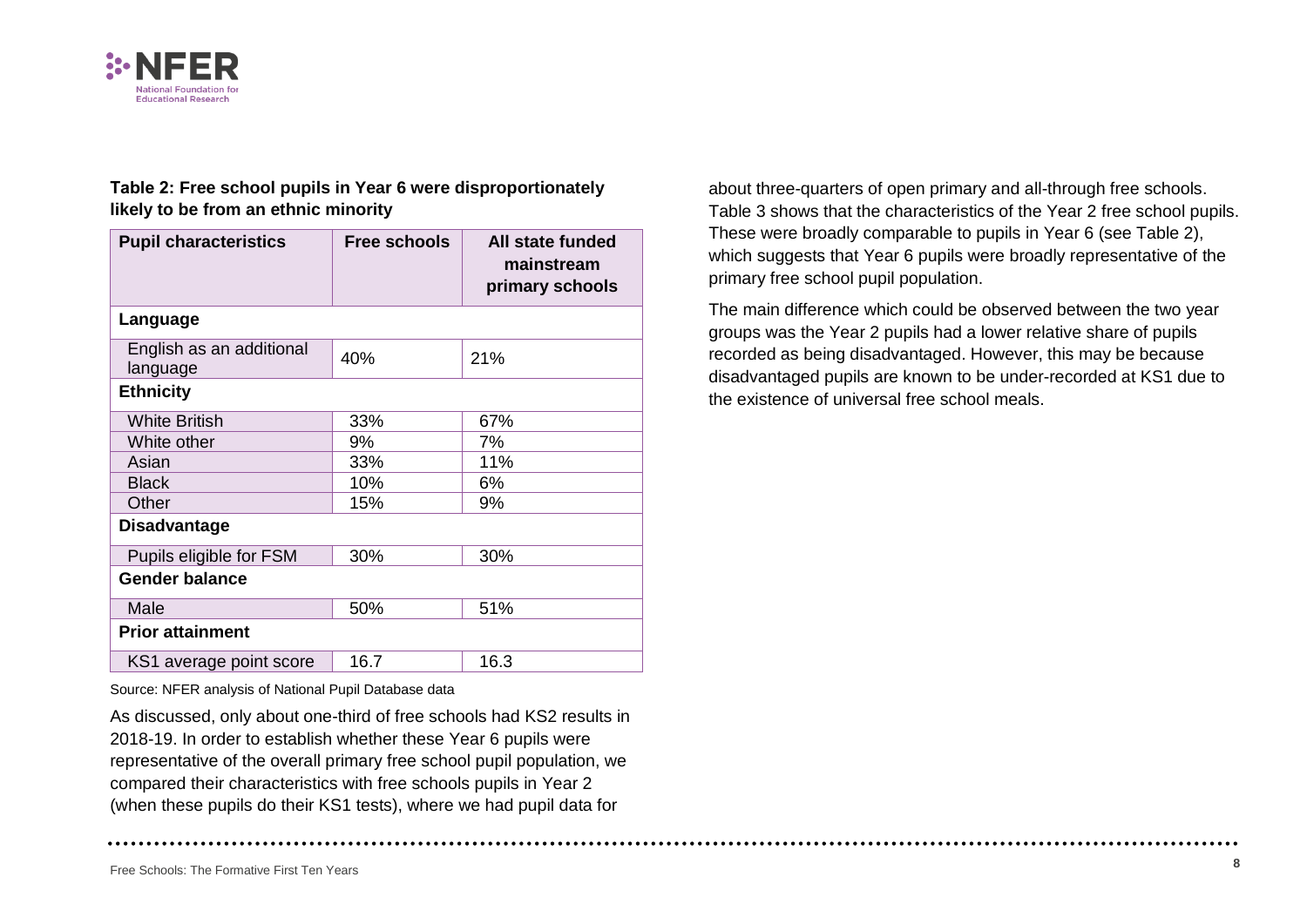

#### <span id="page-17-0"></span>**Table 3: Free school pupils in Year 2 were more likely to be from an ethnic minority but less likely to be disadvantaged**

| <b>Pupil characteristics</b>         | <b>Free schools</b> | All state funded<br>mainstream<br>primary schools |  |  |
|--------------------------------------|---------------------|---------------------------------------------------|--|--|
| Language                             |                     |                                                   |  |  |
| English as an<br>additional language | 36%                 | 21%                                               |  |  |
| <b>Ethnicity</b>                     |                     |                                                   |  |  |
| <b>White British</b>                 | 35%                 | 66%                                               |  |  |
| White other                          | 12%                 | 8%                                                |  |  |
| Asian                                | 26%                 | 12%                                               |  |  |
| <b>Black</b>                         | 10%                 | 5%                                                |  |  |
| Other                                | 18%                 | 9%                                                |  |  |
| <b>Disadvantage</b>                  |                     |                                                   |  |  |
| Pupils eligible for<br><b>FSM</b>    | 17%                 | 20%                                               |  |  |
| <b>Gender balance</b>                |                     |                                                   |  |  |
| Male                                 | 50%                 | 51%                                               |  |  |

Source: NFER analysis of National Pupil Database data

#### <span id="page-17-2"></span>2.1.2 Movers

Primary free school pupils were substantially more likely to have moved school during KS2 (that is, during Years 3 to 6 inclusive) than their peers. Of the 2018-19 Year 6 cohort, 28 per cent moved into the school during their KS2 phase compared to 16 per cent of pupils in other primary schools [\(Figure 4\)](#page-17-1).

#### <span id="page-17-1"></span>**Figure 4: Free school pupils were more likely to have moved during KS2**



Source: NFER analysis of National Pupil Database data

Within the pupils who moved school, there were two distinctive groups. The first were pupils recorded as having attended two or more mainstream state schools during KS2. This would include pupils whose families moved area, pupils moving school as they were not happy at their previous school and pupils moving schools due to being excluded or as part of a managed move, where a pupil at risk of permanent exclusions moves from one school to another. One in five free school pupils were in this group compared to 13 per cent of pupils in other schools. Some of this movement may be due to parents not initially wanting to take the risk of sending their child to a new school, and instead waiting for the school to have an established performance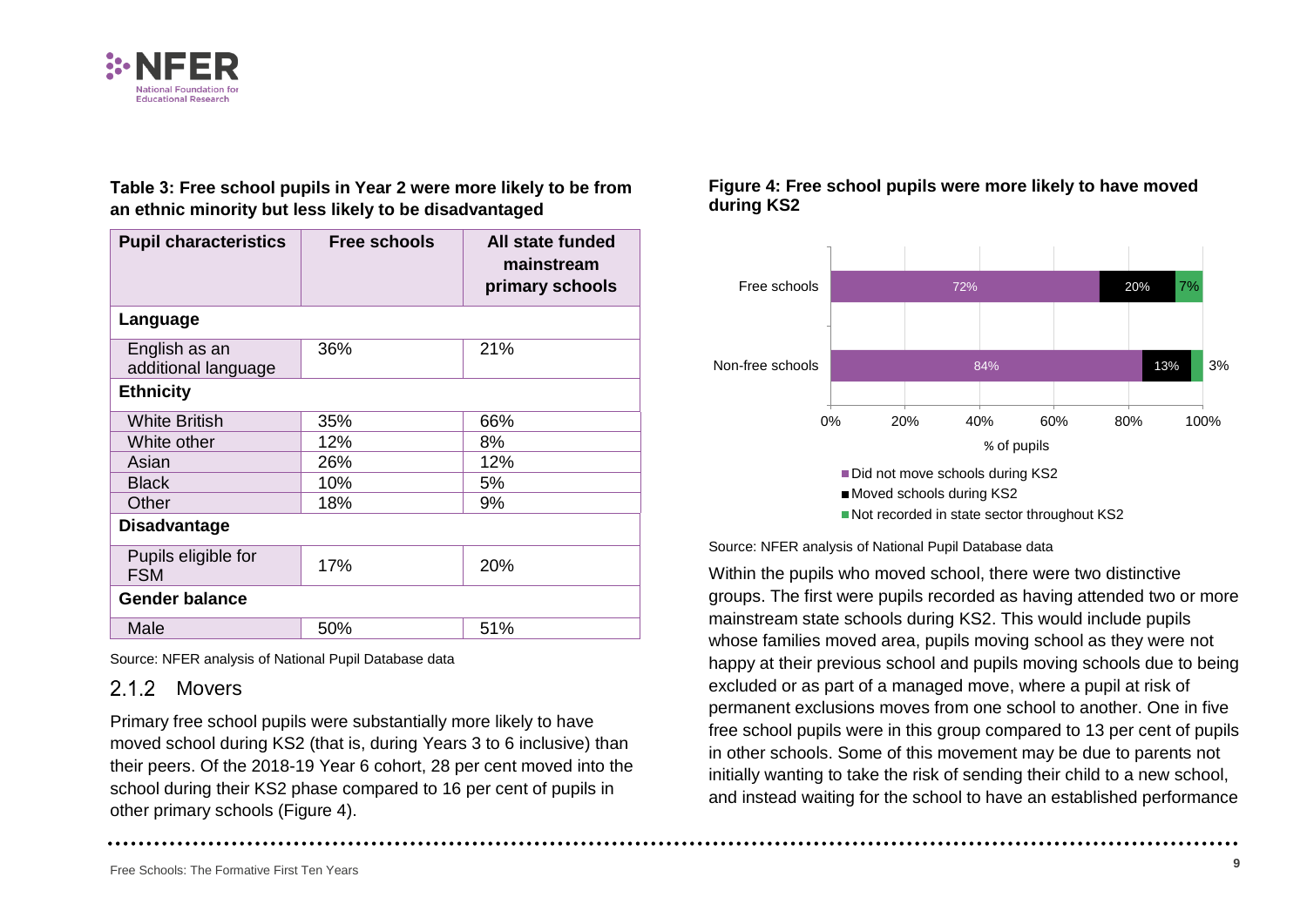

record. Equally, it may be that free schools tend to be located in areas which have a more transient population or simply that free schools do more to attract new pupils throughout KS2.

The second group comprised pupils who were not recorded as being in the state sector throughout their KS2. This group included pupils who moved to England during their KS2, pupils who moved from the independent into the state sector, and pupils who were simply misreported in the data. These groups represented seven per cent of pupils in primary free schools compared to three per cent of pupils in all primary schools<sup>6</sup>, respectively.

Free school pupils who moved school during KS2 had, on average, different characteristics to pupils who had joined the free school by Year 2. For example, free school pupils who attended two or more schools during their KS2 were more likely to be from a disadvantaged background and have English as a first language relative to pupils who did not move.

There are several ways that the presence of movers may impact academic performance. Pupils who move may be more likely to have experienced a change in circumstance or have had difficulties in their previous schools. Hence, they may be at greater risk of underperforming compared to their peers (Claymore, 2019; Schwartz, 2017). The presence of movers may also negatively impact on the performance of non-movers<sup>7</sup>. For example, teachers may have had to spend additional time on movers' needs, leaving less time for other pupils.

### **2.2 Attainment at KS1**

In the 2018-19 academic year, free school pupils taking their KS1 (covering Year 1 and 2) assessments outperformed pupils in other schools: 79 per cent of free school pupils reached the expected standard in reading compared to 76 per cent of pupils in LA maintained schools, 77 per cent of pupils in converter academies and 70 per cent of pupils in sponsored academies.

[Table 4](#page-19-0) shows that similar patterns can be observed across writing, maths and science. However, as we do not have a measure for attainment prior to KS1, we do not know whether free school pupils had made more progress relative to pupils in other schools or whether they already were at a higher standard when they started school.

<sup>&</sup>lt;sup>6</sup> This share may be higher in free schools due to pupils in former independents which have become free schools. <sup>7</sup> We find that the share of movers in a school has a significant negative association with pupil performance.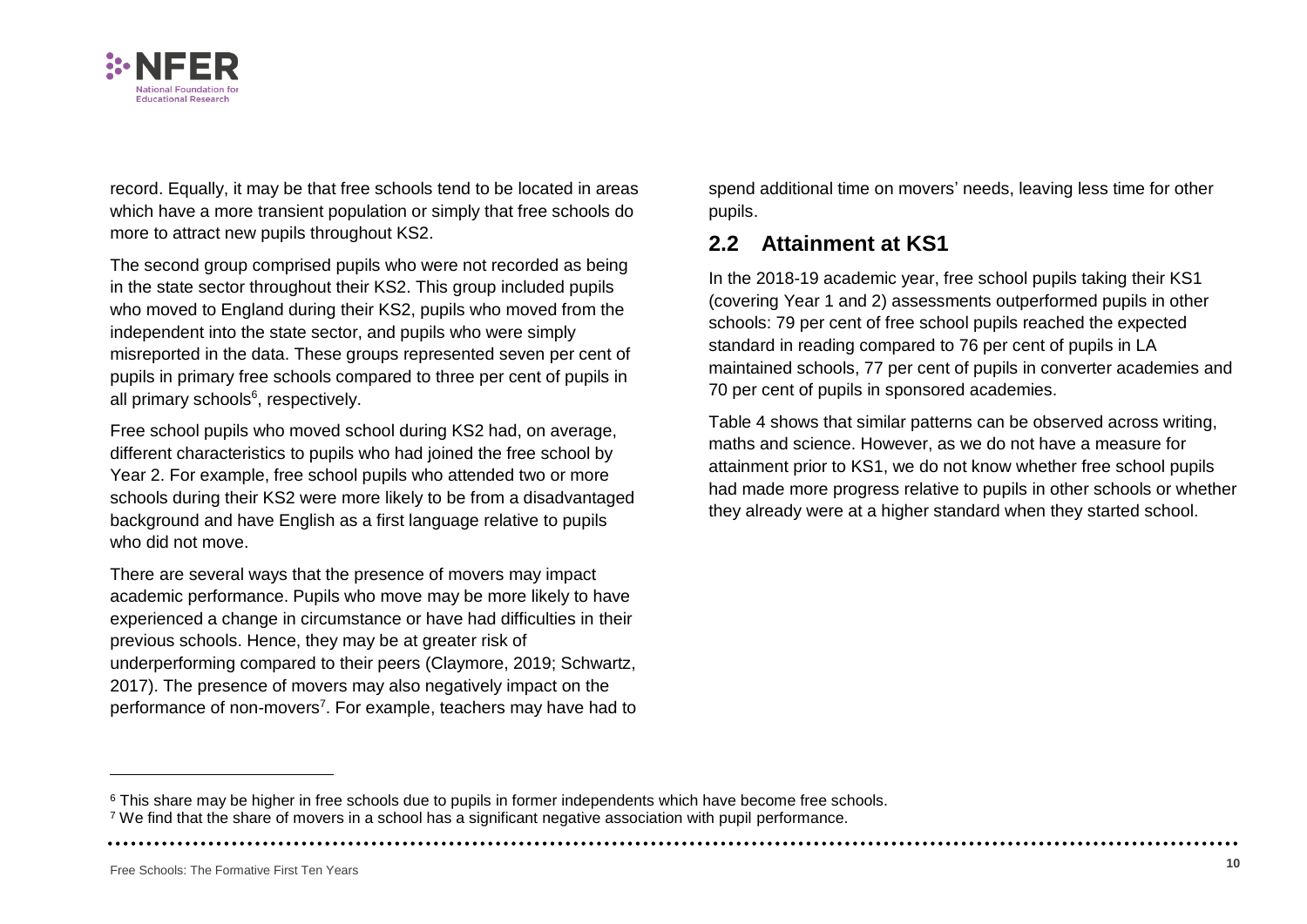

<span id="page-19-0"></span>**Table 4: Pupils at KS1 were outperforming their peers in other school types**

| % of pupils<br>reaching expected<br>standard in | <b>Reading</b> | <b>Maths</b> | Writing | <b>Science</b> |
|-------------------------------------------------|----------------|--------------|---------|----------------|
| Free schools                                    | 79%            | 80%          | 73%     | 85%            |
| Sponsored<br>academies                          | 70%            | 72%          | 65%     | 77%            |
| Converter<br>academies                          | 77%            | 77%          | 71%     | 84%            |
| LA maintained<br>schools                        | 76%            | 76%          | 70%     | 84%            |

Source: NFER analysis of National Pupil Database data

### **2.3 Attainment at KS2**

#### $2.3.1$ **Overview**

-

In contrast to KS1, free school pupils taking their KS2 assessments were outperformed by their peers in most other school types in the 2018-19 academic year. As shown in [Figure 5,](#page-19-1) 63 per cent of free school pupils reached the expected KS2 standard in reading, writing and maths relative to 67 per cent in LA maintained schools, 68 per cent in converter academies and 59 per cent in sponsored academies. However, as discussed in the previous section, there were considerable differences in characteristics between primary free

school pupils and their peers which may account for these differences in relative performance.

#### <span id="page-19-1"></span>**Figure 5: A lower proportion of free schools pupils were working at the expected KS2 standard relative to most other school types**



Source: NFER analysis of National Pupil Database data

[Table 5](#page-20-0) shows progress scores in reading, writing and maths at KS2, which measures a pupil's attainment at KS2 against the average score of pupils with the same prior attainment. These show that free school pupils had also made less progress in all subjects relative to their peers<sup>8</sup>.

<sup>&</sup>lt;sup>8</sup> A negative progress score indicates that a pupil's actual KS2 result was lower than the average result of pupils with the same prior attainment.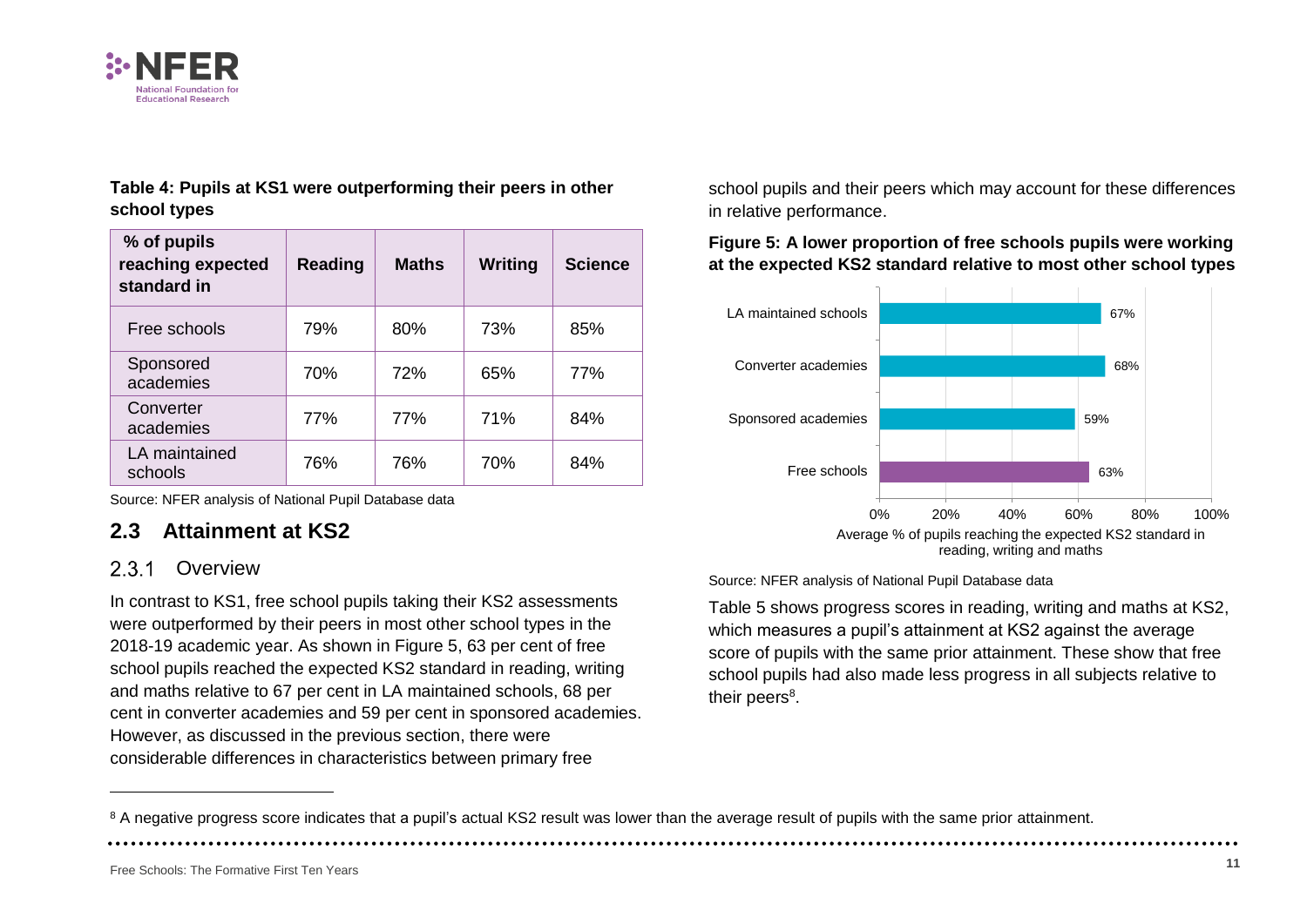

<span id="page-20-0"></span>**Table 5: Progress was also lower on average among pupils in free schools at KS2**

| <b>Type of school</b>    | <b>Progress in</b><br>reading | <b>Progress in</b><br>writing | <b>Progress in</b><br>maths |
|--------------------------|-------------------------------|-------------------------------|-----------------------------|
| Free schools             | $-0.6$                        | $-0.5$                        | $-0.7$                      |
| Sponsored<br>academies   | $-0.6$                        | 0.1                           | $-0.3$                      |
| Converter<br>academies   | 0.1                           | 0.1                           | 0.2                         |
| LA maintained<br>schools | 0.2                           | 0.1                           | 0.1                         |

Source: NFER analysis of National Pupil Database data

The relative performance of free school pupils varied with different pupil characteristics. As shown by [Figure 6,](#page-20-1) white British and black pupils in free schools were outperformed by their peers in other schools. In contrast, free school pupils from Asian backgrounds performed at a comparable level to their peers<sup>9</sup>.

<span id="page-20-1"></span>**Figure 6: Only pupils from an Asian background in free schools performed comparably to their peers in other schools at KS2**



Source: NFER analysis of National Pupil Database data

Free Schools: The Formative First Ten Years **<sup>12</sup>**

<sup>&</sup>lt;sup>9</sup> It is important to note that results could be driven by differences across pupils with a given characteristics between free schools and other schools. For example, an Asian pupil who attended a free school may have different characteristics to Asian pupils at other schools.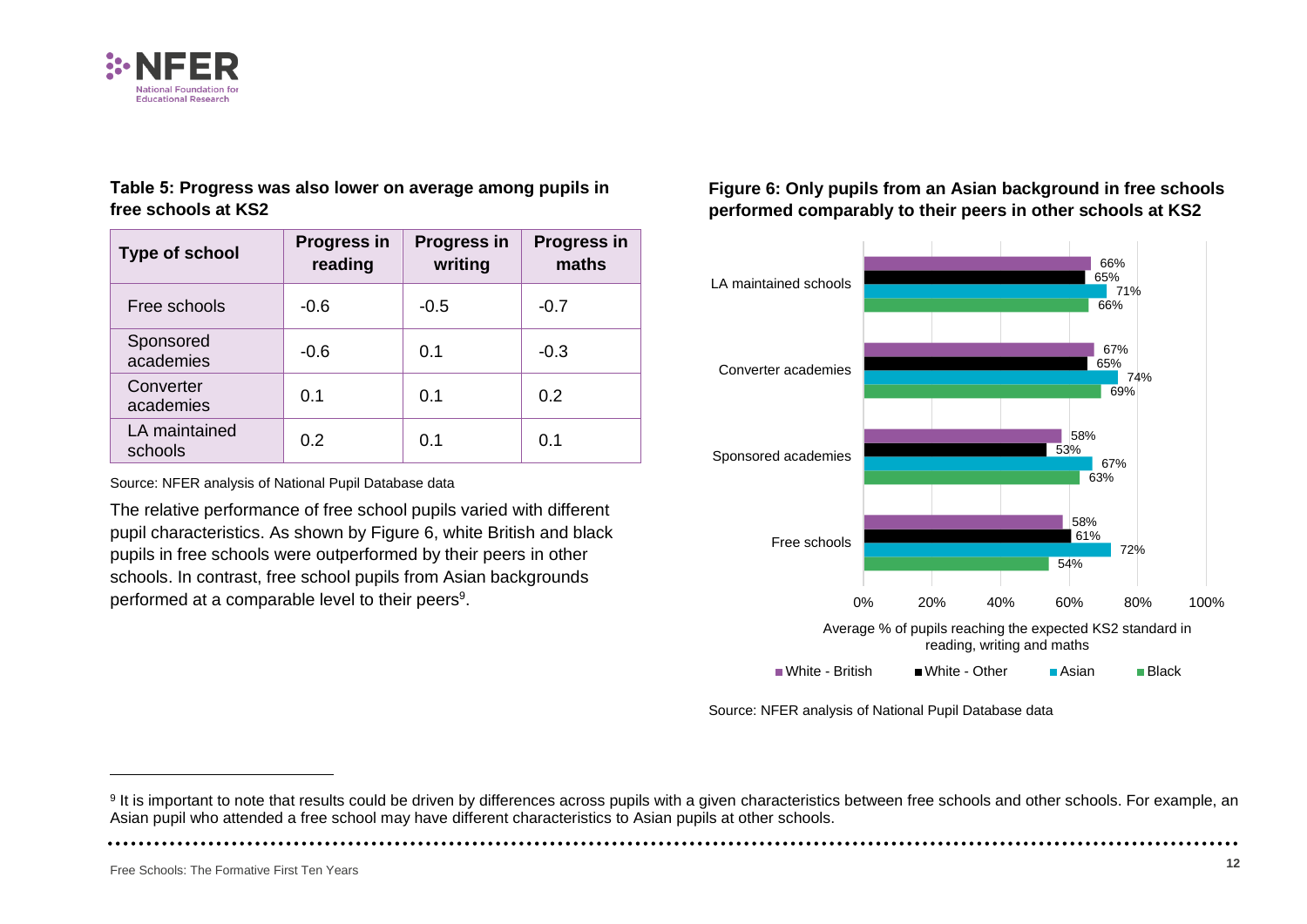



#### **Figure 7: Free school pupils whose first language is English were working at a lower level at KS2 compared to their peers**

#### Source: NFER analysis of National Pupil Database data

As shown in Figure 7, 67 per cent of free school pupils with English as an additional language (EAL) were working at the expected level at KS2 in 2018-19. This was much higher than the 60 per cent of free school pupils whose first language was English. We cannot tell from our analysis why, but it may be because EAL pupils tend on average to make better progress than pupils whose first language is English. It may also be due to the EAL group making up a larger proportion of

free schools' cohorts compared to other schools and the additional support they receive from their teachers to get to the required standard.

#### 2.3.2 Comparison to neighbouring schools

One of the original aims of the free schools programme was to provide greater school choice (Evennett, 2019). Therefore, an important consideration when assessing the performance of free schools was to explore how their performance compared to other local schools which free school pupils could have otherwise realistically attended. As geographical proximity is an important factor in school choice, we compared KS2 performance for free school pupils to pupil performance in their five nearest schools.

We find that in 2018-19, on average, free school pupils were outperformed by their peers at their five nearest schools: 67 per cent of free school pupils reached the expected standard in reading, writing and maths compared to an average of 69 per cent in their nearest five schools<sup>10</sup>. However, this is not to say that all primary free schools were outperformed by all of their neighbouring schools. Two in every five free schools had a higher share of pupils reaching the expected standard relative to their five neighbouring schools.

This said, as one of the objectives of the free schools programme was to open free schools in areas with under-performing schools so they could help to raise standards, this does not appear to have had the desired impact yet. This is not the case at secondary where free

<sup>&</sup>lt;sup>10</sup> Figures are not directly comparable to the other estimates presented for the share of pupils reaching the expected standard. See the Appendix for further details.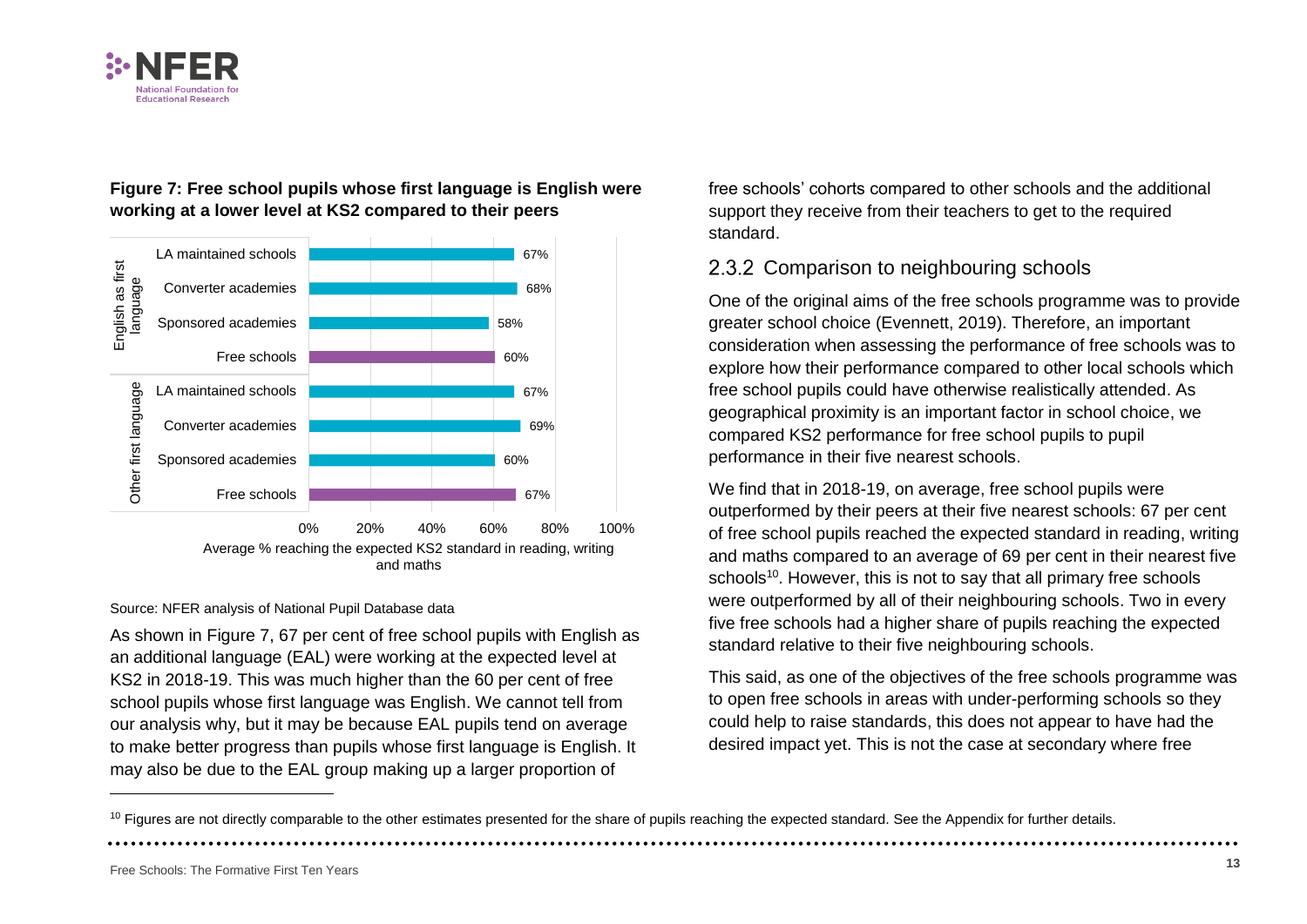

schools are outperforming their neighbouring schools (see Section [3.2.2\)](#page-27-0).

#### 2.3.3 Controlling for differences

The main issue with directly comparing attainment outcomes of primary free school pupils to those in other primary schools is that we know that their characteristics differ. This means we cannot tell whether the differences in outcomes are real or simply due to differences in their characteristics. To overcome this difficulty, we use a statistical method known as regression analysis to identify the impact of studying at a free school, over and above the potential outcome from attending an alternative school (but realistic school for a pupil with such characteristics). This method controls for differences in characteristics of the cohorts of pupils in free schools compared to other schools.

More detail on our methodology can be found in Appendix B.

We find that the average probability of reaching the expected standard in reading, writing and maths was seven per cent lower in free schools relative to other schools, as shown by [Table 6.](#page-22-0) This difference, which is statistically significant, would have been unlikely to simply occur by chance.

This probability was even lower for disadvantaged pupils with a differential of nine per cent. However, if anything, the gap in attainment between free school and non-free school pupils has been narrowing slightly over time, but these year-on-year changes are not statistically significant.

<span id="page-22-0"></span>**Table 6: Free school pupils were outperformed by their peers at KS2**

| <b>Sample</b>                                                                                 | 2018-19  | 2017-18  | 2016-17  |
|-----------------------------------------------------------------------------------------------|----------|----------|----------|
| All free school pupils                                                                        | $-0.07*$ | $-0.07*$ | $-0.09*$ |
| Disadvantaged free<br>school pupils                                                           | $-0.09*$ | $-0.11*$ | $-0.15*$ |
| Free school pupils who<br>remained in the same<br>schools for their entire<br>KS <sub>2</sub> | $-0.06*$ | $-0.05*$ | $-0.07*$ |

Source: NFER analysis of National Pupil Database data Note: \*Significant at 5% level

As free school pupils were more likely to have moved schools during their KS2, we also considered the sample of pupils who remained in the same school for their entire KS2. However, this does not change the result. That is, the average probability of reaching the expected standard in reading, writing and maths was six per cent lower for pupils who were educated in the same free school throughout their KS2 relative to pupils in other schools who were in the same non-free school throughout their KS2 phase.

It is not clear why primary free school performance is better than other primary schools at KS1 but lagging behind at KS2. There are a number of possibilities. One explanation may be that the larger number of pupils moving into free schools during KS2 may be impacting on overall performance.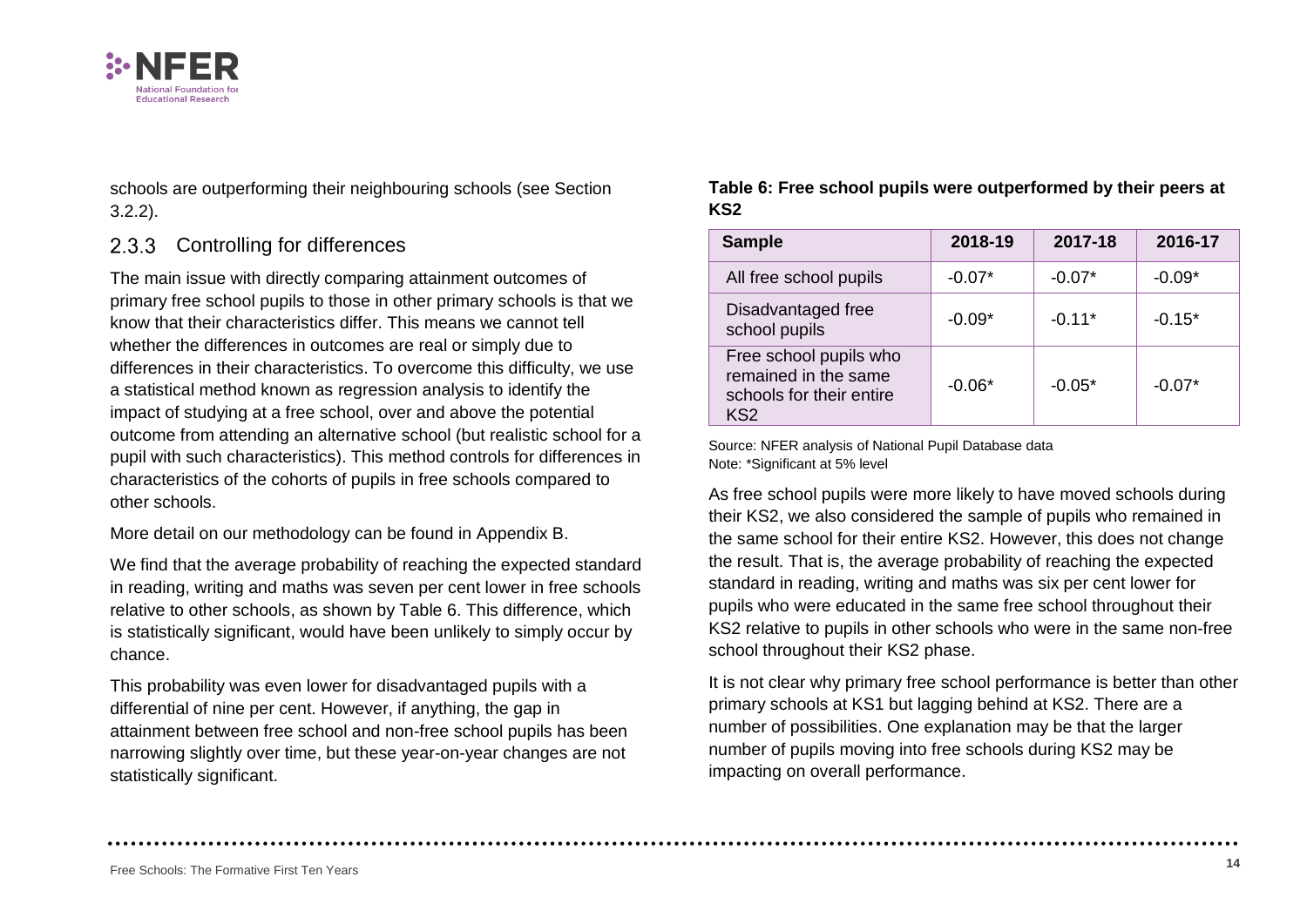

Another factor could be that the KS2 outcomes of the first cohorts of primary free schools pupils may have been negatively impacted by being the first cohorts to progress through these schools. As free schools become more established, younger cohorts may not be impacted to the same extent. Finally, it may be that the quality of teaching and other factors which impact pupil performance in free schools were inferior at KS2 relative to KS1.

### **2.4 Summary**

Primary free school pupils were not typical of the primary school pupil population. Indeed, a larger proportion of these pupils were from ethnic minorities and had a first language other than English. Further, pupils in free schools were 12 percentage points more likely to have moved schools during their KS2 relative to pupils in other schools.

Free school pupils at KS1 were outperforming their peers in other schools, across all subjects. However, we do not know whether free school pupils had made more progress relative to pupils in other schools or whether they already were at a higher standard when they started school.

It is still early days in terms of assessing KS2 attainment outcomes for primary and all-though free schools. The number of free schools with KS2 outcomes is still relatively small and results may change as more pupils take their KS2 tests at free schools in future.

The current evidence suggests that primary free school pupils are outperformed by pupils from other schools at KS2, regardless of their disadvantage status. Indeed, pupils in free schools were on average

seven per cent less likely to reach the expected standard at KS2 in reading, writing and maths relative to other schools.

Free school pupils from white English and Black backgrounds seemed to perform particularly poorly relative to their peers, while Asian pupils performed comparably to pupils in other schools. Similarly, while EAL pupils performed comparably with pupils in other schools, pupils with English as a first language are outperformed by pupils in other schools at KS2.

As KS1 outcomes for primary free school pupils are better their than peers, this indicates that these schools were not performing poorly throughout, and may suggest that KS2 results may improve as more primary free schools also have pupils at KS2. However, higher performance at KS1 will make it more difficult for free schools to achieve good progress scores at KS2 going forward.

These findings suggests that there is room for primary free schools to improve pupil attainment, particularly in terms of supporting pupils to achieve the expected standard at KS2. Further research is needed to establish what is driving lower KS2 attainment in free schools; in order to support teachers and school leadership in increasing free school pupil attainment.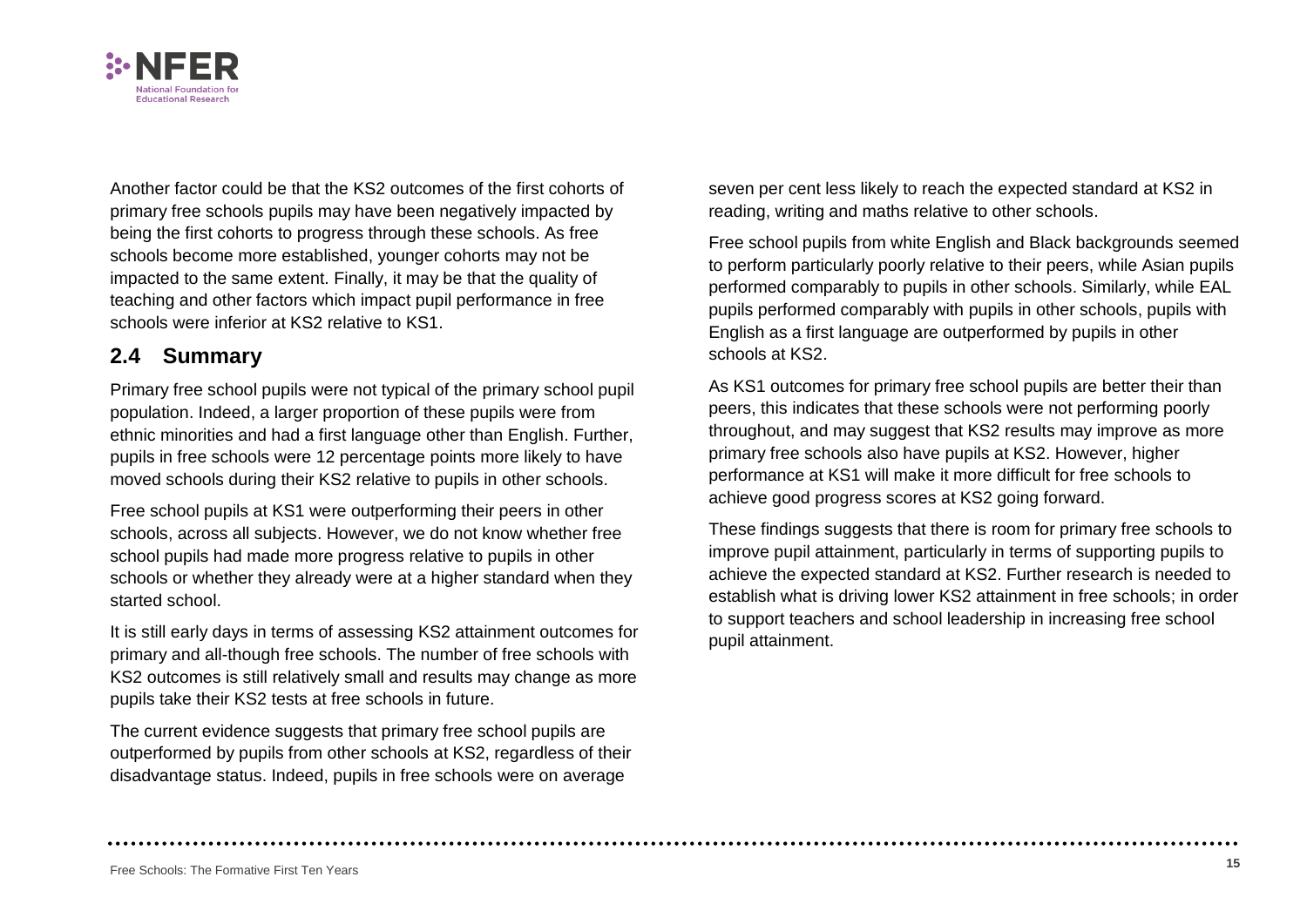

## <span id="page-24-0"></span>**3 Attainment in secondary free schools**

### **3.1 Background**

As of March 2020, there were 194 open secondary and all-through schools. Of these, 104 had KS4 (covering Year 7 to 11 inclusive) results in 2018-19, representing just over half of secondary and allthrough free schools.

There were also 26 open 16-19 free schools as at March 2020.

#### $3.1.1$ Pupil characteristics

[Table 7](#page-24-1) presents the characteristics of free school pupils in Year 11 in 2018-19 relative to those in all state-funded mainstream secondary schools.

As with primary free school pupils, secondary free school pupils were significantly more likely to be from an ethnic minority than those in other secondary schools, with 55 per cent of pupils in free schools from an ethnic background compared to 30 per cent across all secondary schools.

Unlike primary free school pupils, secondary free schools pupils were more likely to be disadvantaged: 31 per cent of free school pupils had been eligible for free school meals compared to 26 per cent of pupils in all secondary schools.

Secondary free schools also had more male pupils (54 per cent) on average than in all secondary schools. This imbalance in gender is driven by the distribution of single-sex free schools. There are more male single-sex free schools (12 schools) than female (eight schools).

Secondary free school pupils were, however, comparable to pupils in all secondary schools in terms of prior attainment.

#### <span id="page-24-1"></span>**Table 7: Free school pupils in Year 11 are more likely to be from an ethnic minority and more likely to be disadvantaged**

| <b>Pupil characteristics</b>         | <b>Free schools</b> | All state funded<br>mainstream<br>secondary schools |  |  |
|--------------------------------------|---------------------|-----------------------------------------------------|--|--|
| Language                             |                     |                                                     |  |  |
| English as an additional<br>language | 28%                 | 16%                                                 |  |  |
| <b>Ethnicity</b>                     |                     |                                                     |  |  |
| <b>White British</b>                 | 45%                 | 70%                                                 |  |  |
| White other                          | 8%                  | 6%                                                  |  |  |
| Asian                                | 23%                 | 11%                                                 |  |  |
| <b>Black</b>                         | 12%                 | 6%                                                  |  |  |
| Other                                | 13%                 | 8%                                                  |  |  |
| <b>Disadvantage</b>                  |                     |                                                     |  |  |
| Pupils eligible for FSM              | 31%                 | 26%                                                 |  |  |
| <b>Gender balance</b>                |                     |                                                     |  |  |
| Male                                 | 54%                 | 51%                                                 |  |  |
| <b>Prior attainment</b>              |                     |                                                     |  |  |
| KS2 average point<br>score           | 28.7                | 28.7                                                |  |  |

Source: NFER analysis of National Pupil Database data

Free Schools: The Formative First Ten Years **<sup>16</sup>**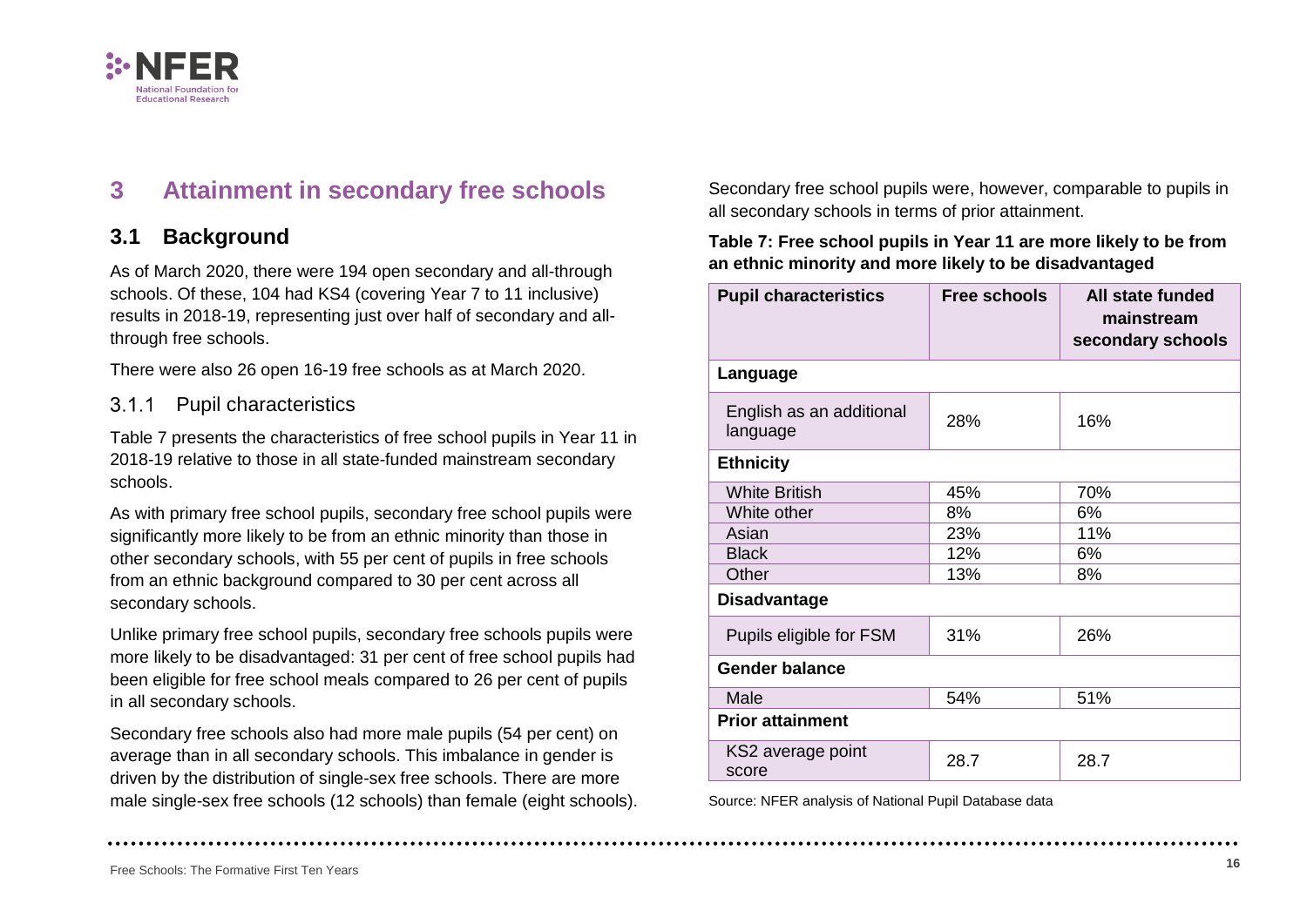

Comparing across primary and secondary free school pupils, the latter were more likely to be both disadvantaged and have higher KS2 attainment. Further, while both primary and secondary free schools had relatively high proportions of pupils from ethnic minorities and with a first language other than English, these groups were more overrepresented in the primary phase.

### 3.1.2 Movers

Secondary free school pupils were more likely to have moved school during their KS4 relative to their peers<sup>11</sup>. Of the 2018-19 Year 11 cohort, 20 per cent of free school pupils joined the school during their KS4 compared to 13 per cent of pupils in other secondary schools [\(Figure 8\)](#page-25-0). Of these, 17 per cent of free school pupils were recorded as having attended two or more secondary state schools during their KS4 relative to 12 per cent of pupils in other schools. Four per cent of free school pupils were not recorded in state sector throughout their KS4 compared to one per cent of pupils in all mainstream schools.

As highlighted in Section [2,](#page-15-0) there are a number of ways in which the presence of movers might impact free school performance. However, the impact of movers for secondary is likely to be lower than for primary. This is because primary free school pupils were 12 percentage points less likely to have remained in the same school throughout their KS2 than pupils in other schools, whereas the difference was lower in the secondary sector.

#### <span id="page-25-0"></span>**Figure 8: Free school pupils were more likely to have moved during KS4 than in other secondary schools**



Source: NFER analysis of National Pupil Database data

### **3.2 Attainment at KS4**

### 3.2.1 Overview

In the 2018-19 academic year, free school pupils taking their KS4 assessments largely outperformed their peers in other schools.

Attainment 8 measures the achievement of a pupil across eight qualifications including mathematics, and English. Each individual grade a pupil achieves is assigned a point score, which is then used to calculate a pupil's Attainment 8 score (DfE, 2016). As shown by [Figure 9,](#page-26-0) the average attainment 8 score was 48.8 in free schools is

<sup>&</sup>lt;sup>11</sup> See Section [2.1.2](#page-17-2) for further discussion on how pupil movers are defined.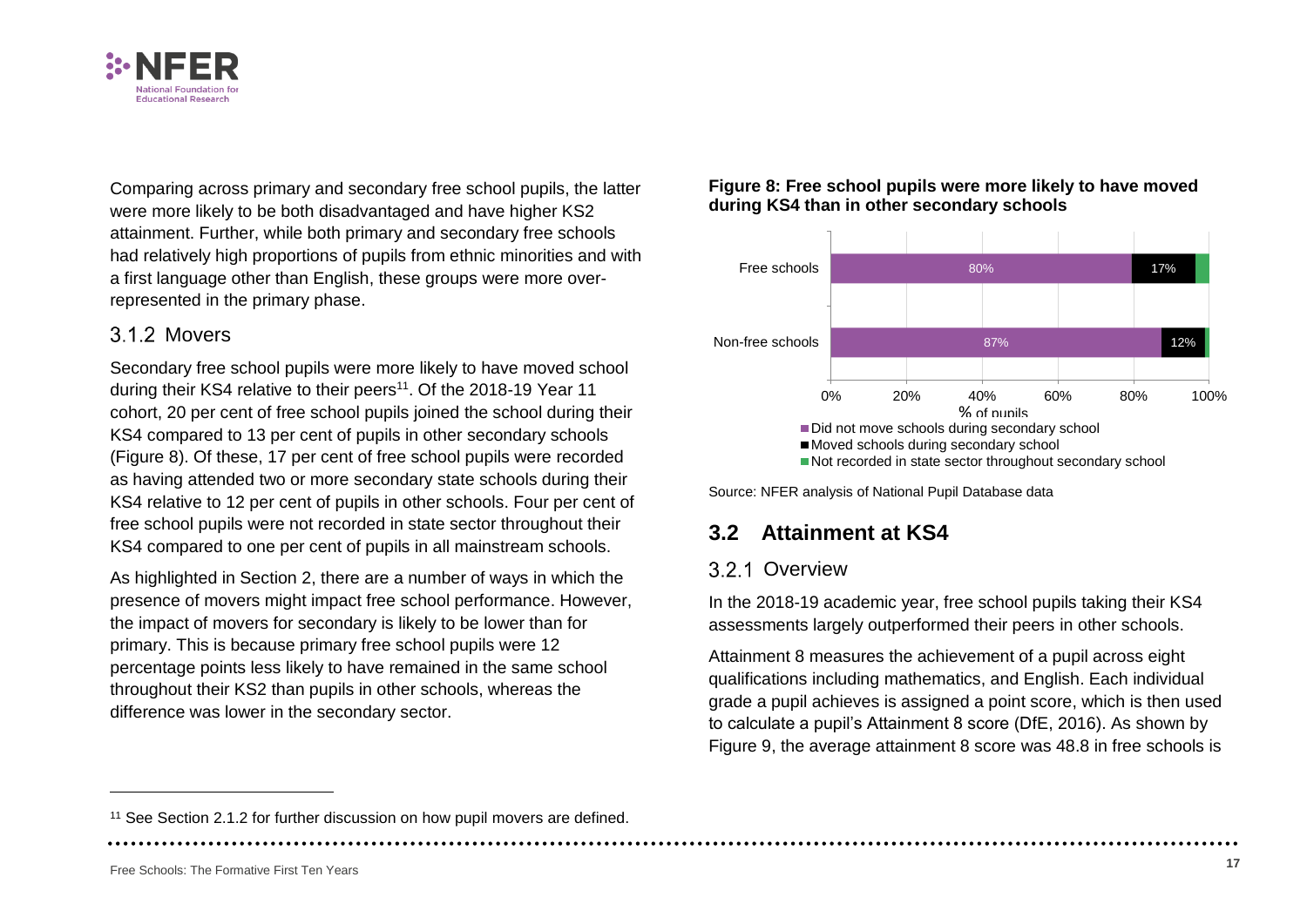

broadly the same as in converter academies, but higher than other school types.

#### <span id="page-26-0"></span>**Figure 9: Attainment is higher on average among pupils in free schools at KS4**



#### Source: NFER analysis of National Pupil Database data

The performance gap between secondary free school pupils and other schools was even larger when we consider progress scores which account for a pupil's prior attainment. Progress 8 measures a pupil's attainment 8 score against the average attainment 8 score of pupils with the same prior attainment.<sup>12</sup> [Figure 10](#page-26-1) shows that secondary free

school pupils had an average progress 8 score of 0.22 relative to 0.08 in converter academies, the next best.

#### <span id="page-26-1"></span>**Figure 10: Progress is also significantly greater on average among pupils in free schools at KS4**



#### Source: NFER analysis of National Pupil Database data

Whether disadvantaged or not, pupils in free schools outperformed pupils in other schools. [Figure 11](#page-27-1) shows that, if anything, the gap in progress between pupils in free schools and other schools was wider for disadvantaged pupils than non-disadvantaged pupils. Indeed, disadvantaged pupils in free schools make vastly more progress than

<sup>&</sup>lt;sup>12</sup> A positive progress 8 means that a pupil made greater progress than other pupils who had the same prior attainment, while a negative score means the pupil made less progress compared to their peers. Note that a negative progress 8 score does not indicate that a pupil has not made progress but that pupils with the same prior attainment have made more progress.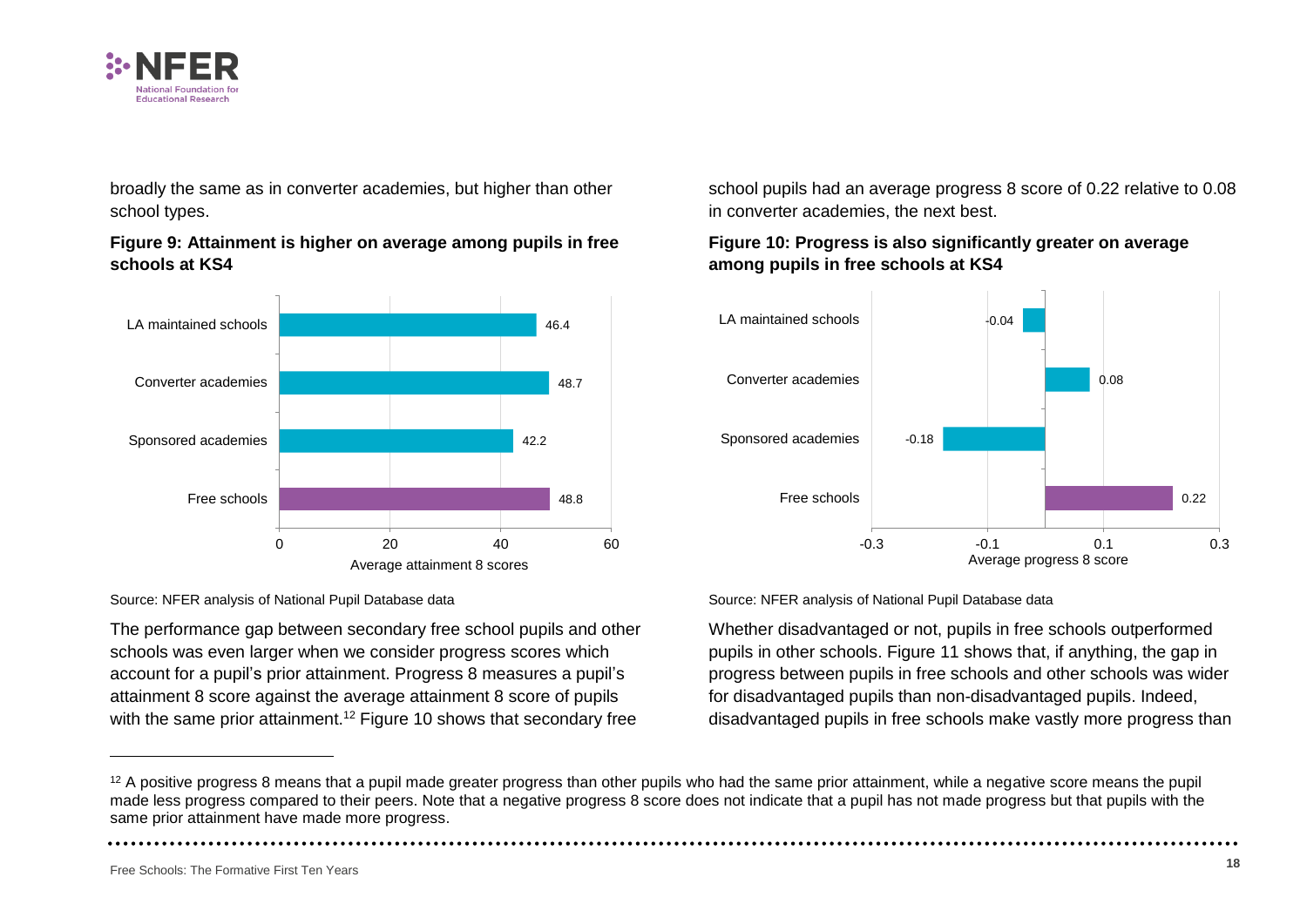

pupils in other types of school. However, a large amount of the performance differential between disadvantaged pupils in free schools and non-free schools can be accounted for by differences in ethnicity.

#### <span id="page-27-1"></span>**Figure 11: Regardless of disadvantage status, pupils in free schools outperform their peers at KS4**



#### Source: NFER analysis of National Pupil Database data

As with primary free schools, EAL pupils in free schools did better, in relative terms at KS4 than free school pupils whose first language is English. [Figure 12](#page-27-2) shows that free school pupils with English as a first language performed comparably to pupils in other schools whereas pupils with a first language other than English outperformed pupils across all other schools.

#### <span id="page-27-2"></span>**Figure 12: Free school pupils with a first language other than English outperformed pupils in other schools**



Source: NFER analysis of National Pupil Database data

#### <span id="page-27-0"></span>Comparison with neighbouring schools  $3.2.2$

We compare performance in secondary free schools against the performance in their five nearest schools, which were likely to have been the main outside options available to free school pupils.

Free school pupils outperformed their five nearest schools on average: the average attainment 8 score for free school pupils was 47.7 relative to 46.1 in their nearest five schools. Note this does not mean that all secondary free schools were outperforming their nearest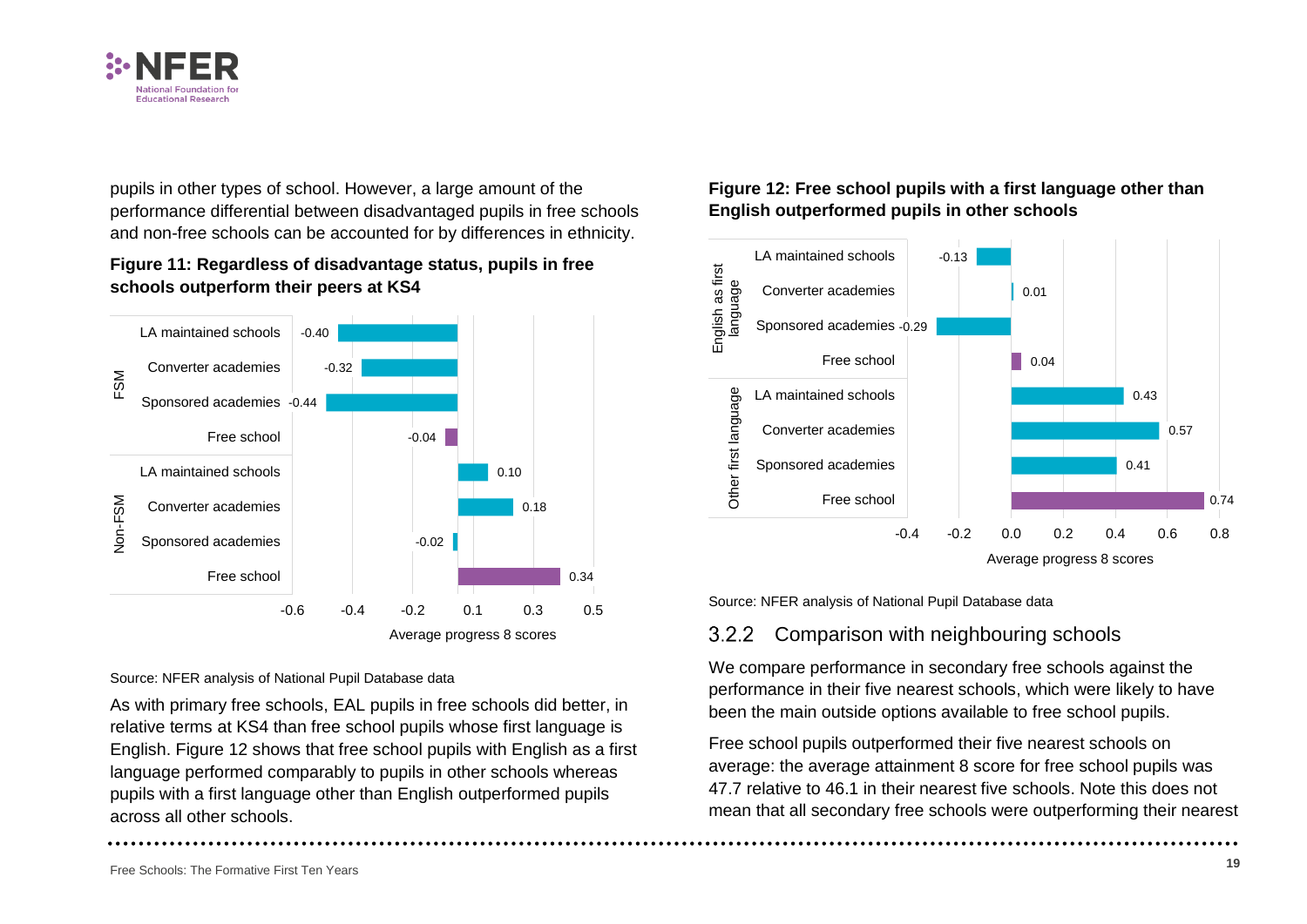

neighbouring schools. We found that three-fifths of secondary free schools outperformed their five nearest neighbour, while the remaining two-fifths did worse.

#### 3.2.3 Controlling for differences

As discussed Section [2,](#page-15-0) we used a statistical model to identify the impact of studying at a free school, over and above the potential outcome from attending an alternative (but realistic for a pupil with such characteristics) school. More detail on our methodology can be found in Appendix B.

We find that secondary free school pupils achieved just over a grade higher at KS4 than their counterparts in other schools once pupil- and school-level characteristics are controlled for (see Table 8). The pattern is similar for progress: secondary free school pupils achieve one-eighth higher progress across all eight attainment 8 subjects compared to their peers with similar prior attainment.

Comparing disadvantaged pupil in free schools to disadvantaged pupils in other schools, we find that, while disadvantaged free school pupils also seem to have consistently outperformed their counterparts by around a grade, differences in performances are not statistically significant. However, the lack of statistical significance may simply be driven by the smaller relative sample size.

When we exclude pupils who moved school during KS4 and consider just those who remained in the same school throughout their entire KS4, we find that the impact of attending a free school is larger than for the full-sample. This suggests that the average impact of studying

at a free school is being affected by the relatively large share of movers in free schools.

#### **Table 8: Free schools pupils outperform other pupils at KS4 once pupil characteristics were controlled for**

| <b>Sample</b>                                                                     | 2018-19  | 2017-18  | 2016-17  |  |  |
|-----------------------------------------------------------------------------------|----------|----------|----------|--|--|
| <b>Attainment 8</b>                                                               |          |          |          |  |  |
| All free school pupils                                                            | $1.1*$   | $1.2*$   | $1.3*$   |  |  |
| Disadvantaged free<br>school pupils                                               | 1.2      | 1.4      | $2.3**$  |  |  |
| Free school pupils who<br>remained in the same<br>schools for their entire<br>KS4 | $1.6**$  | $1.7**$  | $2.3**$  |  |  |
| Progress 8                                                                        |          |          |          |  |  |
| All free school pupils                                                            | $0.12**$ | $0.12*$  | $0.10*$  |  |  |
| Disadvantaged free<br>school pupils                                               | 0.12     | 0.13     | $0.23**$ |  |  |
| Free school pupils who<br>remained in the same<br>schools for their entire<br>KS4 | $0.17**$ | $0.18**$ | $0.23**$ |  |  |

Source: NFER analysis of National Pupil Database data Note: \* Significant at 10% level, \*\* Significant at 5% level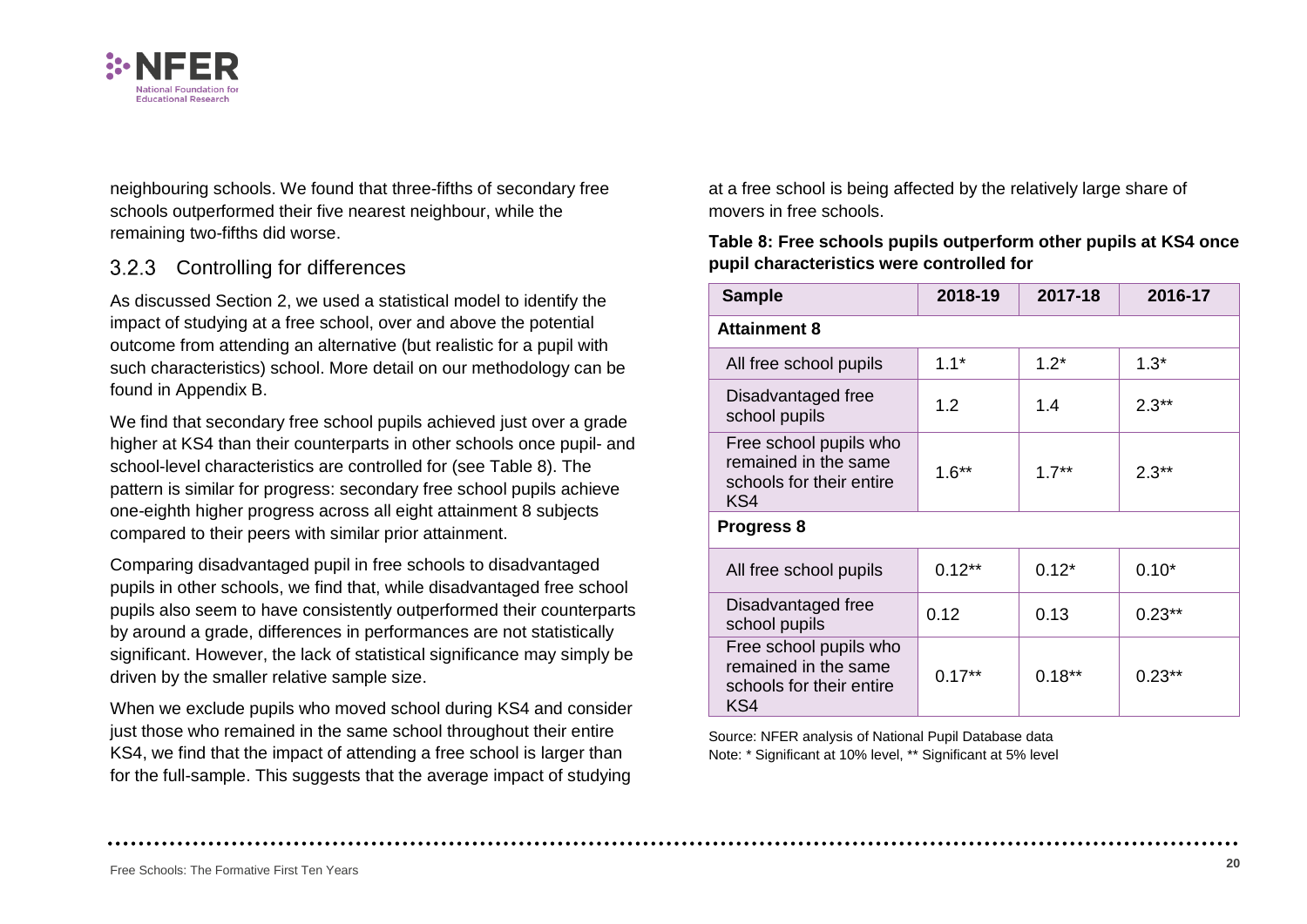

Our estimates suggest that, while free schools outperformed non-free schools, the performance differential has narrowed slightly over time, but these year-on-year changes are not statistically significant and may have occurred by chance.

Attainment 8 measures the achievement of a pupil across eight qualifications which fall into four 'buckets', namely English, mathematics (both of which are double weighted), three English Baccalaureate (EBacc) subjects and three other approved. As shown by [Table 9,](#page-29-0) amongst the four Attainment 8 'buckets', free school pupils have higher scores in English (scoring a quarter of a grade higher), maths (scoring a third of a grade higher) and the EBacc (scoring three quarters of a grade higher) subjects. However, there were no significant differences in performance in open slot subjects between free schools and other schools.

#### <span id="page-29-0"></span>**Table 9: Free schools pupils outperform other pupils at KS4 in English, maths and the EBacc subjects**

| <b>Attainment 8 slot</b> | 2018-2019 |
|--------------------------|-----------|
| Maths                    | $0.26**$  |
| English                  | $0.32**$  |
| EBacc                    | $0.73**$  |
| Open                     | $-0.17$   |

Source: NFER analysis of National Pupil Database data Note: \* Significant at 10% level, \*\* Significant at 5% level

### **3.3 Attainment at KS5**

In 2018-19, only 34 secondary and all-through free schools had KS5 results. This represents 30 per cent of the 113 open secondary and all-through schools with sixth forms.

Nearly all (85 per cent) of 16-19 free schools had KS5 attainment results. However, as the population of 16-19 free schools is small, results were still based on only 22 schools.

For schools with KS5 results, we find that both secondary and 16-19 free schools had relatively high proportions of students achieving at least two Level 3 qualifications [\(Table 10\)](#page-30-0). Indeed, 87.3 per cent and 88.6 per cent of secondary free schools and 16-19 free school pupils, respectively, achieved at least two substantial Level 3 qualifications relative to 86.5 per cent of pupils in all state-funded schools and 72.8 per cent of pupils in Further Education (FE) colleges.

[Table 10](#page-30-0) also shows that 16-19 free schools outperformed other schools in terms of average point score per Level 3 entry. In contrast, pupils in secondary free schools with a sixth form achieved the lowest average point score per Level 3 entry. The average point score for secondary free schools was 30.1, compared to 37.5 for 16-19 free schools. These patterns were mirrored when only A-level entries were considered.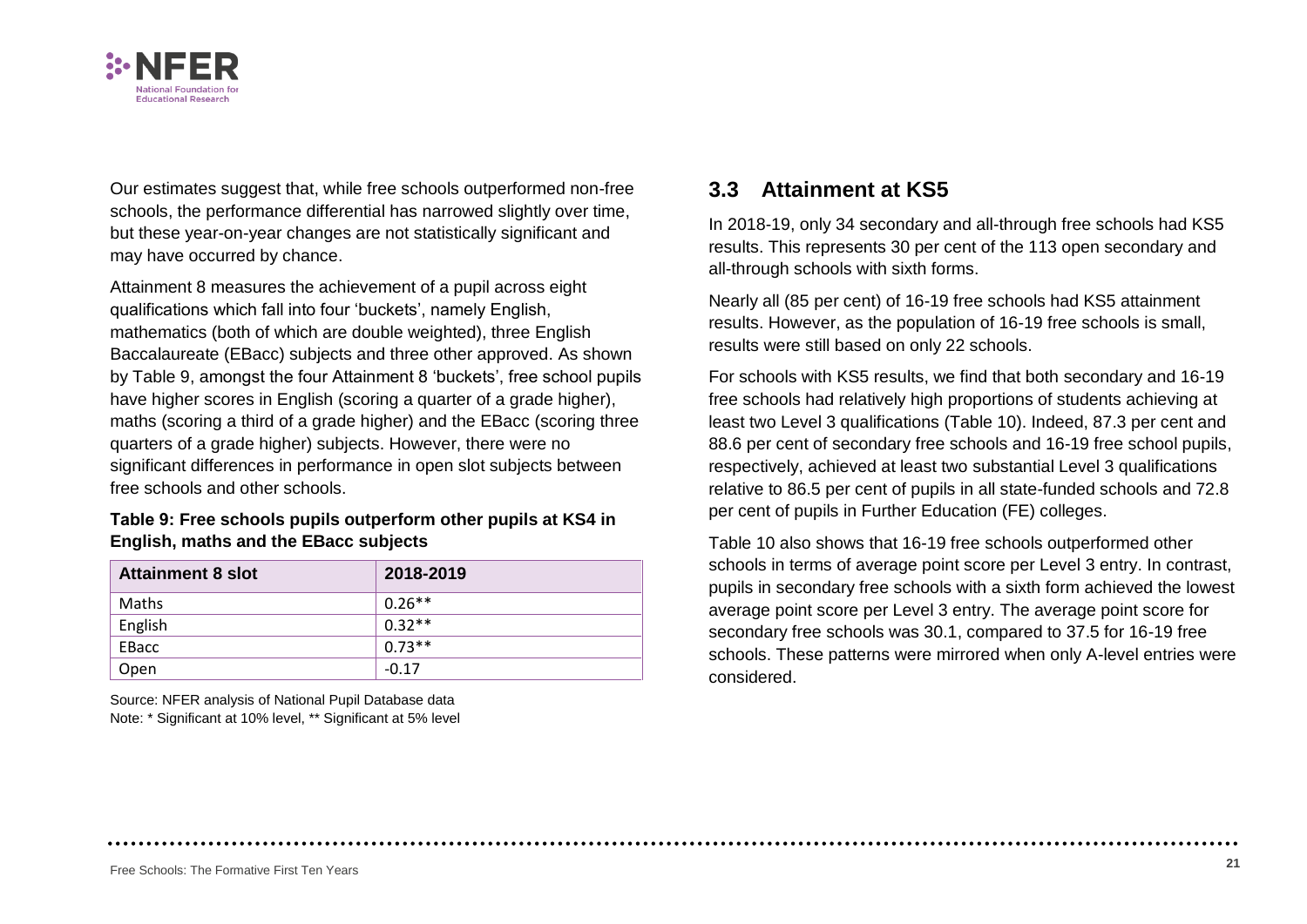

<span id="page-30-0"></span>**Table 10: Secondary free schools achieved a low average point score at KS5, while 16-19 free schools achieved a high score**

| <b>Type of school</b>       | Percentage of<br>students achieving<br>at least 2<br>substantial Level 3<br>qualifications | <b>Average point</b><br>score per level 3<br>entry |
|-----------------------------|--------------------------------------------------------------------------------------------|----------------------------------------------------|
| Free schools<br>(secondary) | 87.3%                                                                                      | 30.1                                               |
| Free schools (16-<br>19)    | 88.6%                                                                                      | 37.5                                               |
| All state-funded<br>schools | 86.5%                                                                                      | 32.8                                               |
| FE sector colleges          | 72.8%                                                                                      | 30.6                                               |

Source: A level and other 16 to 18 results: 2018 to 2019 (revised)

These results suggest that while 16-19 free schools were performing strongly at KS5, secondary free schools were performing poorly. However, as noted, these estimates are based on a sample of only 34 schools, so may be subject to wide variation. A comprehensive assessment of free school performance at KS5 will be needed when more secondary free schools have cohorts completing their KS5.

### **3.4 Summary**

As with primary free school pupils, secondary free school pupils were not typical of the state-funded mainstream school pupil population. Free school pupils were more likely to be from a disadvantaged

background, from an ethnic minority and have a first language other than English.

Currently, just over half of all secondary and all-through free schools have attainment results at KS4. Based on this information, secondary free school pupils were outperforming their peers in other schools at KS4. Indeed, free school pupils achieved on average just over one grade higher than their peers at KS4, once pupil and school-level characteristics have been controlled for. Their average progress score is about one-eighth of a grade higher than their peers across eight of the qualifications taken at KS4.

On average, disadvantaged free school pupils outperformed free school pupils in other schools. However, most of this difference was accounted for by differences in ethnicity between free school pupils and pupils in other schools. Once individual characteristics were accounted for, the difference in between disadvantaged free school pupils and disadvantaged pupils in other schools remains positive but not statistically significant.

Free school performance at KS5 was more mixed. While 16-19 free schools outperformed other schools, free school pupils in secondary free schools were performing poorly relative to other schools. However, the number of free school pupils with KS5 outcomes is still small and could be subject to change as more pupils take their KS5 exams at secondary free schools in future. If differences do persist as information for more schools becomes available, these patterns should be investigated further.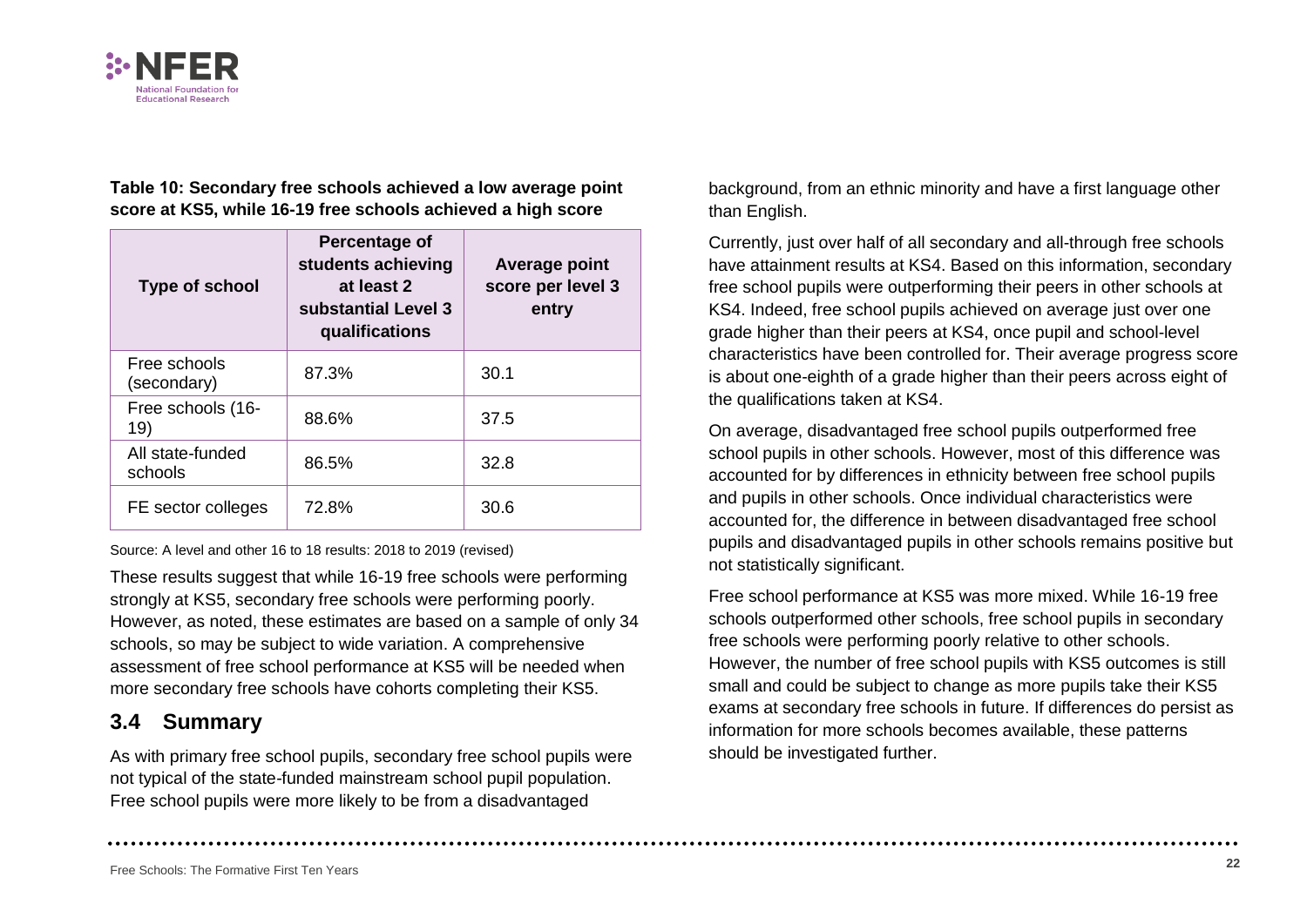

## <span id="page-31-0"></span>**4 Free school popularity**

### **4.1 Background**

Almost since the introduction of the free schools programme, there has been a desire to assess how they are bedding in and performing. With most new free schools following the model of building up their pupil numbers over several years as new cohorts join and move through the school, it was going to take a long time before academic outcomes results became available. Therefore other metrics were identified which might provide some insight into how well these new free schools were faring.

One of the earliest indicators, which was primarily employed by DfE, was to look number of preferences expressed by families to send their child to a free school. In 2011, DfE reported that two thirds of the free schools which opened in the first wave had been oversubscribed for their first year, and demand for some of these free schools was three times more than the places available (DfE and Hill, 2011). Three years later, the DfE surveyed free schools and reported that they were hugely popular with parents, with almost three applications for every place (DfE, 2014). Most recently, in September 2017, the DfE again said that free schools were popular with parents (DfE and Nash, 2017).

As part of our assessment of the impact that free schools have made in their first ten years, we have examined the available data to judge whether they have proved popular with parents. We have used the DfE's own school preference and school capacity data for the period 2015-16 to 2019-20 to make this assessment.

### **4.2 Measures of free school popularity**

There are several ways which a school's popularity can be measured, which are discussed in our previous research report into free schools (Garry *et al*., 2018). In this report, we look at the following measures:

- (a) The number of first preferences that a school receives.
- (b) The ratio of first preferences received to the number of pupil places in the school's intake year
- (c) The ratio of the number of first to third preferences received to the number of pupil places in the school's intake year.

When submitting applications for primary or secondary school, families were allowed between three to six choices depending on where they live. Families were advised to list schools in order of preference. If they do, the main advantage of measure (a) above is that it should identify which schools were most sought after. Subsequent preferences may be viewed as backup choices and arguably immaterial in this debate.

There may, however, be other factors that families consider when choosing a preferred school for their children; for example, the likelihood of being offered a place at their preferred school. This may depend on the number of places available, which may be less for free schools compared to well established non-free schools, especially in the secondary phase, and the number of preferences a family thinks will be expressed for those places, which may influence their own behaviour. It is also important to assess the extent to which a school is filling its capacity. A school could conceivably get a high number of first preferences and appear popular, but if it does not fill all of its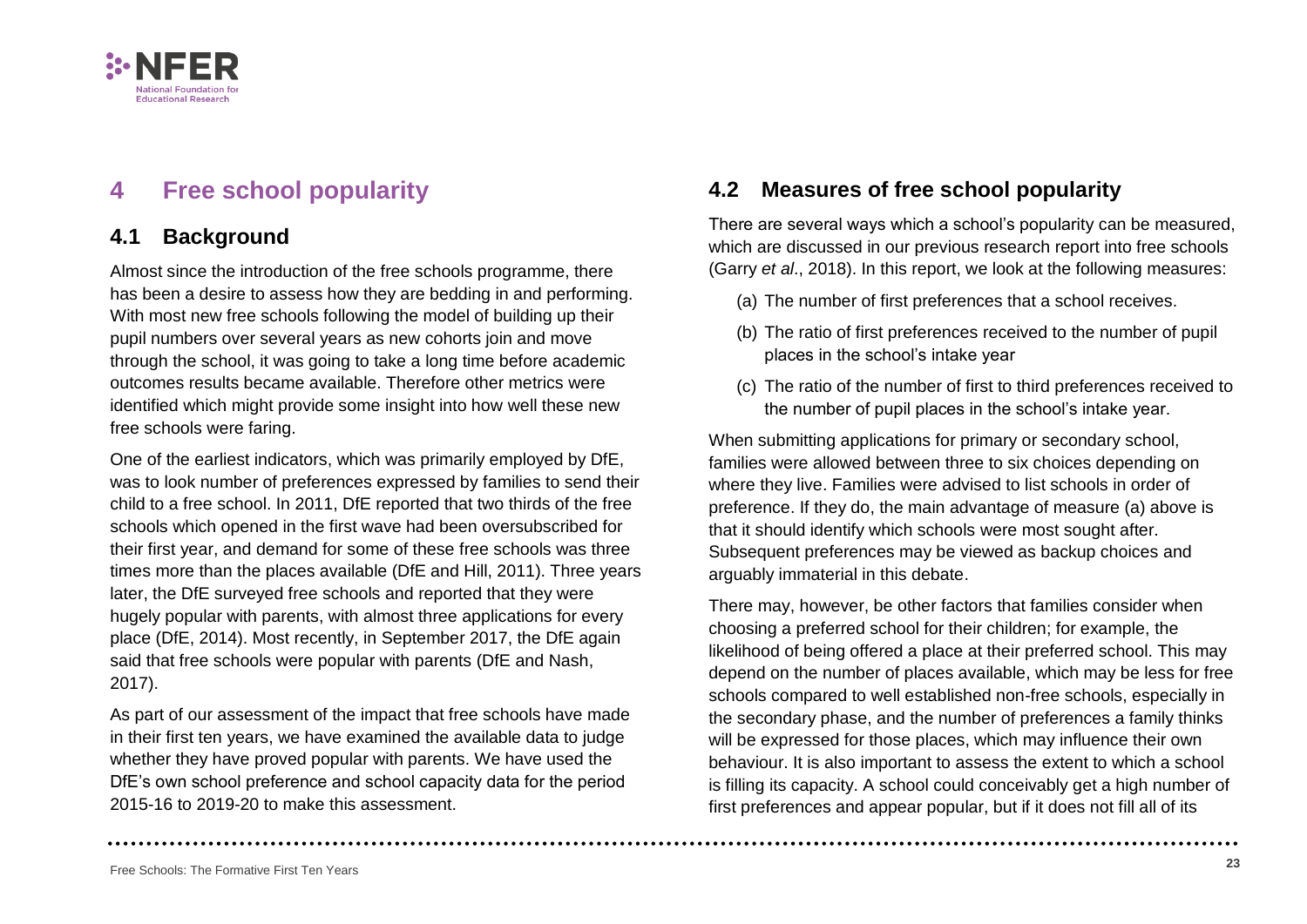

available places, this will suggest a different story. Given these factors, we look at two other measures, (b) and (c) above, which take account of the number of places available in a school.

It should be noted that there is a wide-range of other measures which could be used to assess the relative popularity of free schools<sup>13</sup>. We focus on measures (a), (b) and (c) as they provide a high-level assessment of free school popularity which does not require any assumptions about the determinants of school-choice.

### **4.3 Primary free schools**

#### $4.3.1$ Applications for the 2019-20 academic year

Primary and all-through free schools<sup>14</sup> received 52 first preferences on average for entry into the 2019-20 academic year. As shown in [Figure](#page-32-0)  [13,](#page-32-0) this was much higher than the other main school types. They also received more second, third and other preferences, which suggests they were seen by parents as being a good backup choice. On average, they received 140 preferences in total for the 2019-20 academic year, 60 per cent more than converter academies, the next highest group.

#### <span id="page-32-0"></span>**Figure 13: Primary and all-through free schools receive more preferences on average than other school types**



Source: NFER analysis of Get Information About Schools and School level application and offer data

As a new school without a track record, a free school may be more likely than other schools to be operating below capacity in the early years while becoming established. Yet when we examine first preferences received as a proportion of places available in the school per year group [\(Figure 14\)](#page-33-0), we find that primary free schools received nearly one first preference choice per place available for the 2019-20 academic year. This was higher than for all other school types.

<sup>13</sup> For example, see Mills *et al*., (2019).

<sup>14</sup> Primary stage only.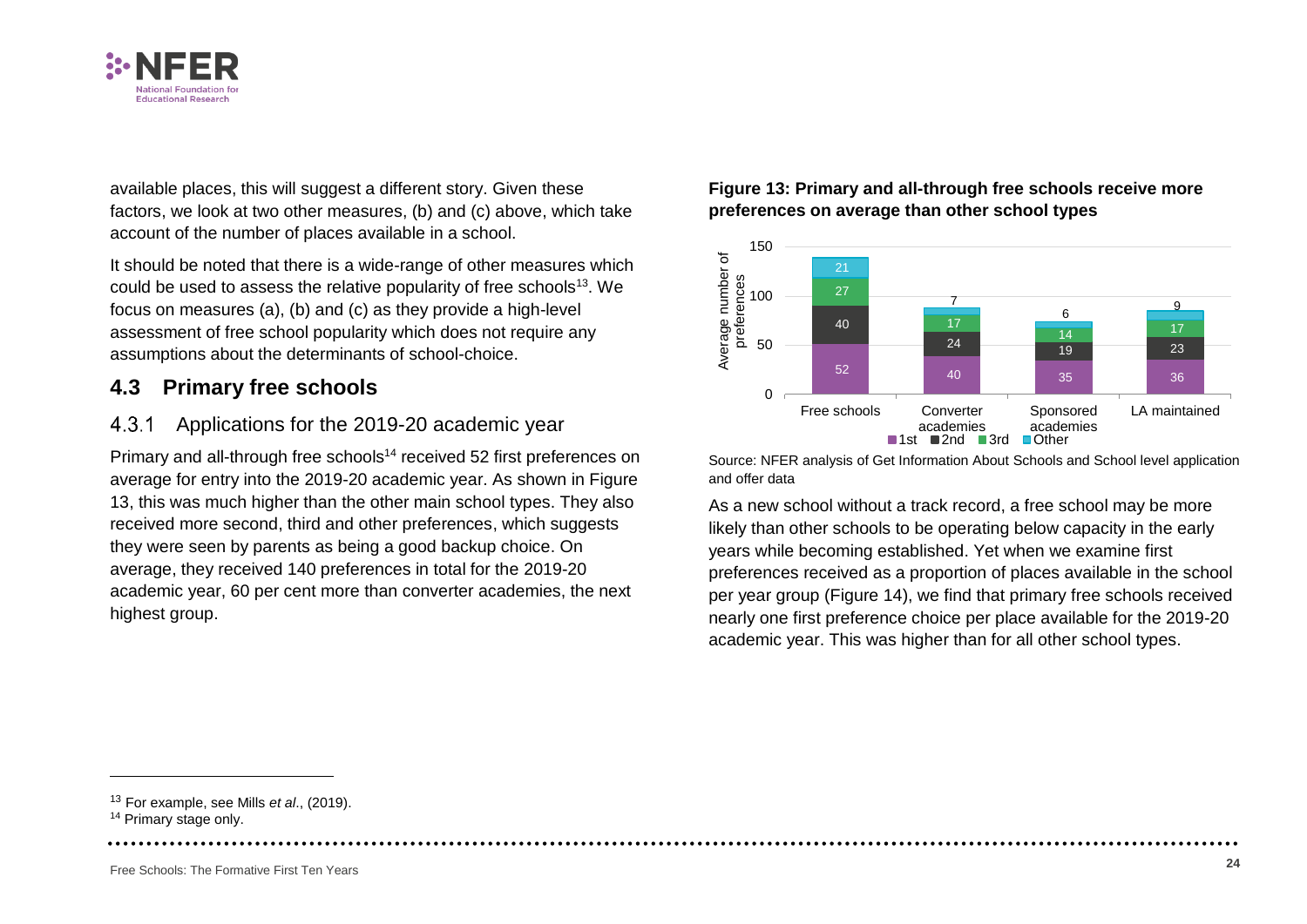

#### <span id="page-33-0"></span>**Figure 14: Primary free schools receive more first preferences per available space than other school types**



Source: NFER analysis of Get Information About Schools and School level application and offer data

It is also the case that primary and all through free schools received more top three preferences to as a proportion of places available in school's reception year for the 2019-20 academic year. They received 2.3 top three applications to places available on average. This compares to nearly 1.9 top three applications to places available on average for LA maintained schools, 1.8 for converter academies and 1.4 for sponsored academies.

#### 4.3.2 How have applications changed over time?

When looking at applications data for the 2019-20 academic year, the measures we have used suggest that primary and all-through free schools were proving to be popular with parents. However, is this a recent phenomenon or have primary and all-through free schools always been more popular?

To answer this, we have looked back over DfE's preference data for the last five years to 2015-16. We find that since 2016-17, primary and all-through free schools have indeed had more first preferences and first to third preferences compared to other school types<sup>15</sup>.

However, the stock of free schools has constantly changed since 2015-16 as new free schools have opened and some have closed. It is therefore difficult to know whether free schools were actually getting more popular the longer they were open or whether recently opened free schools were distorting this picture.

[Figure 15](#page-34-0) shows average first preferences to capacity ratios for primary and all through free schools by the year that of opening. It demonstrates that free schools which opened in the first three years of the programme had higher ratios than those which opened from 2014 onwards. However, the picture is mixed when looking at trends in the first preferences to capacity ratios, newer primary and all-through free schools tend to start from a lower base initially but have strong growth in subsequent years.

<sup>15</sup> Only converter academies had more first preferences than free schools in 2015-16.

Free Schools: The Formative First Ten Years **<sup>25</sup>**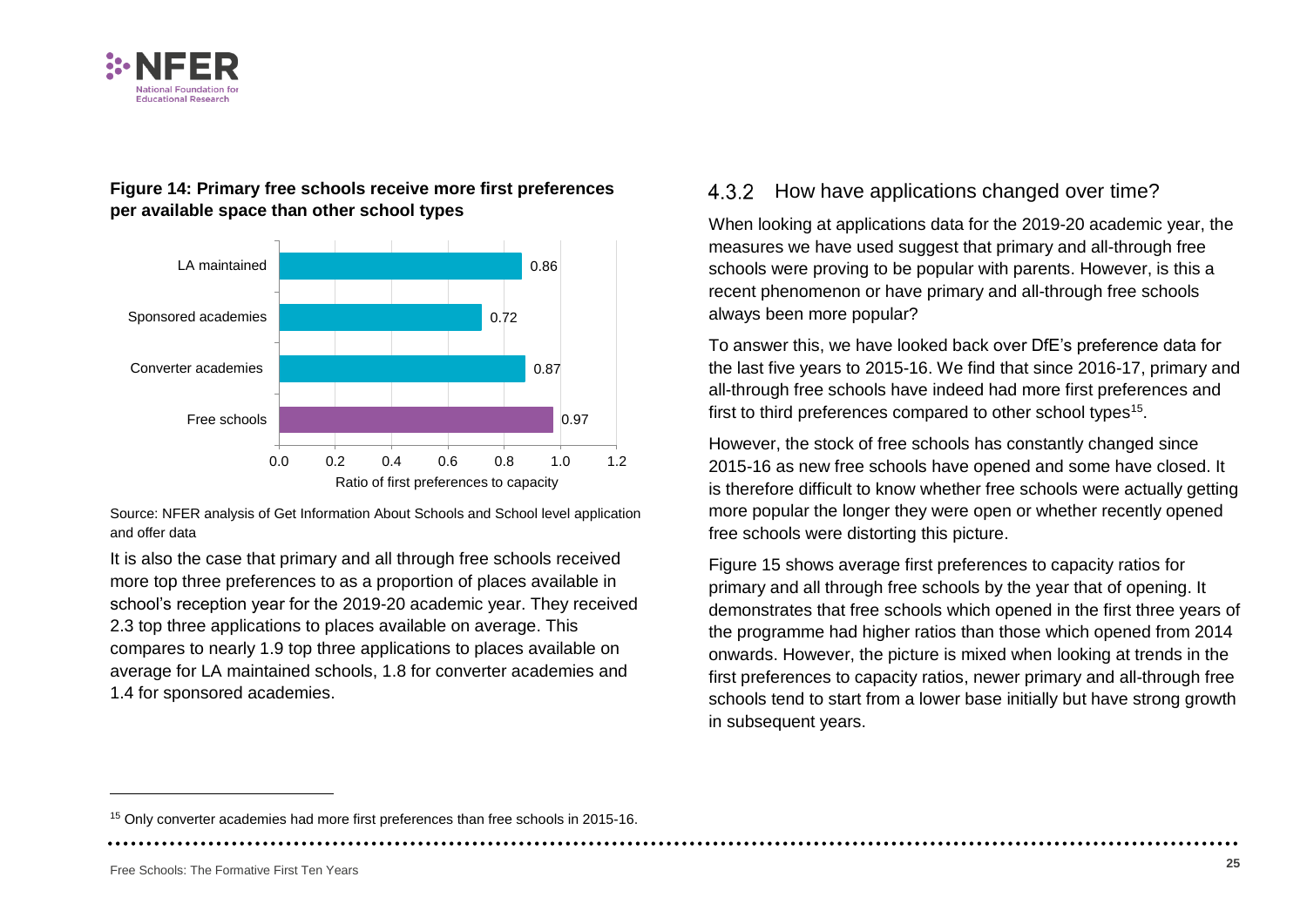



<span id="page-34-0"></span>**Figure 15: Established primary free schools were more popular than newer free schools, but newer ones were improving fast**

Source: NFER analysis of Get Information About Schools and School level application and offer data

To assess whether primary and all-through free schools were growing in popularity the longer they have been opened compared to other school types, we have also examined applications for schools which were open throughout the period 2015-16 to 2019-20. As shown in [Figure 16,](#page-34-1) we find that the primary and all-through schools ratio of first preferences to capacity for the academic year 2015-16 were broadly similar to converter academies and LA maintained schools. The gap has widened since then, as the free school ratio has increased, while this has declined for converter academies and LA maintained schools.

<span id="page-34-1"></span>**Figure 16: The first preferences to capacity ratio for primary / allthrough free schools has grown since the 2015-16 academic year**



Source: NFER analysis of Get Information About Schools and School level application and offer data

#### $4.3.3$ Comparison to nearest neighbours

One of the criteria since the early waves for setting up a free school is that there should be a need for additional school places in the local area. It could be argued that it not surprising that primary and allthrough schools have higher first and top three preference rates when compared to other school types, which may have a large number of schools in areas where there is not a shortfall of pupil places.

Free Schools: The Formative First Ten Years **<sup>26</sup>**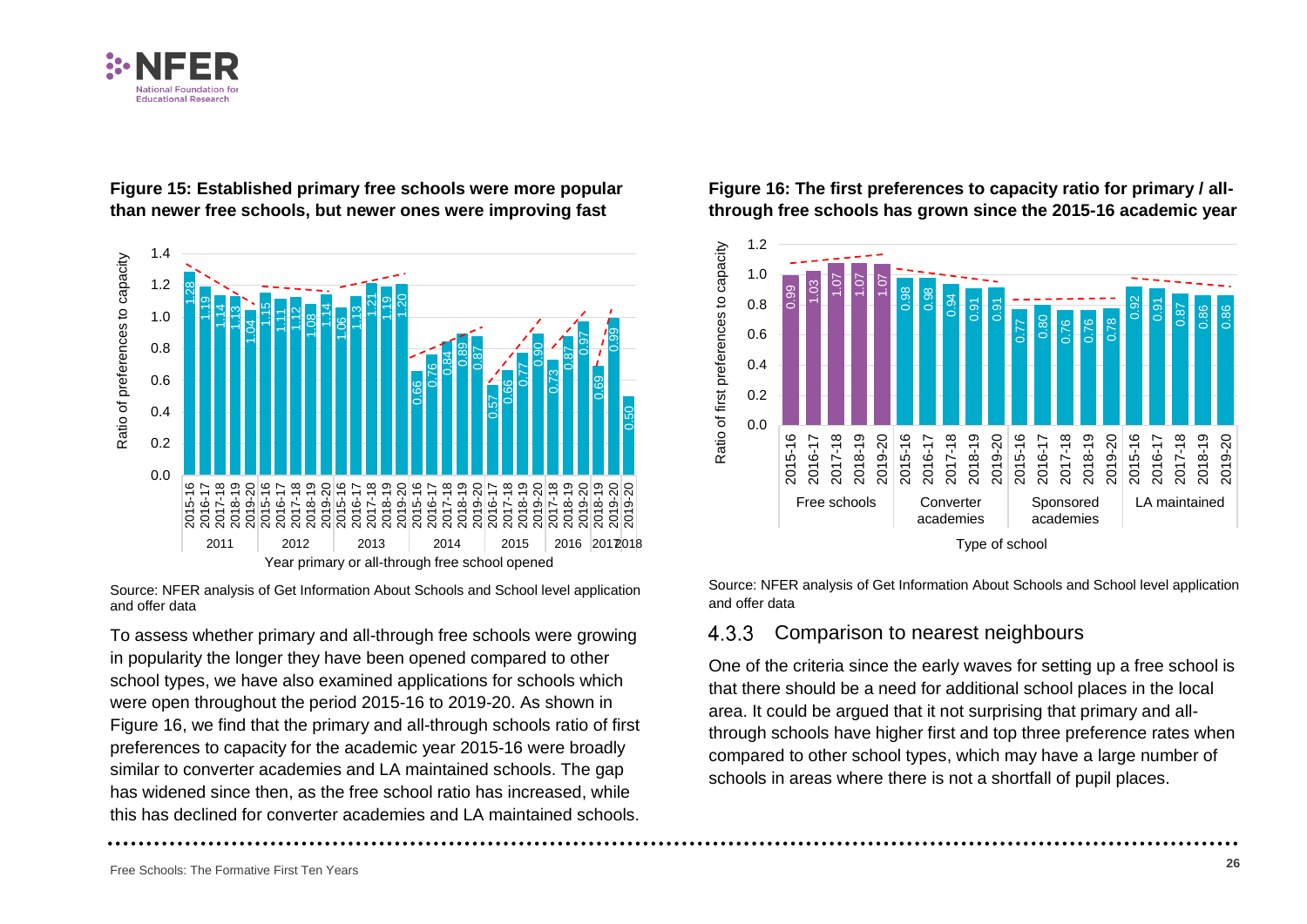



#### **Figure 17: The first preferences to capacity ratio in primary / allthrough free schools is now higher than in neighbouring schools**

Source: NFER analysis of get Information About Schools and School level application and offer data

To explore this, we compared the ratio of average first preferences to capacity for primary and all-through free schools to their closest five neighbouring schools who were likely to be facing similar conditions, for academic years starting in 2015-16 to 2019-20. As illustrated in Figure 17, we found that in the first two academic years, the ratio for free schools was lower than their neighbouring schools. However, this flipped for the academic year starting in 2017-18 and the gap in the ratio has widened since in favour of free schools. This is partly

because the ratio of average first preferences to capacity has increased for primary and all-through free schools and partly because it has decreased for other school types.

This picture is largely replicated for the top three preferences to capacity ratio, albeit that free schools had similar average ratios as their five nearest neighbours in 2015-16 and 2016-17.

This analysis suggests that primary and all-through free schools were more popular than other nearby schools that were likely to be operating in similar conditions to them. As one of the original aims of the free schools programme was to provide greater school choice, this analysis suggests that they have been a success in this regard. However, it is important to note that it is exactly because some free schools were opened in areas with low standards that we might expect free schools to be more popular.

### **4.4 Secondary free schools**

### 4.4.1 Applications for the 2019-20 academic year

We use the same measures to assess how popular secondary free schools were proving to be with parents. We find there were some differences between the primary and secondary phases.

As shown in Figure 18, in contrast to primary and all-through free schools, secondary free schools received the fewest first preferences for the academic year starting in 2019-20. They received nearly 30 per cent fewer than converter academies and 15 per cent less than LA maintained schools. However these gaps were narrowed considerably when looking at the average number of top three preferences received.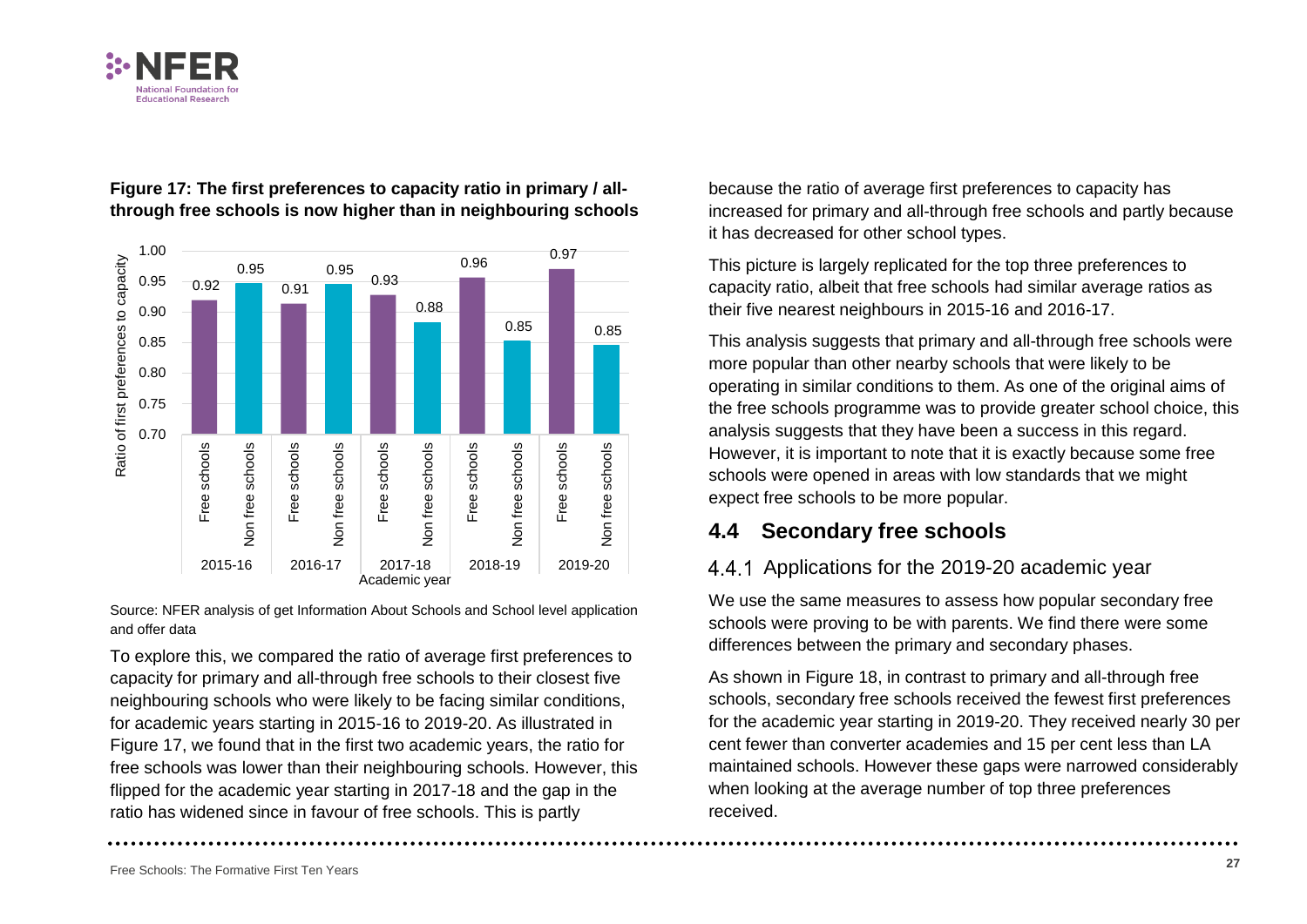



#### **Figure 18: Secondary free schools receive less first preferences on average than other school types**

Source: NFER analysis of Get Information About Schools and School level application and offer data

However, despite having the lowest number of first applications on average, secondary free schools have the highest first preferences to places available to capacity ratio (Figure 19) of all school types. This equates to approximately 12 first choice preferences per ten places available. The ratio of average top three preferences to capacity in secondary free schools is also the largest of all school types.

#### **Figure 19: The ratio of average first preferences to capacity in secondary free schools is higher than other school types**



Source: NFER analysis of Get Information About Schools and School level application and offer data

### 4.4.2 How have applications changed over time?

As with primary and all-through free schools, we examined whether the patterns observed with applications for the academic year 2019-20 were a recent phenomenon or not. When looking at average first preferences for all secondary free schools which had been open in an academic year, we find they have been rising steadily, from 98 in the 2015-16 academic year to 155 in 2019-20. This increase may be expected given there has been an overall increase in demand for secondary places over this period. Indeed, one of the main reasons for opening a free school is to increase capacity. Average first preferences increased for all of the types of school during this period, although growth was lower in other school types, which means secondary free schools were rapidly narrowing the gap.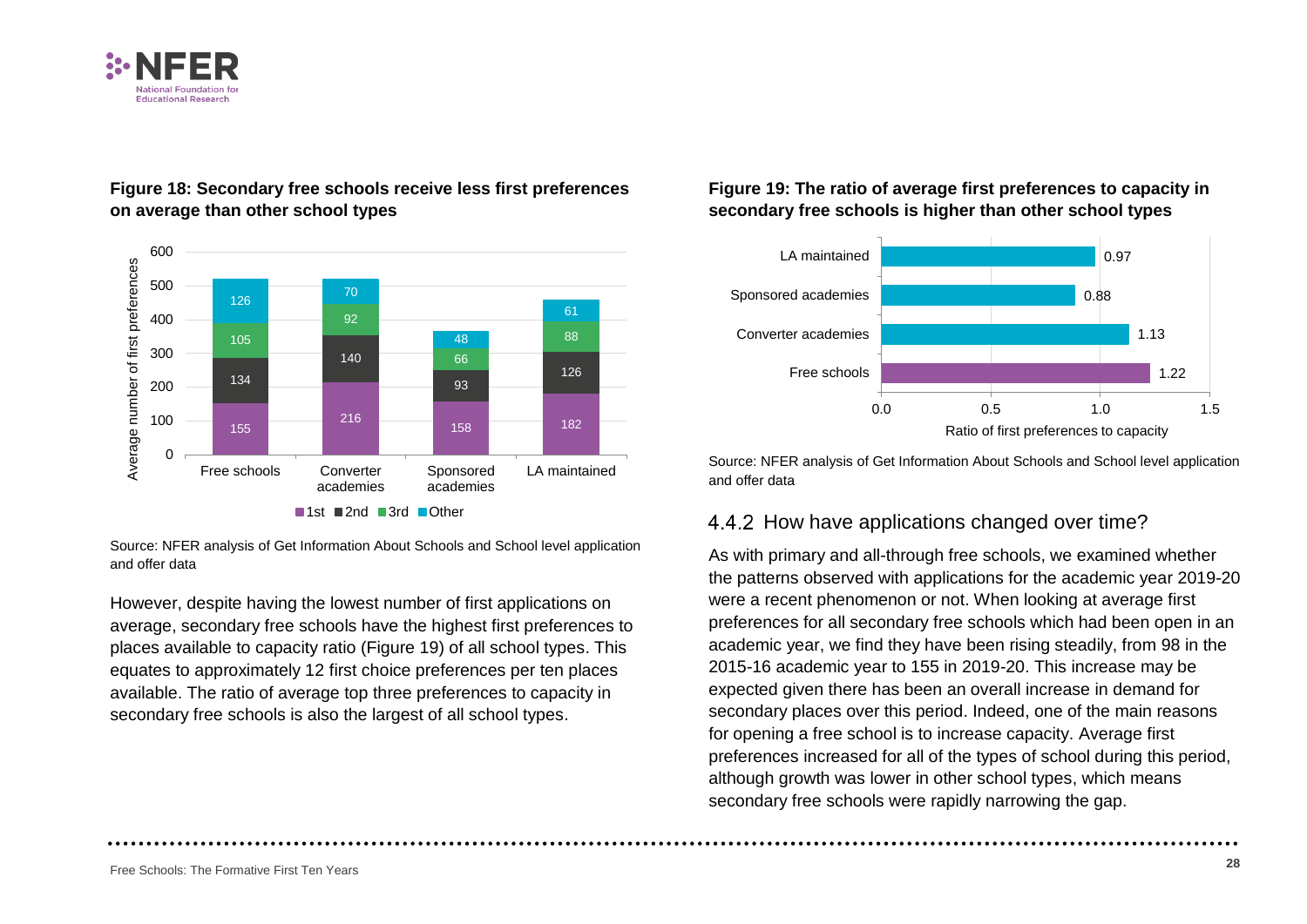



#### **Figure 20: Average first preferences of secondary free schools have increased sharply for all free school cohorts**

#### Year thart secondary free schools opened

Source: NFER analysis of Get Information About Schools and School level application and offer data

As before, we also examined average first preferences to capacity by year the secondary free schools opened (Figure 20). All of the secondary free schools cohorts have had strong year-on-year growth. This pattern is also replicated across our other measures.

## <span id="page-37-0"></span>**Figure 21: The secondary free schools first preferences to capacity ratio has grown sharply since 2015-16**



Source: NFER analysis of Get Information About Schools and School level application and offer data

On the face of it, secondary free schools do appear to be increasing in popularity with parents, but what impact, if any, is the changing stock, as new free schools have been opened and some have closed, having on these patterns? We examined applications for secondary schools by type, which had been open throughout the period 2015-16 to 2019-20. As shown in [Figure 21,](#page-37-0) we find that the ratio of first preferences to capacity for secondary free schools in the academic year 2015-16 was broadly similar LA maintained schools but well below that for converter academies. However, the secondary free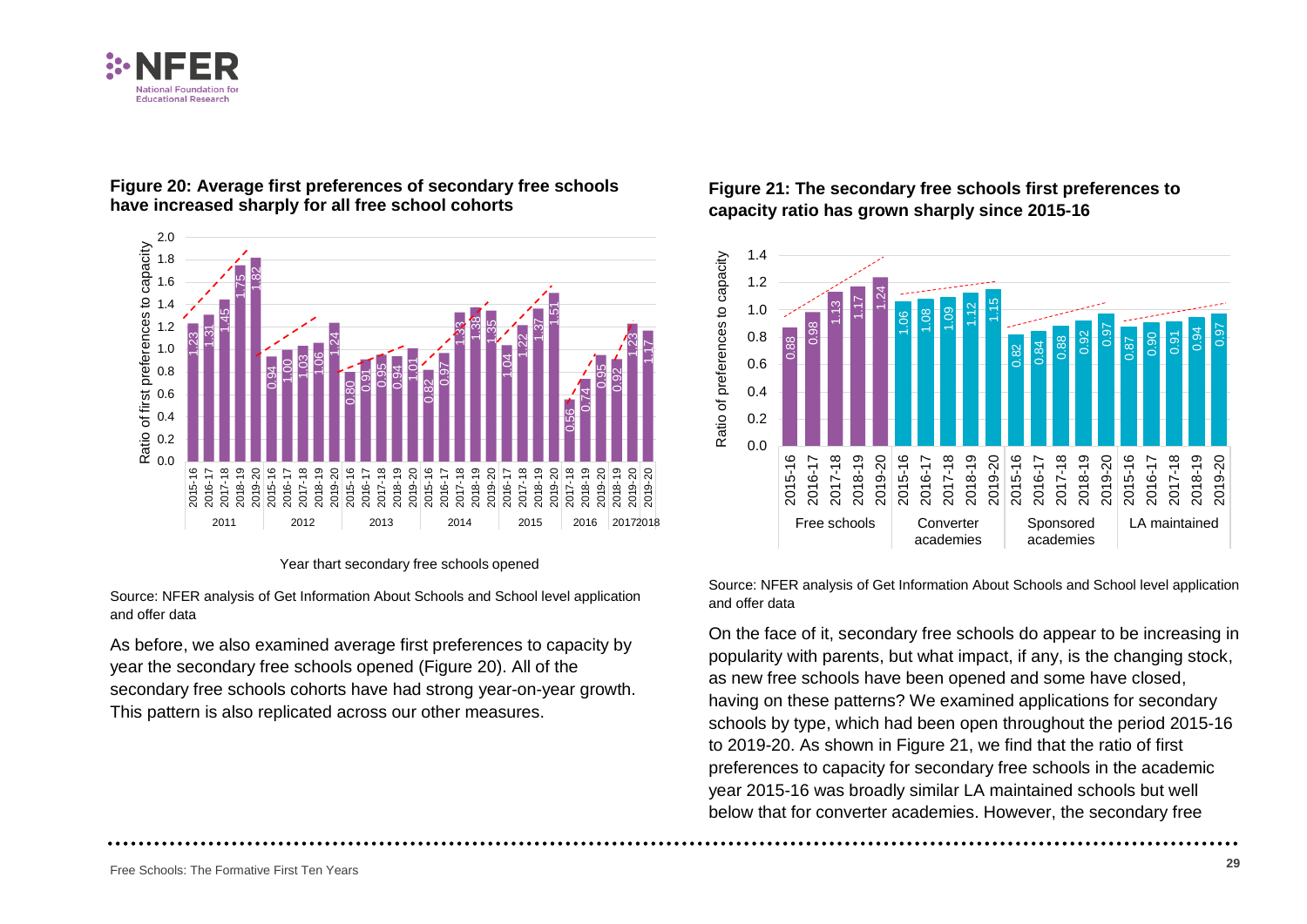

school ratio had increased sharply since then, more so than for other school types which had also increased, and it is now the highest.

#### 4.4.3 Comparison to nearest neighbours

As noted, there has been strong demand for secondary places in recent years as increased pupil numbers in the primary phase in the first half of the decade fed through in the secondary phase. A key reason for setting up a free school is to add extra supply where it is needed. Against this backdrop, we may expect that secondary free schools would receive a lot of applications from parents, whose concern about missing out on being offered a place at a school of their choice might overcome any reluctance to apply to a new school without a track record.

To explore this, we compared the ratio of average first preferences to capacity for secondary free schools to their closest five neighbouring schools who were likely to be facing similar conditions, for academic years starting in 2015-16 to 2019-20. As illustrated in Figure 22, we find that in 2015-16 and 2016-17, the ratio for secondary free schools was on a par with their neighbouring schools. However, the ratio for secondary free schools has grown strongly since the 2017-18 academic year. Although the first preferences to capacity ratio also grew for neighbouring schools, the rate of increase was slower. This has resulted in a large gap opening up by the 2019-20 academic year applications round.

#### **Figure 22: The first preferences to capacity ratio in secondary free schools is higher than in neighbouring schools by 2019-20**



Source: NFER analysis of Get Information About Schools and School level application and offer data

This pattern is also replicated for the top three preferences to capacity ratio, albeit that secondary free schools were already slightly higher than their five nearest neighbours in 2015-16 and 2016-17.

Based on the average first preference measure, secondary free schools had lower levels compared to their neighbouring schools. This will partly reflect the fact that the neighbouring schools were typically both larger in size and more established, both in reputation and in being the recognised secondary school for local primaries. Even so, the average first preference gap between secondary free schools and their neighbours has been closing rapidly.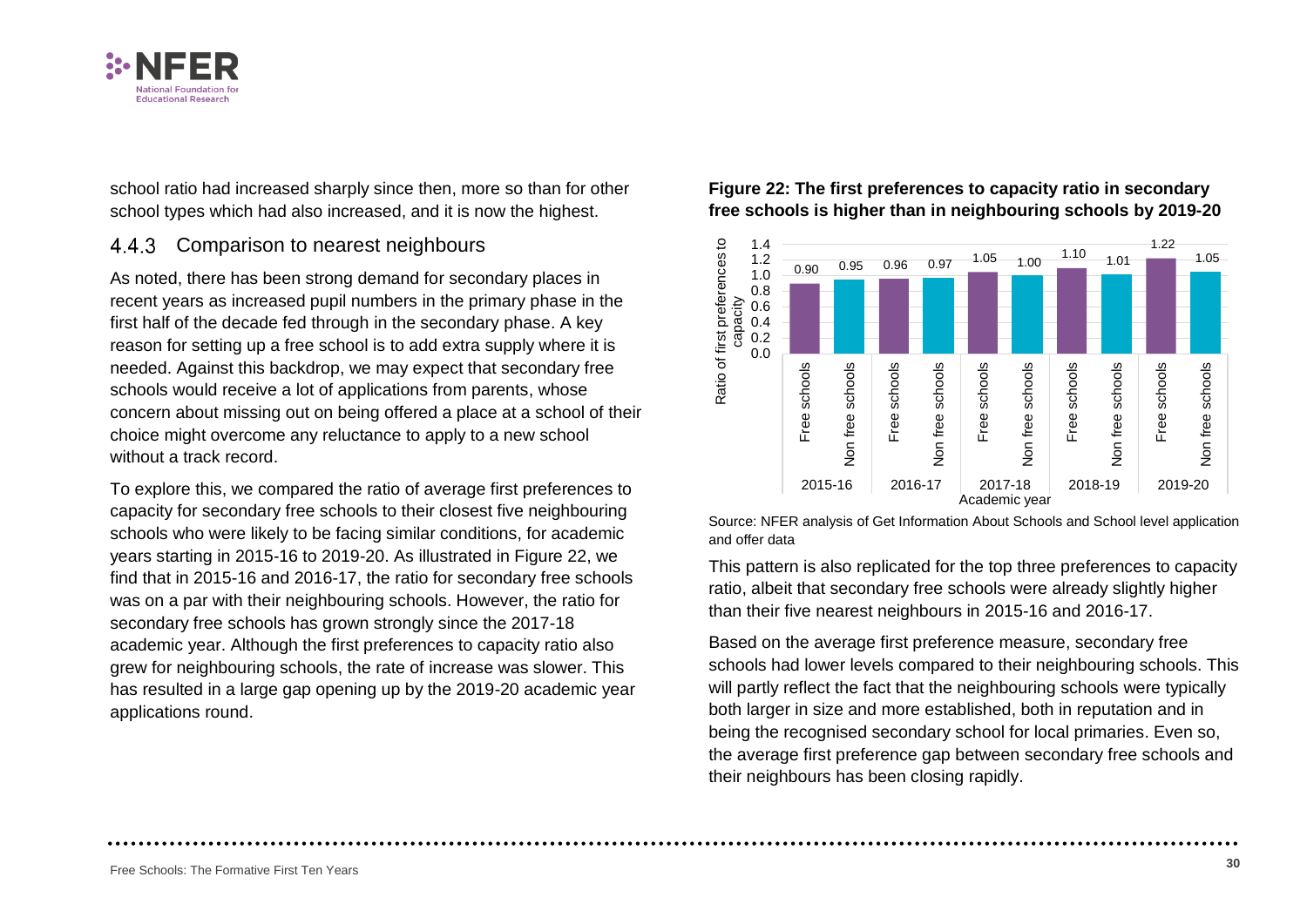

This analysis suggest s that secondary free schools were more popular than other nearby schools, who were likely to be operating in similar conditions to them, when capacity is taken into account. But as one of the objectives of the free schools programme was to open free schools in areas with low standards, assuming they were able to establish themselves and were relatively successful, we may have expected them to increase in their relative popularity compared to their neighbouring schools. Our analysis suggests that secondary free schools have succeeded in this regard, providing greater choice to families .

### **4.5 Summary**

Our analysis shows that free schools were attracting a good degree of interest from parents relative to other school types, across both the primary and secondary phases. We also find that generally this interest is increasing as free schools become more established, showing that they have been successful in establishing and growing their reputations to attract parents . Our analysis also shows that they have gained in popularity relative to their nearest neighbours, which suggests that they have been successful in providing greater school choice .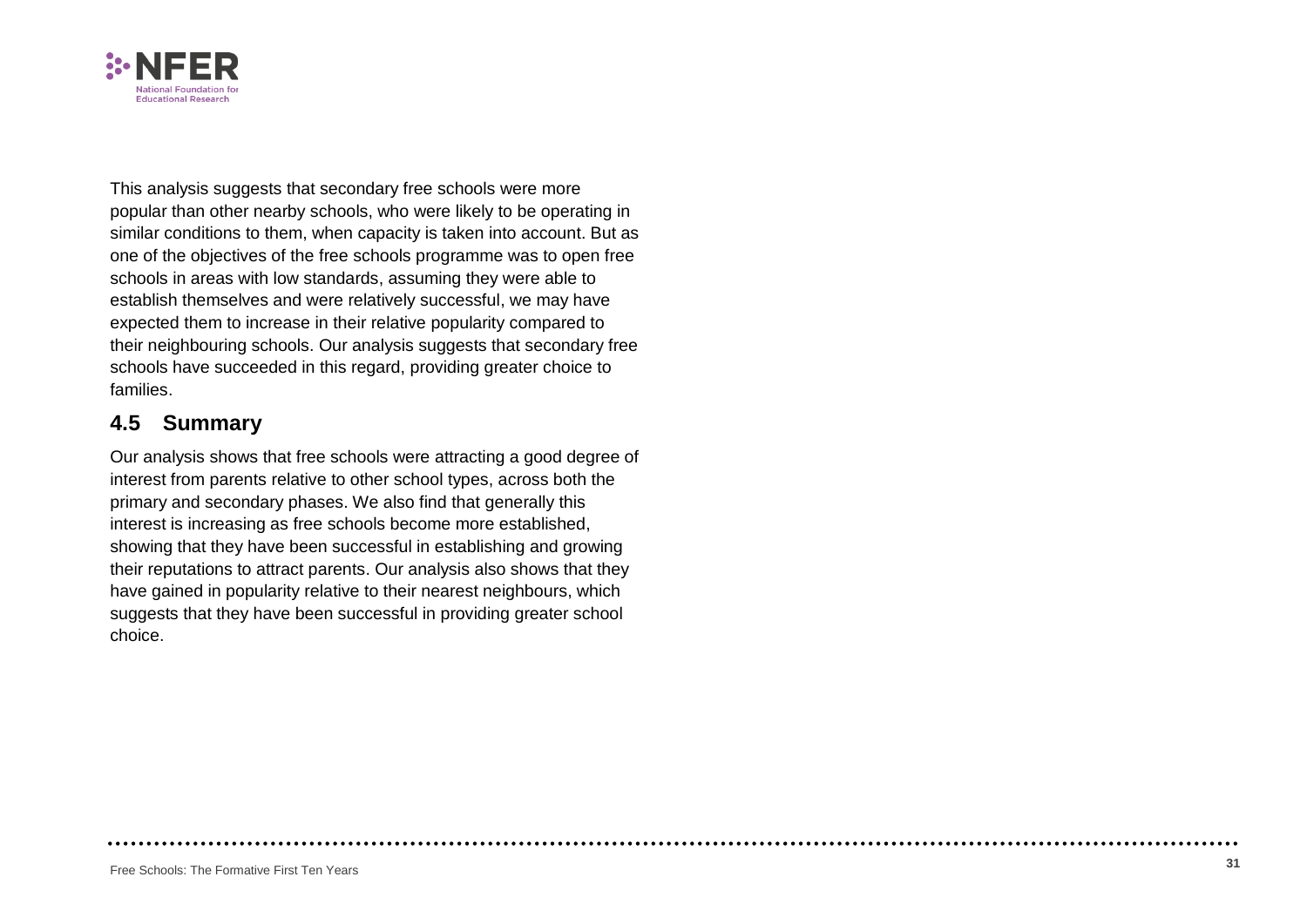

## <span id="page-40-0"></span>**5 The teacher workforce in free schools**

### **5.1 Workforce characteristics**

In 2018-19, free schools employed roughly 7,800 teachers, which represents around two per cent of the state-funded teacher workforce. Around three-quarters were employed in secondary free schools with the remainder employed in primary.

The composition of teachers in free schools was not representative of the wider teacher workforce. However, we found a lot of commonality between the characteristics, experience and work patterns of classroom teachers and senior leaders that work in primary and secondary free schools.

### 5.1.1 Age

Both primary and secondary free school teachers were, on average, younger than the workforce as a whole. [Figure 23](#page-40-1) shows that nearly two-fifths of primary free school teachers were under 30 years of age, compared to a quarter of those in other primary schools. Conversely primary free schools had fewer teachers who were aged 40 or over. The average age of primary free school teachers (34.6 years) was nearly four years younger than teachers in other schools (38.4 years).

The picture was similar for secondary free school teachers, albeit slightly less pronounced. Nearly a third were aged under 30, compared to one-fifth of teachers in other secondary schools. The average age of secondary free school teachers (35.8 years) was slightly higher than primary free school teachers, but just over three years less than secondary teachers in other schools (39.0 years).

## <span id="page-40-1"></span>**Figure 23: Free schools tend to have a younger workforce compared to other schools**



Source: NFER analysis of School Workforce Census data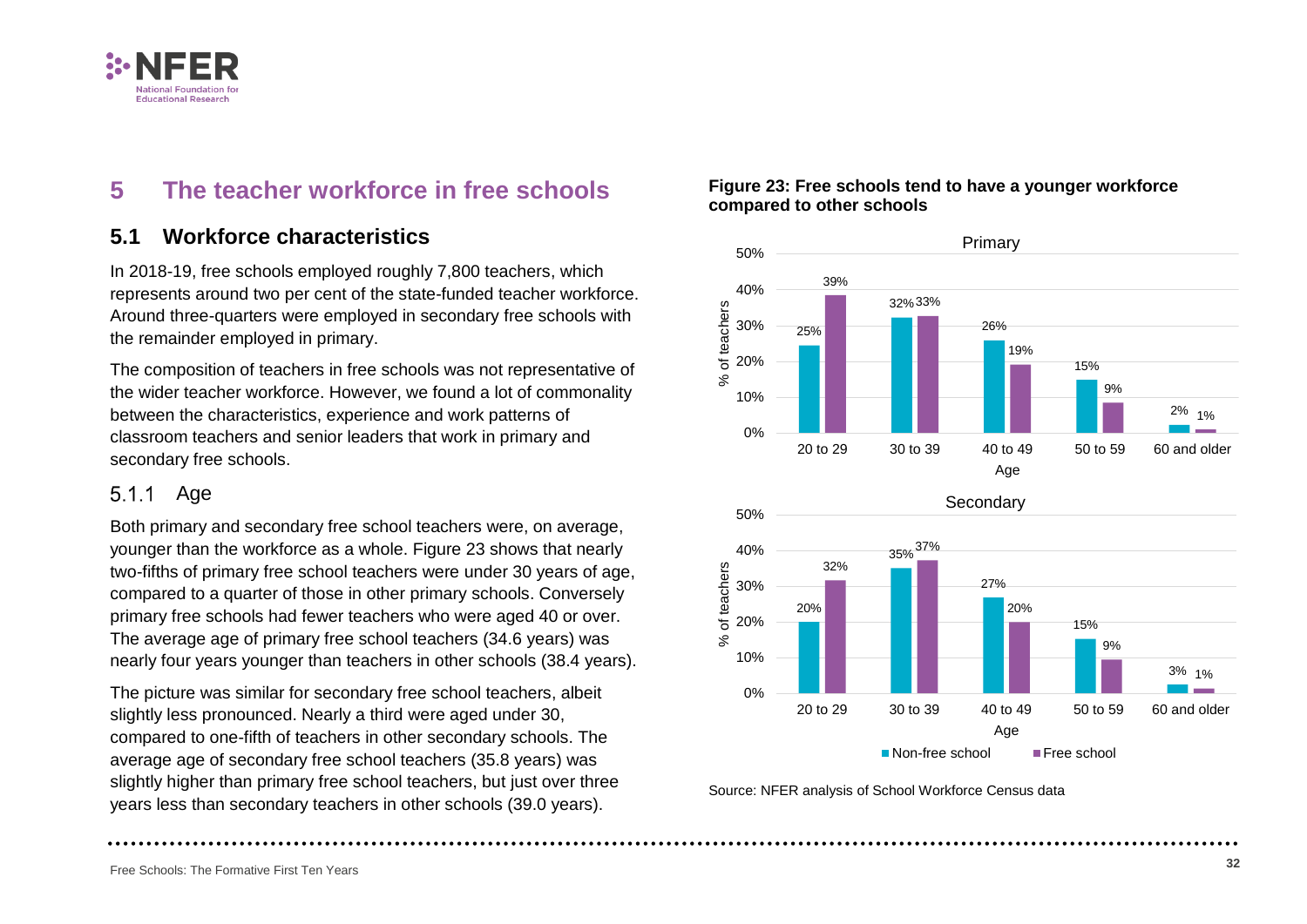

#### **Experience**  $5.1.2$

As with the age profile, free school teachers also tended to have fewer years' experience in teaching<sup>16</sup> on average relative to teachers in other schools. This is unsurprising because age and experience are closely related to each other.

Figure 24 shows the distribution of teachers' experience for primary and secondary free schools compared to other school types. Both phases tended to have more inexperienced teachers compared to other non-free schools.

We looked at average experience of classroom teachers and senior leaders separately. Primary classroom teachers had six years of experience on average, whereas teachers in other primary schools had almost 11 years' experience on average. Senior leaders in primary free schools also tended to have less experience (nearly 16 years) than their counterparts in other schools (around 19 years).

The picture in the secondary phase is similar, with classroom teachers in free schools having less experience on average (seven years) than in other secondaries (just over ten years' experience). The averages for senior leaders in secondary were similar to primary levels.

### 5.1.3 Newly qualified teachers (NQT)

Teachers in free schools were significantly more likely to be NQTs relative to teachers in non-free schools. As also shown by Figure 24, while nearly half of teachers in primary free schools were NQTs, compared to just over a quarter of teachers in other primary schools.

#### **Figure 24: Teachers in free schools had less experience than teachers in other schools**





<sup>&</sup>lt;sup>16</sup> The School Workforce Census does not contain data on the number of years of teaching experience a teacher has completed, so we use the following measure: the number of years between the current year and the year when that teacher first taught in the state sector.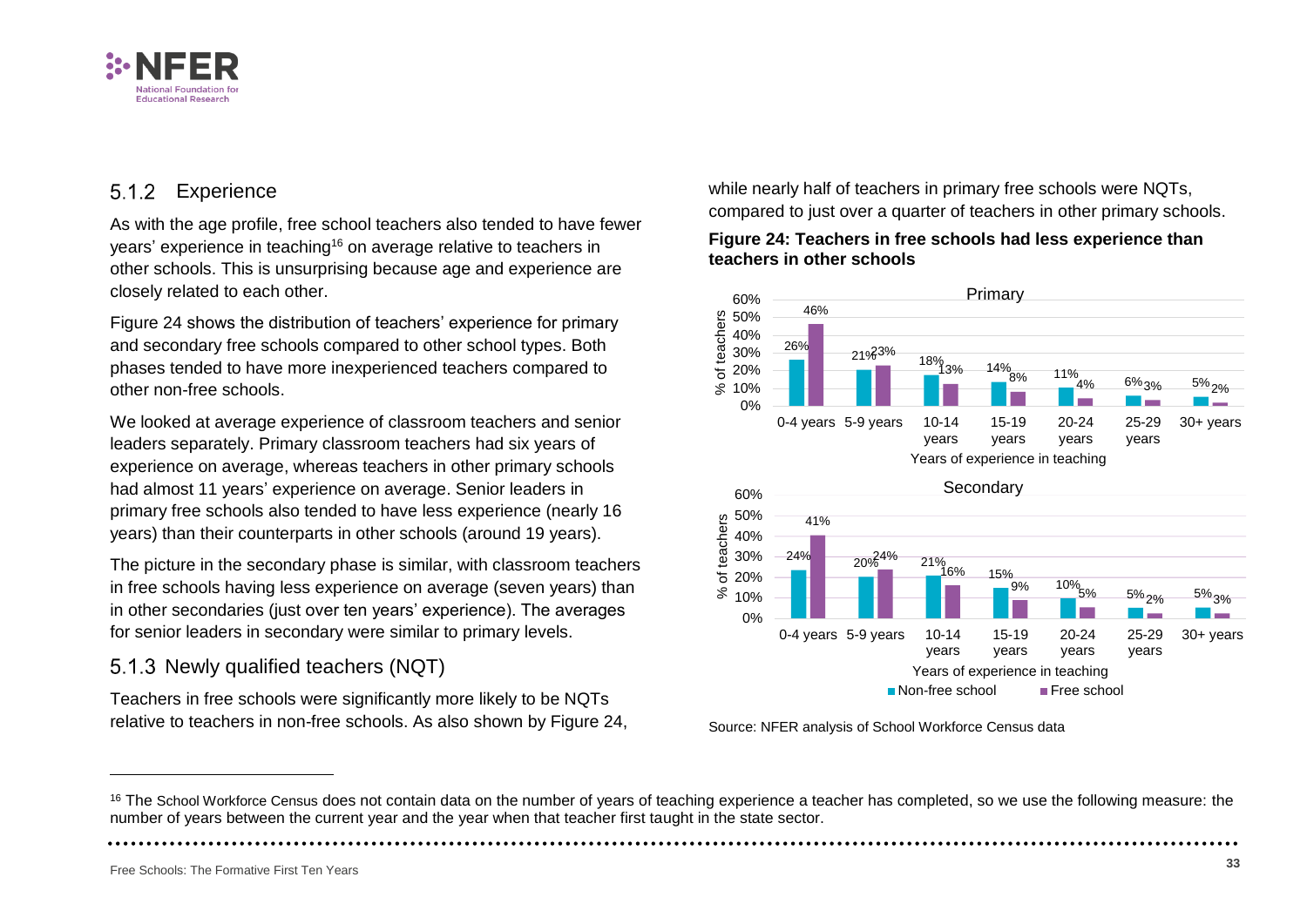

This gap was smaller in secondary free schools but still substantial: just over four in ten secondary free schools teachers were NQTs compared to just under a quarter in other secondary schools. A possible explanation is that free schools need to hire a large number of teachers when they first open and NQTs will represent a substantial share of teachers looking for a new role in any given year. Whatever the reason, our analysis shows that free schools are playing an important role in helping to provide opportunities for NQTs to build up their knowledge and experience of teaching, which contributes to maintaining the teacher workforce.

#### 5.1.4 Qualified teacher status (QTS)

Teachers in free schools were also less likely to hold a formal teaching qualification. [Figure 25](#page-42-0) shows that in primary, nine per cent of free schools teachers did not have QTS in 2018-19, which is three times higher than in other primary schools. Similarly, a greater proportion of teachers in secondary free schools were unqualified compared to teachers in other secondary schools. Some of these unqualified teachers go on to become qualified teachers, so free schools are helping to contribute to the available pool of teachers in the workforce.

#### <span id="page-42-0"></span>**Figure 25: Teachers in free schools were less likely to have QTS than teachers in other schools**





### 5.1.5 Part-time working

Free schools teachers were less likely to be working part-time relative to teachers in other schools. As shown by [Table 11,](#page-43-0) this gap was particularly large in primary. In both primary and secondary free schools, 15 per cent of teachers were working part-time. This compared to 27 per cent of teachers in other primary schools and 20 per cent of teachers in other secondary schools.

These differences were likely to be driven by the younger age profile of teachers who work in free schools compared to those in other schools because teachers in their twenties are the least likely to work part time (Worth *et al*., 2018).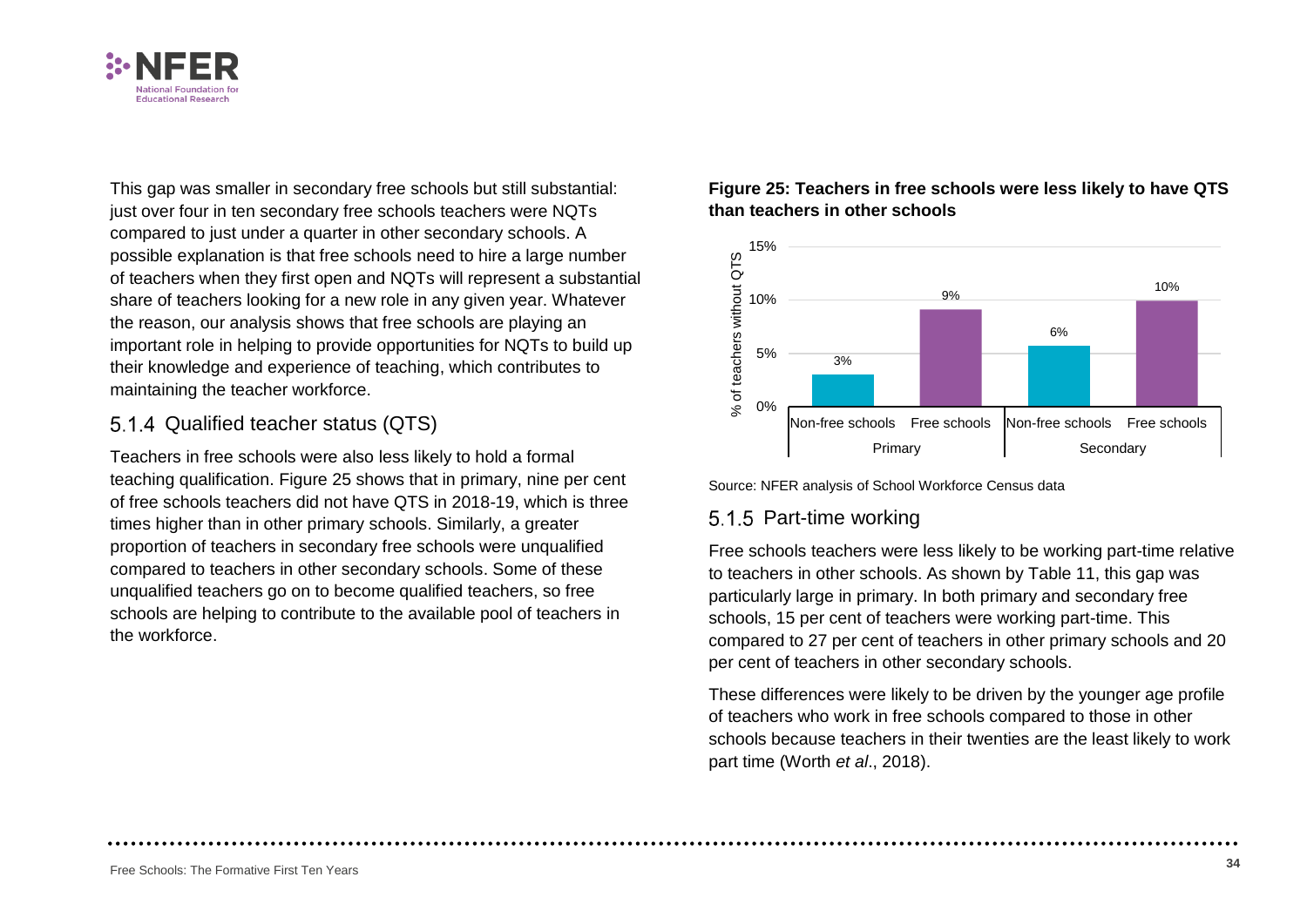

<span id="page-43-0"></span>**Table 11: Teachers in free schools were less likely to work part time, but more likely to have a permanent contract** 

|                                                            | <b>Free</b><br>schools | Non-free<br>schools |  |  |
|------------------------------------------------------------|------------------------|---------------------|--|--|
| <b>Primary</b>                                             |                        |                     |  |  |
| Teachers working part-time                                 | 15%                    | 27%                 |  |  |
| Teachers working on a fixed-<br>term or temporary contract | 8%                     | 11%                 |  |  |
| <b>Secondary</b>                                           |                        |                     |  |  |
| Teachers working part-time                                 | 15%                    | <b>20%</b>          |  |  |
| Teachers working on a fixed-<br>term or temporary contract | 5%                     | 8%                  |  |  |

Source: NFER analysis of School Workforce Census data.

### 5.1.6 Nature of contracts

[Table 11](#page-43-0) also shows that teachers in free schools were more likely to be on a permanent contract. While 11 per cent of teachers in primary non-free schools were working on a fixed-term or temporary contract, eight per cent of teachers in primary free schools were on a fixed-term or temporary contract. The same pattern can be observed in secondary with five per cent and eight per cent of teachers working on a fixed-term or temporary contract in free schools and non-free schools, respectively.

#### 5.1.7 Summary

Teachers in free schools tend to be younger and less experienced compared to their peers in other schools, across both phases.

This is likely to be due to factors which are out of free school senior leaders' control. Head teachers of new free schools need to recruit a number of teachers at once, ahead of the new school opening, at a time when there are shortages in teacher supply (Worth and Van den Brande, 2019). Further, older, more experienced teachers may be less mobile due to family circumstances; more established in their current setting; in more senior positions which might be less available in new schools in their early years; and less willing to take a chance on a new and what they may regard to be more risky venture.

More teachers in free schools were newly-qualified or did not hold a formal teaching qualification. Again, this may partly be due to free school heads needing to recruit a number of teachers just before the school opens and partly because NQTs making up a large proportion of the available supply at that time when the school is recruiting.

Another reason why some free schools recruit younger and less experienced teachers may be down to the demographics. It has been documented that more deprived schools tend to have younger and less experienced teachers (Allen and Simons, 2018).

A lower proportion of the teacher workforce in free schools work part time compared to other schools. This is true of both sectors, but particularly in the primary phase. This is likely to be largely due to the fact that the workforce in free schools is much younger than in other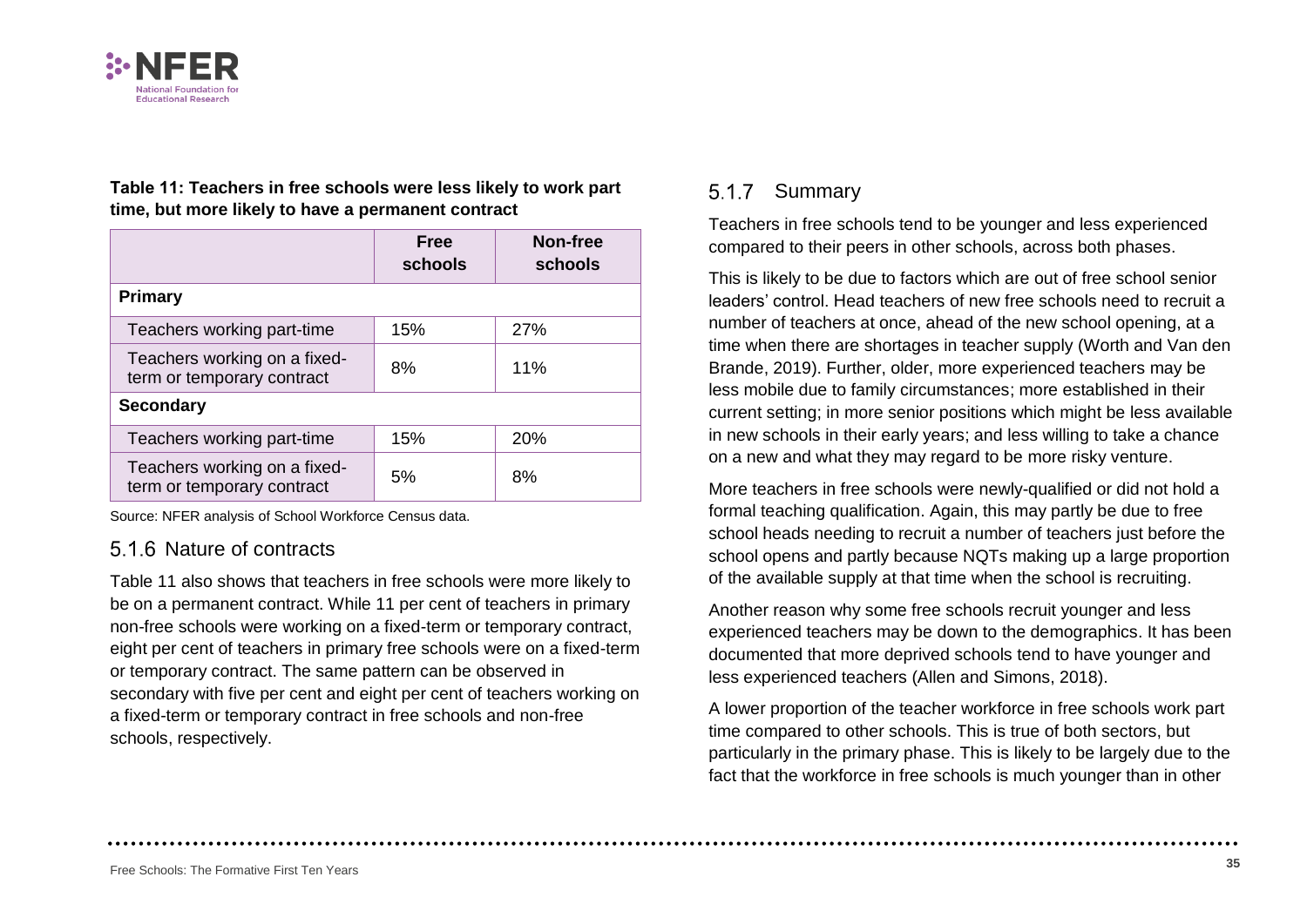

non-free schools and this age group are less likely to work part-time (Worth *et al*., 2018).

Being taught by inexperienced teachers is associated with pupils making, on average, less educational progress (Allen *et al*., 2016). The fact that free schools had more of these teachers may be a contributory factor as to why primary free schools had a lower proportion of pupils working at the expected level in KS2. However, pupils in secondary free schools were outperforming their peers in other schools, suggesting that this achievement is all the more impressive.

### **5.2 Teacher retention**

The current shortage of teachers, particularly in secondary schools, means that increasing teacher retention is crucial across state-funded schools as every teacher encouraged to stay in the profession means one fewer needs to be recruited (Worth *et al*., 2019).

As shown in [Figure 26,](#page-44-0) a greater proportion of teachers in both primary and secondary free schools leave the profession relative to teachers in other schools from the same phase. Over most of the time period since 2011-12, the proportion of free school teachers leaving teaching from one year to the next has been around 15 per cent in both phases. This compares to a leaving rate of around ten per cent in other schools.

#### <span id="page-44-0"></span>**Figure 26: Teachers in free schools were more likely to leave the profession than teachers in other schools**



Source: NFER analysis of School Workforce Census data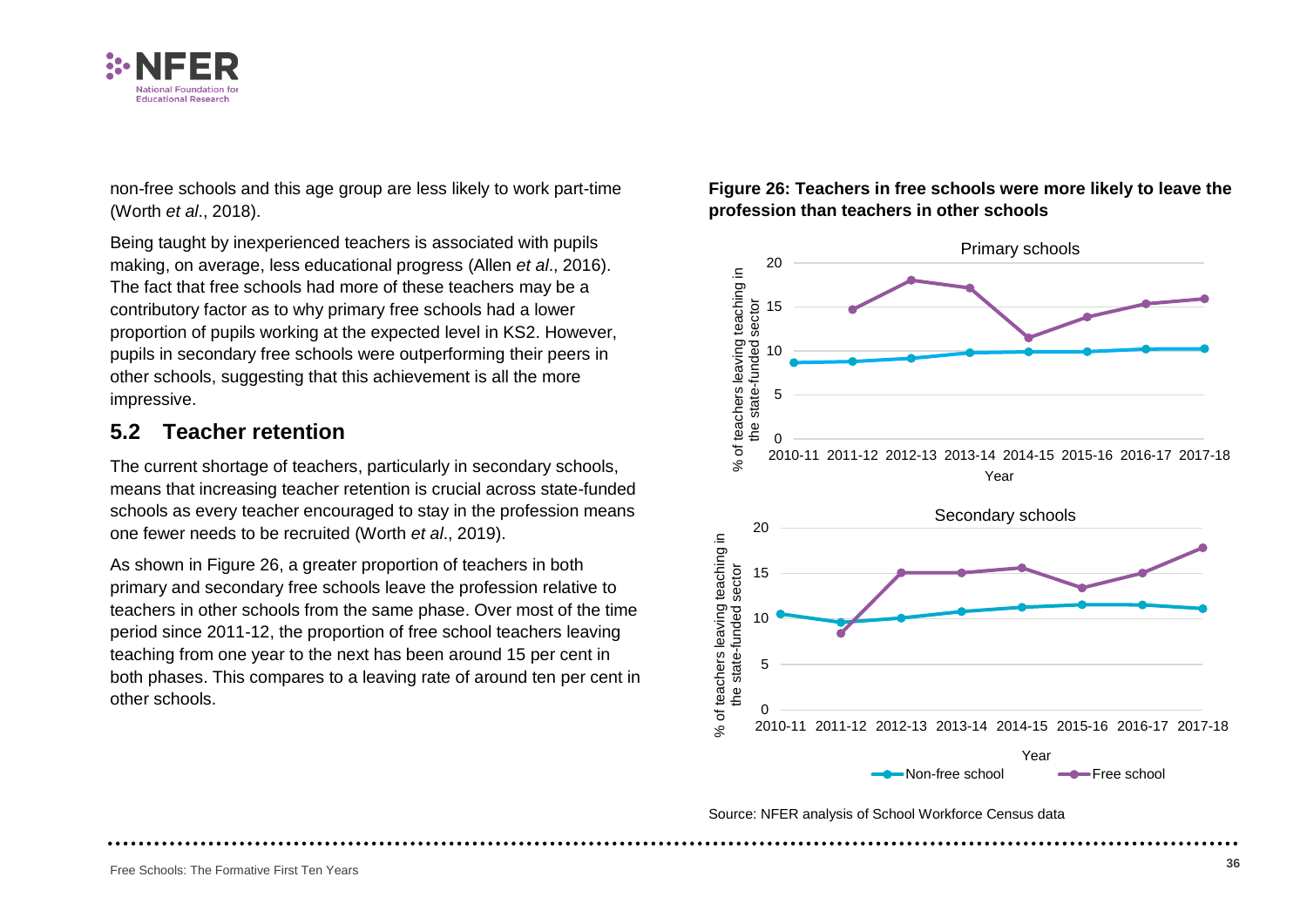

However, as explained in Section 5.1, teacher characteristics vary considerably between free schools and non-free schools. For example, teachers in free schools tend to be younger, and we know younger teachers are more likely to leave the profession. It is therefore important to take account of these factors when comparing rates of teachers' rates of leaving the profession. We used regression analysis to control for differences in characteristics of teachers in free schools compared to other schools.

[Figure 27](#page-45-0) presents the percentage point difference in the rate of leaving teaching in the state-funded sector between free schools and non-free schools once school and teacher characteristics were controlled for. This includes teacher age, gender, experience and the number of years the teacher has been in their current role in their current school. This latter characteristic was particularly important as free school teachers, on average, will be much more likely to have been in their current role for a small time relative to teachers in other schools. The purple area represents the confidence interval around our estimate. This widens with the number of years a free school has been open due to the smaller number of free schools open for that length of time.

<span id="page-45-0"></span>**Figure 27: After controlling for differences in characteristics, teachers in free schools were more likely to leave the profession**



Source: NFER analysis of School Workforce Census data

[Figure 27](#page-45-0) shows that, within several years of free schools opening, free school teachers were significantly more likely to leave the profession than teachers in non-free schools<sup>17</sup>. However, it should be noted that this result may be a reflection of the fact that teachers who choose to join a newly or recently opened school in the first place may be atypical. Furthermore, it is possible that new schools tend to suffer from higher attrition rates compared to established schools. We estimated teacher retention and turnover rates for non-free schools which opened between 2011 and 2015, and found that retention was

<sup>&</sup>lt;sup>17</sup>It can be noted that free school do have lower turnover in their first year of opening. However, this result can be largely explained by the short time that all free school teachers will have been in their roles.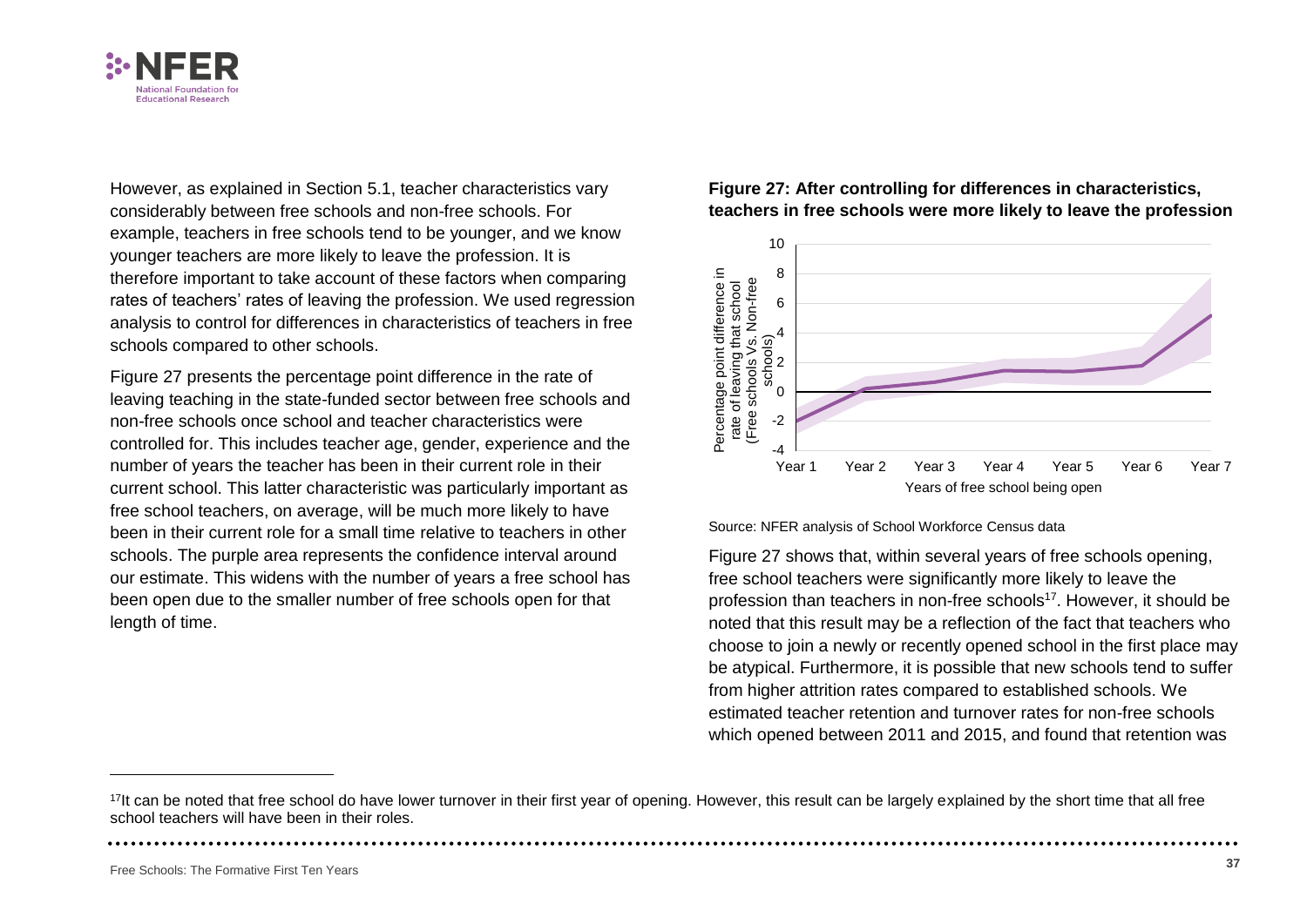

lower and turnover was higher when compared to other established schools.

These findings suggest that there is room for free schools to improve their retention for both classroom teachers and senior leaders. Further research is needed to establish what is driving lower retention in free schools; and how government and school leadership can better support teachers to keep them in the profession.

### **5.3 Teacher turnover**

Teacher turnover measures the rate at which teachers leave their school, either to move to another school or to leave the teaching profession altogether.

As with teacher retention, teachers in both primary and secondary free schools have a higher probability of leaving their school relative to teachers in other schools in the same phase (see Figure 31 in Appendix A). This pattern holds across all age groups.

Figure 28 shows the percentage point difference in teacher turnover between free schools and non-free schools, once teacher and school characteristics were controlled for. This demonstrates that after several years of opening, teachers in free schools were slightly more likely to leave their school relative to teachers in other schools.

#### **Figure 28: Teachers in free schools were more likely to leave a school to leave the profession or move school**



Source: NFER analysis of School Workforce Census data

However, this pattern is largely driven by the fact that free school teachers were more likely to leave the profession (see Section 5.2). Our analysis finds that, when excluding teachers who leave the profession, free school teachers were no more likely to move school than other teachers, as shown by Figure 29.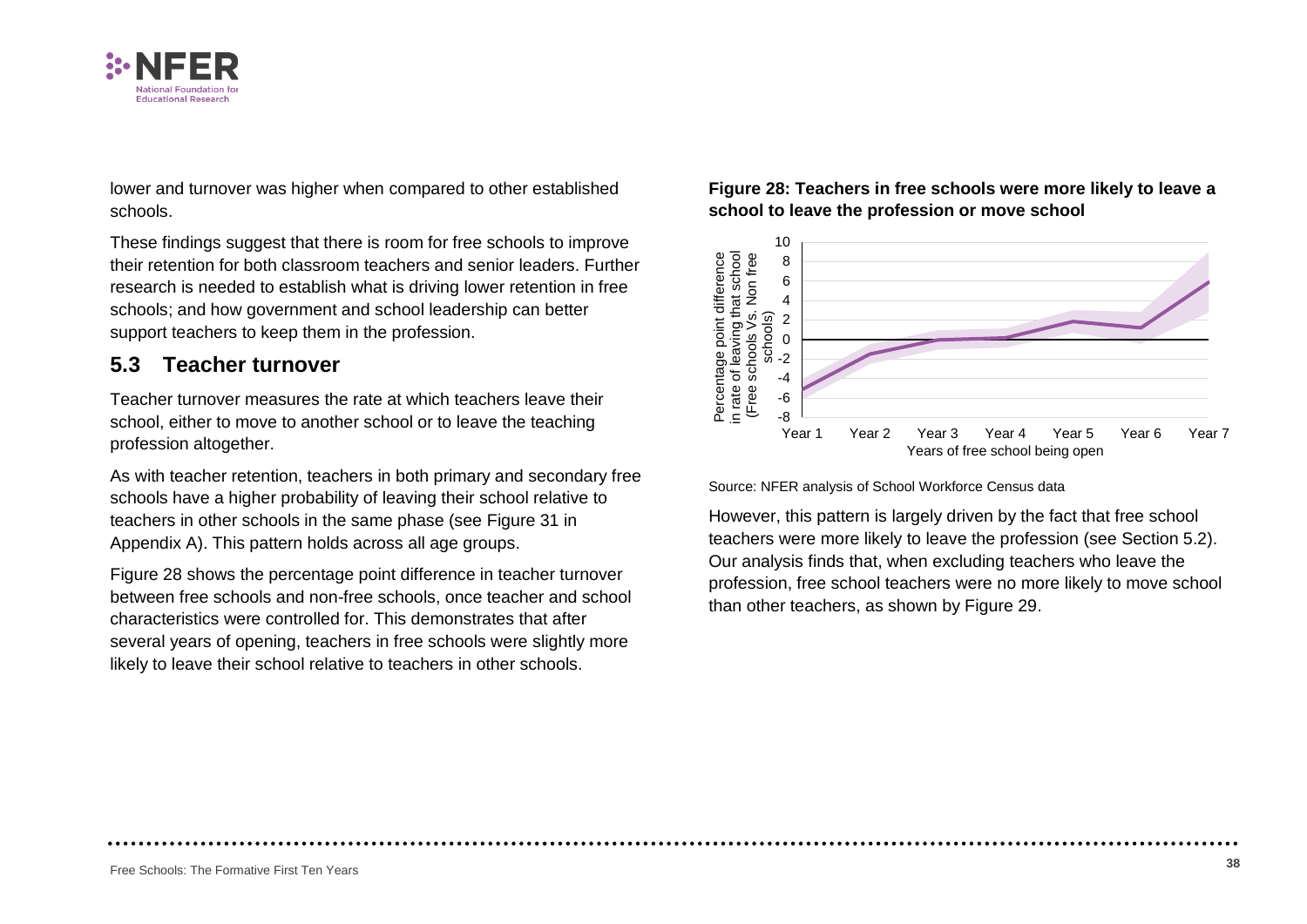



**Figure 29: Taking account of school movements, free school teachers were no more or less likely to move to another school** 

### **5.4 Head teachers**

We also examined whether founding head teachers in free schools were more likely to leave their school compared to their peers in other schools. As shown in Figure 30, our analysis found that primary free schools heads were more likely to leave their school after two to four years compared to other primary heads. However, there were no observable differences in the proportion of secondary free school head teachers leaving their school compared to other secondary schools.





Source: NFER analysis of School Workforce Census data

One possible explanation for this pattern is that free school head teachers tend to become involved with their schools long before they are opened. They will be leading work to set up the new free school, recruiting new teachers and other staff, promoting the new school around their local communities to attract future pupils, etc. Therefore, their term of office is likely to be longer than implied in DfE's School Workforce Census, which only collects data about open schools.

Source: NFER analysis of School Workforce Census data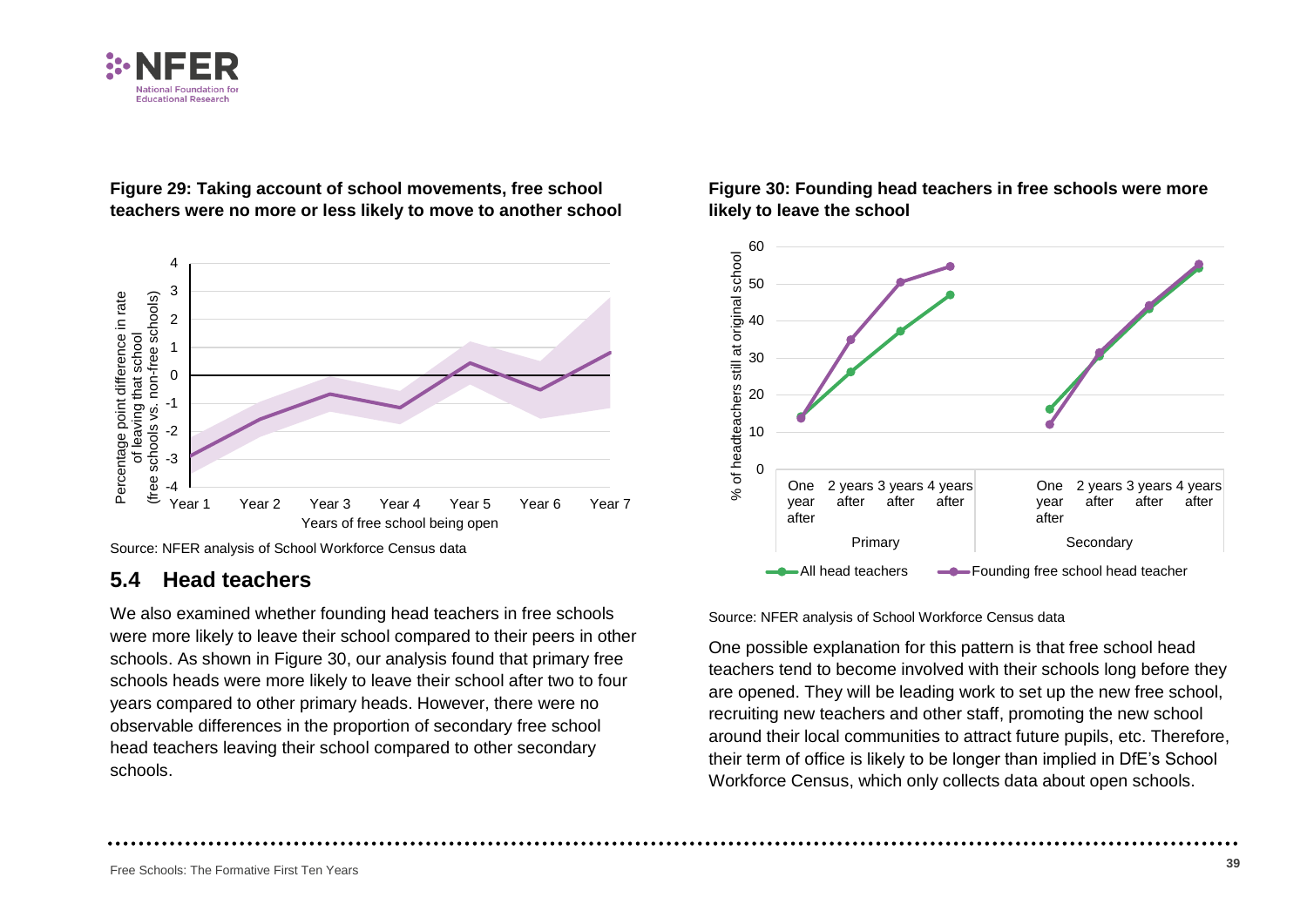

Another explanation could be that the nature of the work done by head teachers in free schools change s substantially as the school becomes more established. This may lead to more turnover relative to schools where the nature of a head teacher's role has been stable over time. More evidence is required to properly evaluate the turnover of head teachers in free schools.

### **5.5 Summary**

The composition of the free school teaching workforce is different from the wider teacher workforce. Free school teachers tend to be younger and less experienced. Reflecting the younger workforce in free schools, free school teachers were less likely to work part-time and more likely to be on permanent contracts.

Being taught by unqualified or inexperienced teachers is associated with pupils making, on average, less educational progress. However, teachers in secondary free schools appear to have overcome this hurdle as their pupils have achieved better KS4 outcomes than their peers in other schools.

Our findings also suggest that there is room for free schools to improve their retention of both classroom teachers and senior leaders , which is lower than in other schools. Further research is needed to establish what is driving lower retention in new schools such that government and school leadership can better support teachers, and thereby retain more in the school and the system.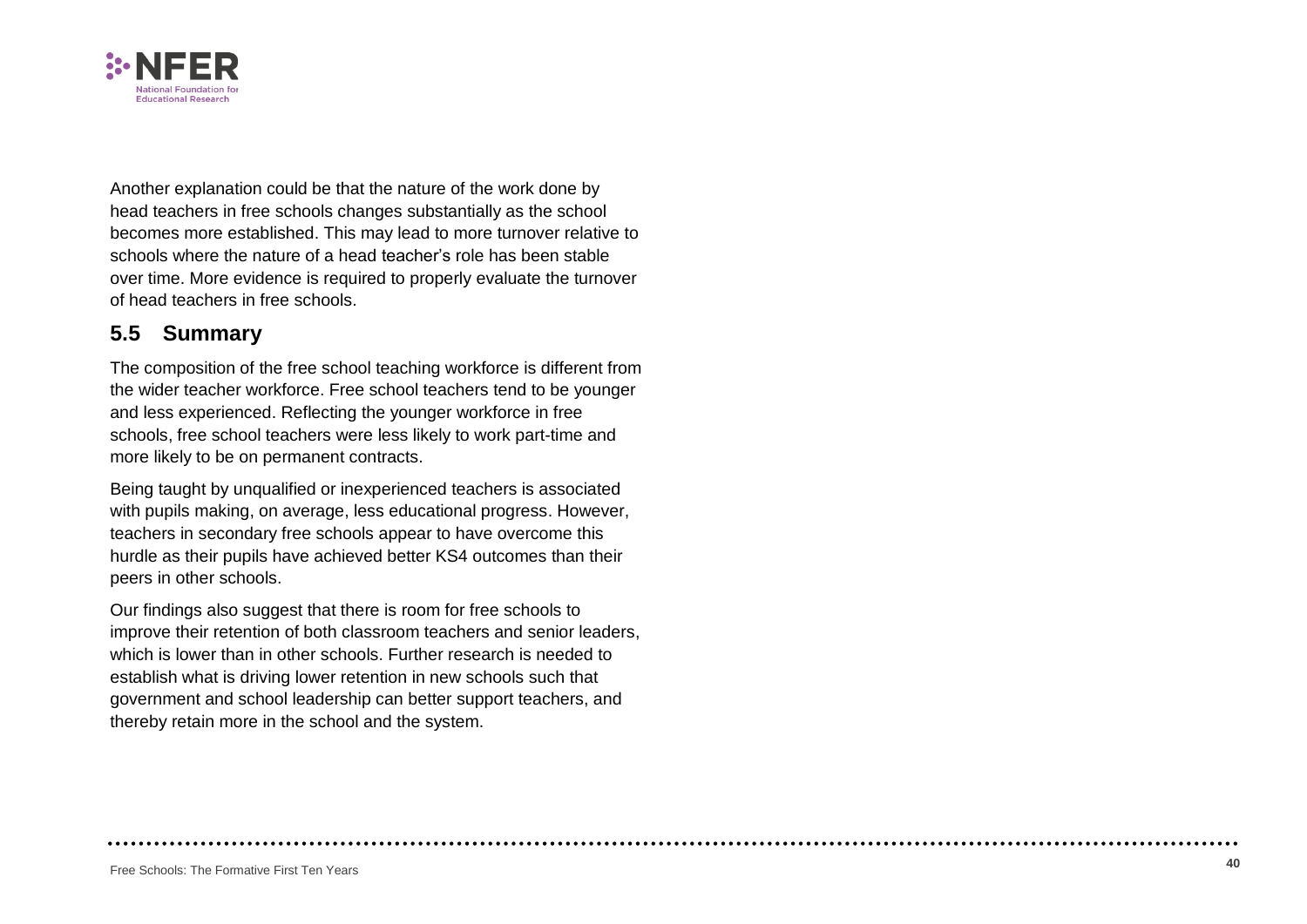

### <span id="page-49-0"></span>**References**

Allen, R., Mian, E. and Sims, S. (2016). *Social Inequalities in Access to Teachers* [online]. Available: [https://www.smf.co.uk/wp](https://www.smf.co.uk/wp-content/uploads/2016/04/Social-Market-Foundation-Social-inequalities-in-access-to-teachers-Embargoed-0001-280416.pdf%20%5b18)[content/uploads/2016/04/Social-Market-Foundation-Social](https://www.smf.co.uk/wp-content/uploads/2016/04/Social-Market-Foundation-Social-inequalities-in-access-to-teachers-Embargoed-0001-280416.pdf%20%5b18)[inequalities-in-access-to-teachers-Embargoed-0001-280416.pdf \[18](https://www.smf.co.uk/wp-content/uploads/2016/04/Social-Market-Foundation-Social-inequalities-in-access-to-teachers-Embargoed-0001-280416.pdf%20%5b18) September, 2020].

Allen, R. and Sims, S. (2018). 'Do pupils from low-income families get low-quality teachers? Indirect evidence from English schools', *Oxford Review of Education*, **44**, 4, 441-458 [online]. DOI 10.1080/03054985.2017.1421152.

Mills, B., Hunt, E. and Andrews, J. (2019). *Free schools in England: 2019 Report* [online]. Available: [https://epi.org.uk/wp](https://epi.org.uk/wp-content/uploads/2019/10/Free-schools-in-England-2019_EPI.pdf)[content/uploads/2019/10/Free-schools-in-England-2019\\_EPI.pdf](https://epi.org.uk/wp-content/uploads/2019/10/Free-schools-in-England-2019_EPI.pdf) [18 September, 2020].

Claymore, Z. (2019). *Being Present: the Power of Attendance and Stability for Disadvantaged Pupils* [online]. Available:

[https://www.nfer.ac.uk/media/3338/being\\_present\\_the\\_power\\_of\\_atte](https://www.nfer.ac.uk/media/3338/being_present_the_power_of_attendance_and_stability_for_disadvantaged_pupils.pdf) ndance and stability for disadvantaged pupils.pdf [18 September, 2020].

Department for Education and Hill, J. (2011). 'New free schools are a popular choice for parents', 5 September [online]. Available: https://www.gov.uk/government/news/new-free-schools-are-a-popularchoice-for-parents [18 September, 2020].

Department for Education (2014). 'Parents flock to free schools', 15 April [online]. Available: https://www.gov.uk/government/news/parentsflock-to-free-schools [18 September, 2020].

Department for Education (2016). *How Progress 8 and Attainment 8 Scores are Calculated* [online]. Available:

[https://assets.publishing.service.gov.uk/government/uploads/system/u](https://assets.publishing.service.gov.uk/government/uploads/system/uploads/attachment_data/file/561021/Progress_8_and_Attainment_8_how_measures_are_calculated.pdf) [ploads/attachment\\_data/file/561021/Progress\\_8\\_and\\_Attainment\\_8\\_h](https://assets.publishing.service.gov.uk/government/uploads/system/uploads/attachment_data/file/561021/Progress_8_and_Attainment_8_how_measures_are_calculated.pdf) ow measures are calculated.pdf [18 September, 2020].

Department for Education and Nash, J. (2017a). 'Back to school for thousands of pupils as new free schools open', 18 September [online]. Available: https://www.gov.uk/government/news/back-to-school-forthousands-of-pupils-as-new-free-schools-open [18 September, 2020].

Department for Education (2017b). 'Government launches company to create more free schools', 28 March [online]. Available:

https://www.gov.uk/government/news/government-launches-companyto-create-more-free-schools [18 September, 2020].

Department for Education (2020a). *How to Apply to set up a Mainstream Free School* [online]. Available:

[https://assets.publishing.service.gov.uk/government/uploads/system/u](https://assets.publishing.service.gov.uk/government/uploads/system/uploads/attachment_data/file/830148/How_to_apply_guide_W14_v3.pdf) [ploads/attachment\\_data/file/830148/How\\_to\\_apply\\_guide\\_W14\\_v3.pd](https://assets.publishing.service.gov.uk/government/uploads/system/uploads/attachment_data/file/830148/How_to_apply_guide_W14_v3.pdf) [f](https://assets.publishing.service.gov.uk/government/uploads/system/uploads/attachment_data/file/830148/How_to_apply_guide_W14_v3.pdf) [18 September, 2020].

Free Schools: The Formative First Ten Years **<sup>41</sup>**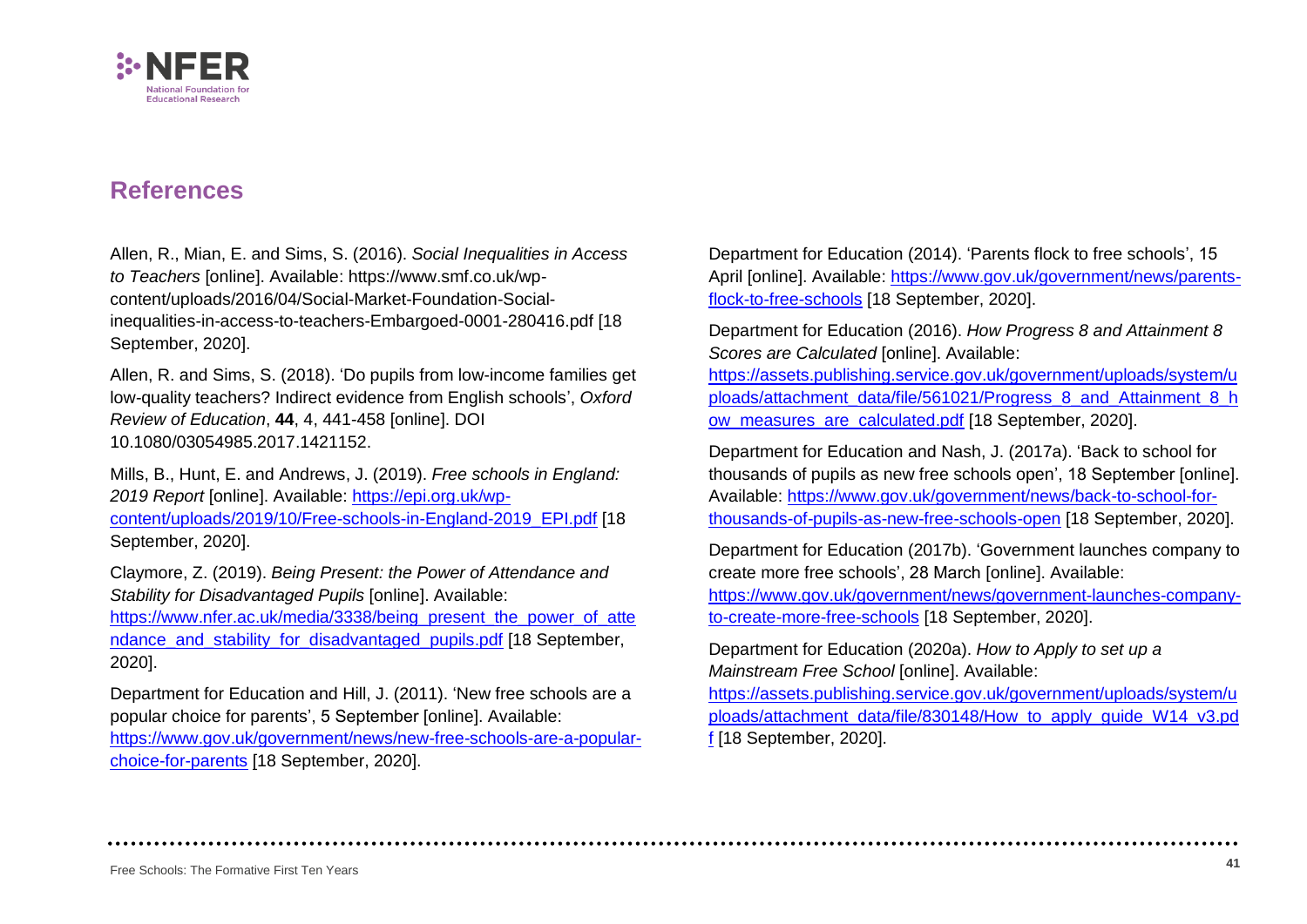

Department for Education (2020b). *Academy and Free School Presumption: Departmental Advice for Local Authorities and New School Proposers* [online]. Available:

https://assets.publishing.service.gov.uk/government/uploads/system/u ploads/attachment\_data/file/844346/Free\_school\_presumption\_05111 9.pdf [18 September, 2020].

Dickens, J. (2016). '£2bn fund revealed for DfE free school property company', *Schools Week*, 9 August [online] Available: [https://schoolsweek.co.uk/2bn-fund-revealed-for-dfe-free-school](https://schoolsweek.co.uk/2bn-fund-revealed-for-dfe-free-school-property-company/)[property-company/](https://schoolsweek.co.uk/2bn-fund-revealed-for-dfe-free-school-property-company/) [18 September, 2020].

Dunford, J., Hill, R., Parish, N. and Sandals, L. (2013). *Establishing and Leading New Types of School: Challenges and Opportunities for Leaders and Leadership* [online]. Available:

[https://assets.publishing.service.gov.uk/government/uploads/system/u](https://assets.publishing.service.gov.uk/government/uploads/system/uploads/attachment_data/file/308765/establishing-and-leading-new-types-of-school-full.pdf) [ploads/attachment\\_data/file/308765/establishing-and-leading-new](https://assets.publishing.service.gov.uk/government/uploads/system/uploads/attachment_data/file/308765/establishing-and-leading-new-types-of-school-full.pdf)[types-of-school-full.pdf](https://assets.publishing.service.gov.uk/government/uploads/system/uploads/attachment_data/file/308765/establishing-and-leading-new-types-of-school-full.pdf) [18 September, 2020].

Evennett, H. (2019). *Free Schools: Contribution to Improving Educational Standards: Debate on 10 January 2019.* House of Lords: Library Briefing [online]. Available: [https://dera.ioe.ac.uk/32720/1/LLN-](https://dera.ioe.ac.uk/32720/1/LLN-2019-0001.pdf)[2019-0001.pdf](https://dera.ioe.ac.uk/32720/1/LLN-2019-0001.pdf) [18 September, 2020].

Garry, J., Rush, C., Hillary, J., Cullinane, C. and Montacute, R. (2018). *Free for All? Analysing Free Schools in England, 2018* [online]. Available: <https://www.nfer.ac.uk/media/2734/free.pdf> [18 September, 2020].

National Audit Office (2013). *Establishing Free Schools* [online]. Available: [https://www.nao.org.uk/wp-content/uploads/2013/12/10314-](https://www.nao.org.uk/wp-content/uploads/2013/12/10314-001-Free-Schools-Book.pdf) [001-Free-Schools-Book.pdf](https://www.nao.org.uk/wp-content/uploads/2013/12/10314-001-Free-Schools-Book.pdf) [18 September, 2020].

Office for Standards in Education, Children's Services and Skills (2019). *Selecting New Schools For Inspection* [online]. Available: <https://www.gov.uk/guidance/selecting-new-schools-for-inspection> [18 September, 2020].

Schwartz, A.E., Stiefel, L. and Cordes, S.A. (2017). 'Moving matters: the causal effect of moving schools on student performance', *Education Finance and Policy*, **12**, 4, 419-446 [online]. DOI 10.1162/edfp\_a\_00198.

West, A. and Wolfe, D. (2018). *Academies, the school system in England and a vision for the future*. Clare Market Papers (23) [online]. Available:

[http://eprints.lse.ac.uk/88240/1/Academies%20Vision%20Report%202](http://eprints.lse.ac.uk/88240/1/Academies%20Vision%20Report%202%20JUNE.pdf) [%20JUNE.pdf](http://eprints.lse.ac.uk/88240/1/Academies%20Vision%20Report%202%20JUNE.pdf) [18 September, 2020].

Whittaker, F. (2018). 'Catholics pray for free schools miracle*', Schools Week,* 23 February [online] Available at:

<https://schoolsweek.co.uk/catholics-pray-for-free-schools-miracle/> [18 September, 2020].

Worth, J., Lynch, S., Hilary, J., Rennie, C. and Andrade, J. (2018). *Teacher Workforce Dynamics in England: Nurturing, Supporting and Valuing Teachers* [online]. Available: [https://www.nfer.ac.uk/media/3111/teacher\\_workforce\\_dynamics\\_in\\_e](https://www.nfer.ac.uk/media/3111/teacher_workforce_dynamics_in_england_final_report.pdf) ngland final report.pdf [18 September, 2020].

Free Schools: The Formative First Ten Years **<sup>42</sup>**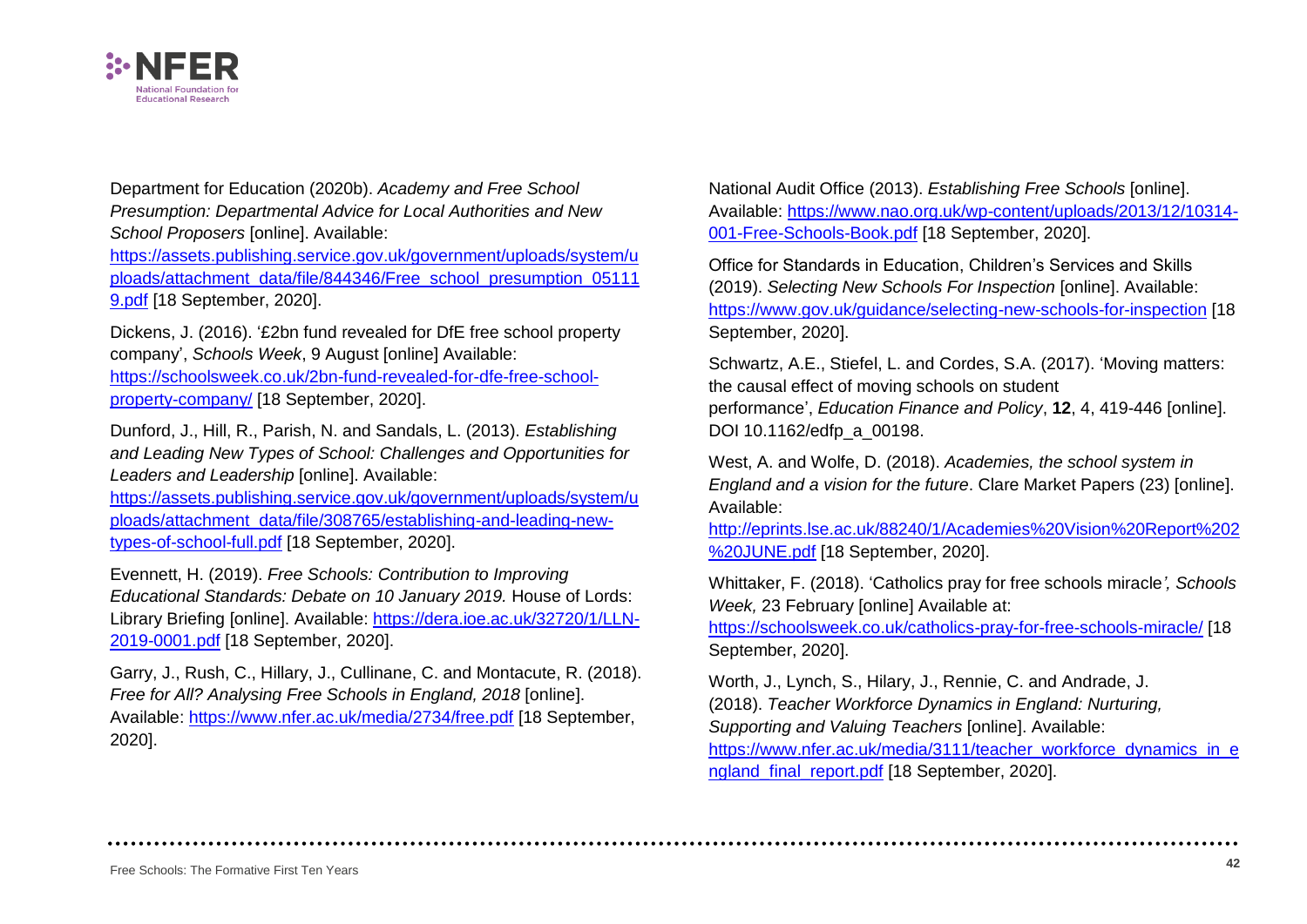

Worth, J. and Van den Brande, J. (2019). *Teacher Labour Market in England: Annual Report 2019* [online]. Available: [https://www.nfer.ac.uk/media/3344/teacher\\_labour\\_market\\_in\\_englan](https://www.nfer.ac.uk/media/3344/teacher_labour_market_in_england_2019.pdf) [d\\_2019.pdf](https://www.nfer.ac.uk/media/3344/teacher_labour_market_in_england_2019.pdf) [18 September, 2020].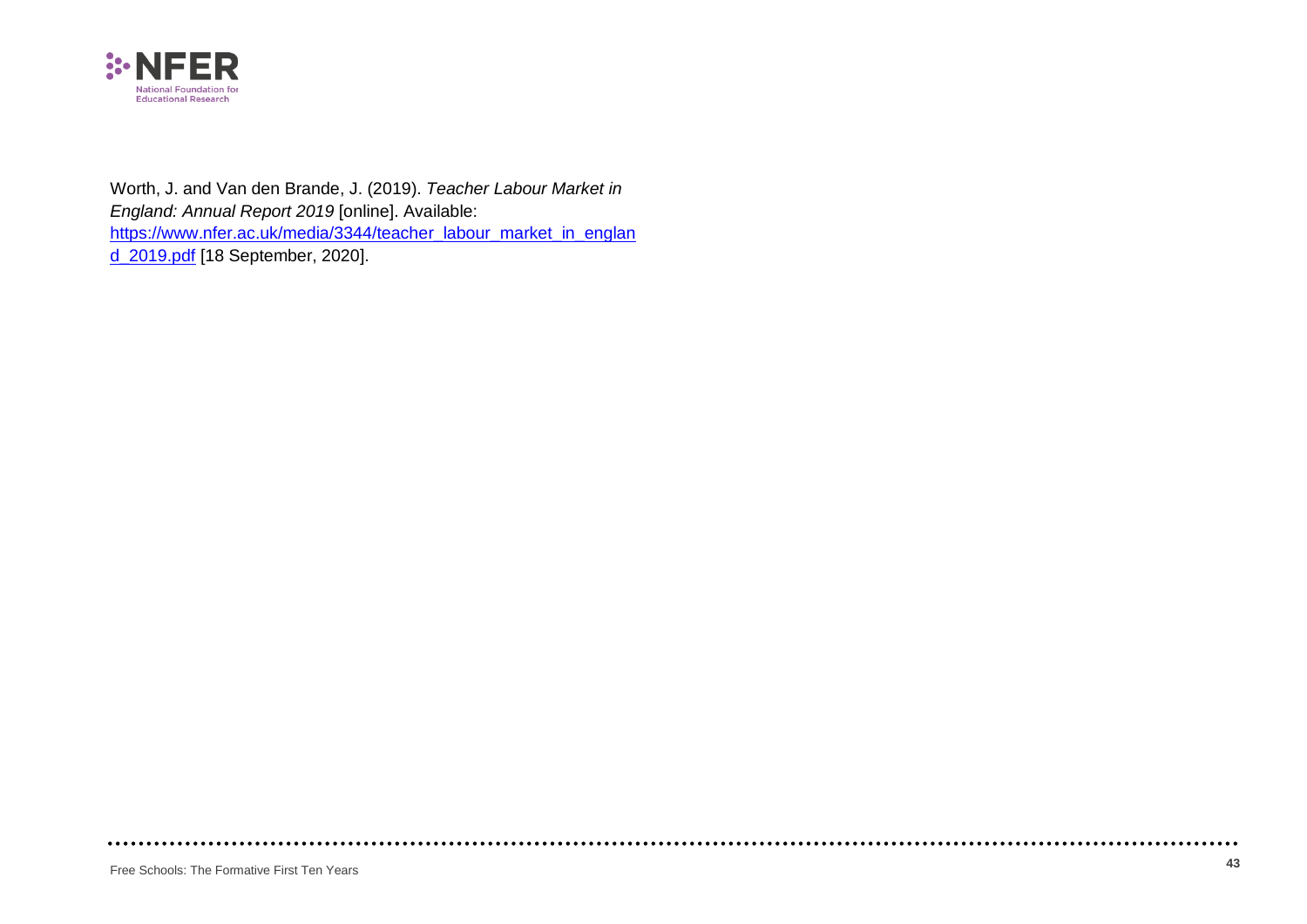

## <span id="page-52-0"></span>**Appendix A : Additional table s**

#### **Figure 31 : Teachers in free schools were more likely to leave their school than teachers in other schools**



Free Schools: The Formative First Ten Years **<sup>44</sup>**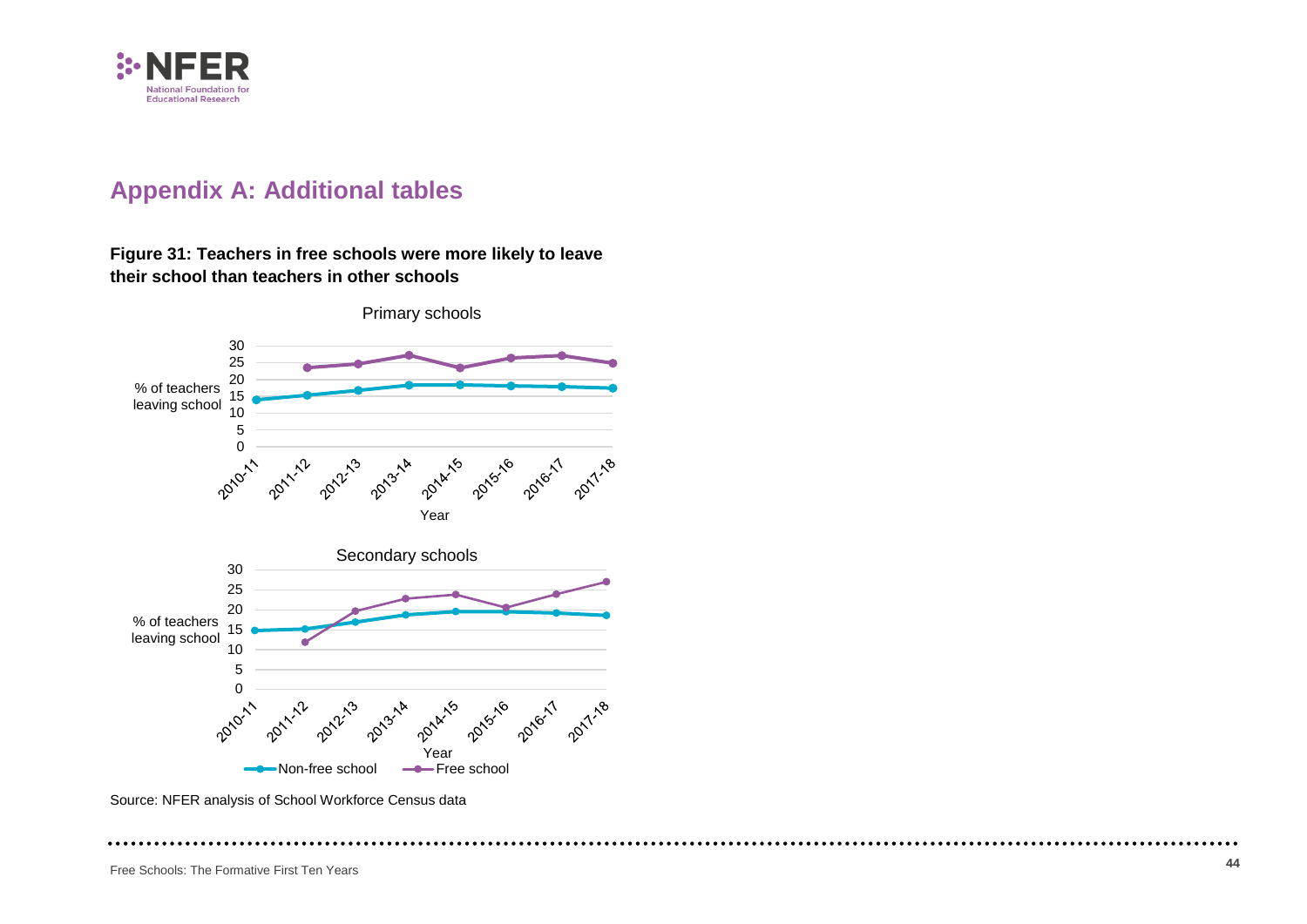

## <span id="page-53-0"></span>**Appendix B: Methodological Annex<sup>18</sup>**

#### **Descriptive analysis**

The analysis presented in Section [1](#page-9-0) was based on data in the DfE Get Information About Schools database as of March 2020. Unless otherwise specified, all tables were based on data for all open schools.

#### **Nearest neighbour analysis of pupil performance**

In order to compare free school performance to their neighbouring schools, we estimated the straight distance between each free school and all other schools. We then constructed a sample of schools which were in the five closest schools to each free school. Schools which were in the five neighbouring schools for multiple free schools were counted multiple times.

To compare performance between free schools and the sample of the nearest five schools, we then took an unweighted average of the average performance in free schools and neighbouring schools respectively. As we wanted to compare average performance at the school level, it was not appropriate to weight by school size.

In turn, these figures are not directly comparable to the other figures presented for the share of pupils reaching the expected standard

(KS2) or Attainment 8 scores (KS4). This is because these main estimates presented are weighted for the size of pupil cohorts across schools.

#### **Econometric modelling of pupil performance**

A pupil's decision to attend a free school depends on a large number of factors such as their prior attainment, family background and individual characteristics. As a result, we used econometric modelling methods to identify the impact of studying at a free school, over and above the potential outcome from attending an alternative (but realistic for a pupil with such characteristics) school.

Our preferred model uses a two-stage matching approach to identify the impact of studying at a free school by:

- 1. Matching free schools with other similar schools based on region and pupil intake.
- 2. Estimating the effect of attending a free school against all matched schools, controlling for prior attainment, family background, peer characteristics and individual characteristics.

In the first stage, we matched free schools with other similar schools based on region and pupil intake using a 1:1 Mahalanobis match with replacement<sup>19</sup>. In the second stage, we used an Ordinary Least Squares (OLS) regression to estimate the effect of attending a free school against all matched schools controlling for prior attainment,

<sup>&</sup>lt;sup>18</sup> This section does not provide detail on the methodology for free school popularity as this is already discussed in the main body of the report.

<sup>&</sup>lt;sup>19</sup> As free schools are new schools, we have to match free schools based on pupil intake information, which is, by design, dependant on whether a school is a free school. As a result, our analysis will estimate the effect of attending a free school relative to schools that were comparable at the time when pupil intake information is recorded. For our analysis, we use intake information for the cohort being evaluated, as this should proxy the perceived school standard when pupils entered the school as closely as possible.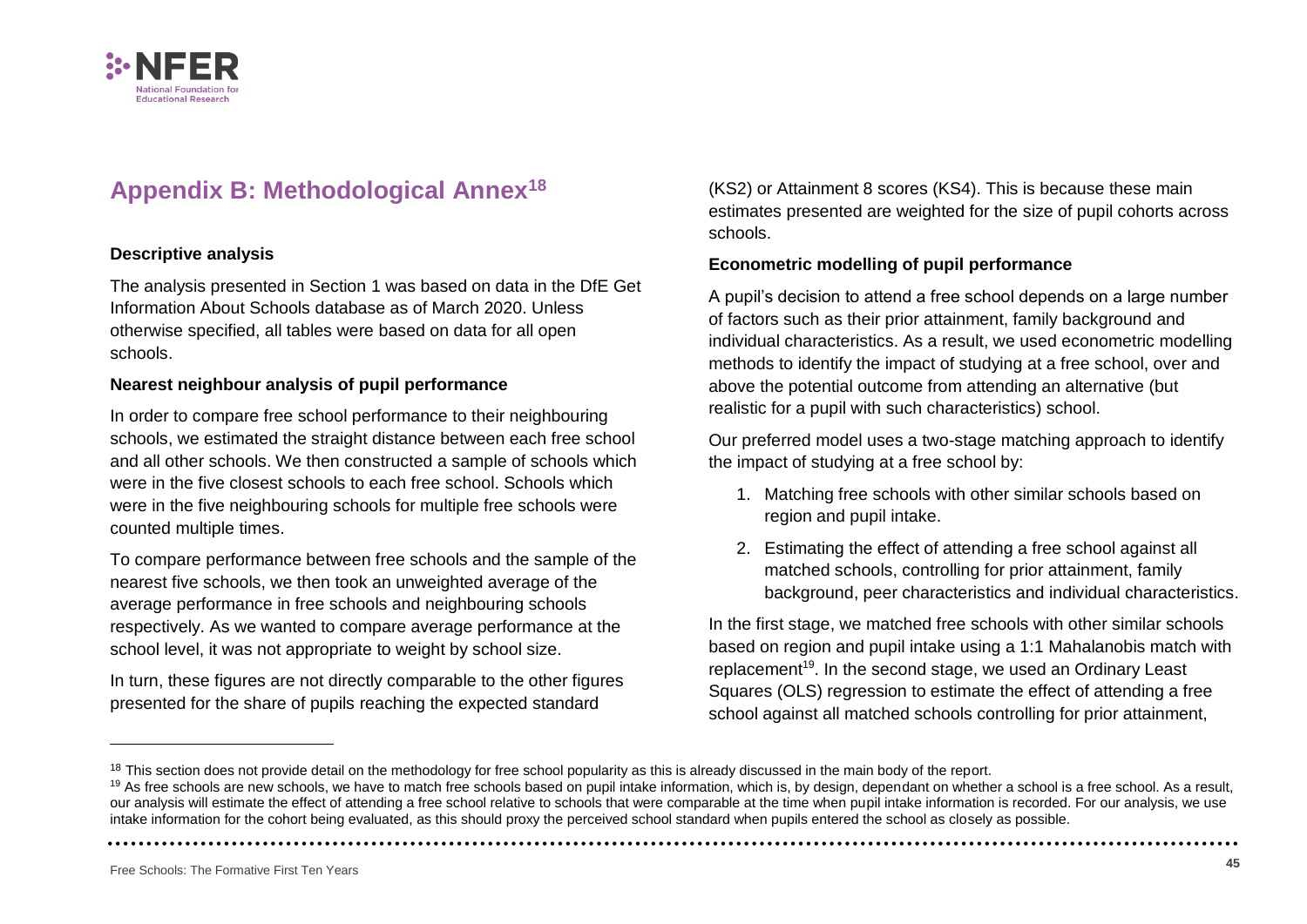

family background, peer characteristics and individual characteristics. Standard errors were clustered at the school-level. For binary dependant variables, a logit estimation was used instead of OLS.

This approach has the advantage of closely mimicking a free school pupil's outside option. As far as possible, we were comparing a free school pupil's attainment to pupil-level attainment in schools that they would have reasonably attended. The disadvantage of this approach is that our result could have been sensitive to the counterfactual set of schools chosen for the matching.

We tested the sensitivity of our results to our choice of counterfactual by also estimating two further specifications. Our first sensitivity analysis used a one-stage matching approach to match free school pupils with similar non-free school pupils based on pupil and school level characteristics. In order to minimise the bias, that is the mean level difference of pupil and school level characteristics between the treatment and control group, a nearest neighbour matching with a calliper threshold<sup>20</sup> with replacement was used<sup>21</sup>. Standard errors were bootstrapped.

Our second sensitivity analysis used an OLS model to estimate the effect of attending a free school against all other alternatives controlling for prior attainment, family background, peer characteristics and individual characteristics. Standard errors were clustered at the school-level. As with our preferred specification, a Logit estimation

was used instead of Ordinary Least Squares for binary dependant variables.

We find that our results were robust to considering alternative specifications as shown by [Table 12](#page-54-0) and [Table 13](#page-55-0) below.

#### <span id="page-54-0"></span>**Table 12: KS2 regression results were robust to alternative specifications**

| <b>Sample</b>                                    | <b>Preferred</b><br>analysis | <b>Simple</b><br>regression | <b>Pupil-level</b><br>match |
|--------------------------------------------------|------------------------------|-----------------------------|-----------------------------|
| All pupils                                       | $-0.07*$                     | $-0.07*$                    | $-0.05*$                    |
| Pupils eligible for<br><b>FSM</b>                | $-0.09*$                     | $-0.09*$                    | $-0.09*$                    |
| Pupils who did<br>not move schools<br>during KS2 | $-0.06*$                     | $-0.06*$                    | $-0.04*$                    |

Source: NFER analysis of National Pupil Database data Note: \*Significant at 5% level

<sup>&</sup>lt;sup>20</sup> A calliper with a width of 0.05 times the standard deviation of the propensity score was used.

<sup>&</sup>lt;sup>21</sup> A nearest neighbour matching was used rather than Mahalanobis distance as it was more effective at reducing bias between treatment and control groups.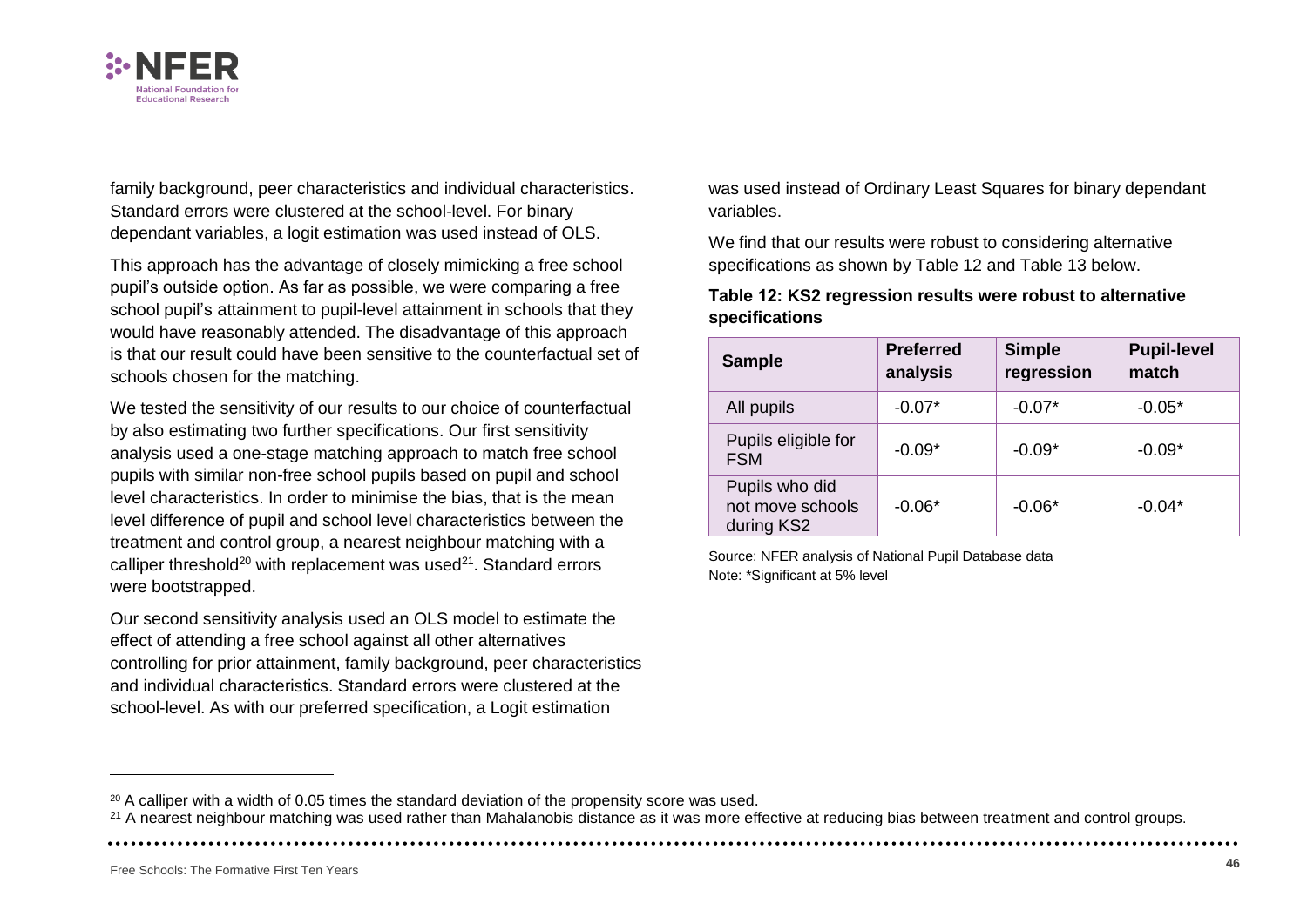

#### <span id="page-55-0"></span>**Table 13: KS4 regression results were robust to alternative specifications**

| <b>Sample</b>                                    | <b>Preferred</b><br>analysis | <b>Simple</b><br>regression | <b>Pupil-level</b><br>match |  |
|--------------------------------------------------|------------------------------|-----------------------------|-----------------------------|--|
| <b>Attainment 8</b>                              |                              |                             |                             |  |
| All pupils                                       | $1.1*$                       | $1.6***$                    | $1.5***$                    |  |
| Pupils eligible for<br><b>FSM</b>                | 1.2                          | $2.1**$                     | $1.6**$                     |  |
| Pupils who did<br>not move schools<br>during KS4 | $1.6**$                      | $1.9**$                     | $1.8**$                     |  |
| Progress 8                                       |                              |                             |                             |  |
| All pupils                                       | $0.12***$                    | $0.17***$                   | $0.15***$                   |  |
| Pupils eligible for<br><b>FSM</b>                | 0.12                         | $0.19**$                    | $0.16**$                    |  |
| Pupils who did<br>not move schools<br>during KS4 | $0.17**$                     | $0.20**$                    | $0.19**$                    |  |

Source: NFER analysis of National Pupil Database data Note: \* Significant at 10% level, \*\* Significant at 5% level

It should be noted that there are many factors which determine whether a pupil attends a free school and our analysis has not controlled for all aspects that could differ between pupils or schools (for example, parental involvement in education).

#### **Teacher workforce analysis**

We analysed data from nine consecutive waves (2010-2018) of the Department for Education's School Workforce Census (SWC), which is the premier data source about teachers in England. This contains information on all teachers employed in state-funded schools in England.

The SWC data covers:

- $\bullet$  teachers' personal characteristics e.g. age, gender, ethnicity, when they first entered the state-funded sector
- $\bullet$  the nature of teachers' employment e.g. ID of the school where the teacher works, permanent or temporary contract, part-time or full-time status
- secondary teachers' timetables e.g. weekly timetabled hours spent teaching different subjects and year groups.

We supplemented the teacher-level information in the SWC with other information from a number of sources, including school information from Get Information About Schools.

#### **Strengths and limitations of SWC data**

The SWC has a number of key strengths for analysing and understanding the teacher labour market. It covers almost every teacher in England's state-sector schools, has good coverage for many variables and, as a result, has good representativeness. Its longitudinal nature also means teachers can be tracked from year to year, enabling a detailed analysis of labour market dynamics to be undertaken. It has important educational information on teachers,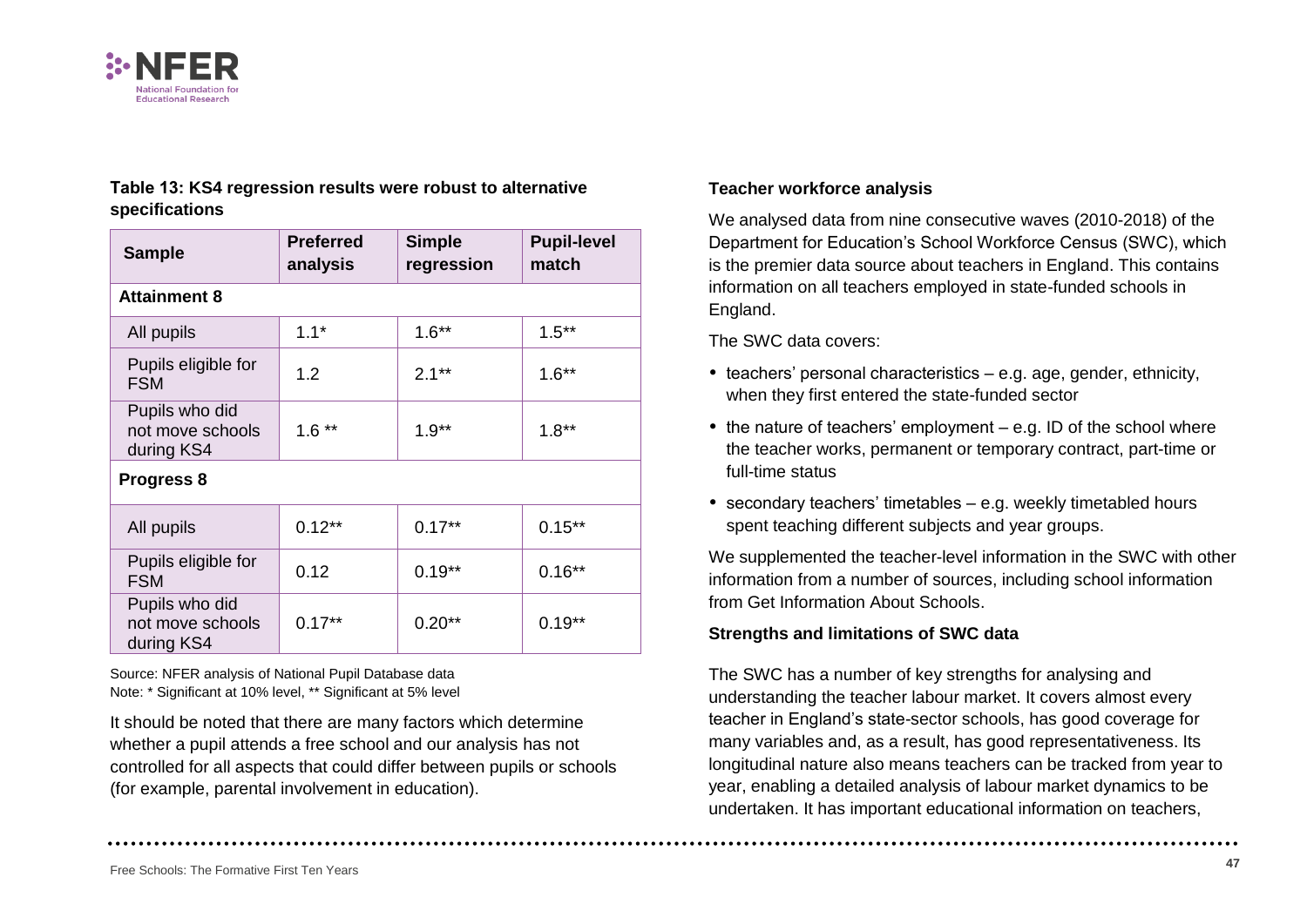

such as the subject they teach and the ability to match in detailed information about the school where the teacher works.

However, the SWC also has a number of important limitations for gaining a complete picture of the teacher labour market. It contains a number of teacher characteristics, but the data is not as rich as in survey-based datasets such the Labour Force Survey. For example, it does not contain data on how many hours teachers actually work, their job satisfaction or information about their family circumstances. There is also no reliable destination data in the SWC, other than distinguishing those that have left teaching in the state-funded sector to retire and those that have not retired.

The SWC has a small amount of missing data, which means that measures of rates of teachers leaving the profession are likely to be slightly overestimated. This is because we infer that a teacher has left the profession when they may simply be missing from the data. Some of the missing data is filled in by cross-referencing the SWC with the Database of Teacher Records (DTR - a database drawn from teachers' pension contributions). Earlier censuses have been crossreferenced with the DTR, but not the most recent years, meaning that trends over time should be interpreted cautiously . As the full extent of missing data is not known, it is not possible to make an explicit correction for this overestimate. However, missing data should not be a problem for comparisons between groups of teachers and schools, as long as the rate of missing data is similar between groups.

#### **Econometric modelling of teacher workforce**

We used a logistic regression model to investigate the relationship between teaching at a free school and the probability of both leaving the profession and of moving school. This statistical technique enabled us to assess the importance of a variable in predicting the probability of an event, taking into account a set of other characteristics that are included in the model.

We estimated two different sets of models: the first predicted the probability that a teacher leaves the profession in the following academic year, while the second predicted the probability that a teacher moves to a different school in the following academic year.

We refer to teachers 'leaving the profession' in this report, although it actually refers to teachers leaving teaching in the English state-funded sector. A teacher is considered as having left the teaching profession if they appear in one wave of the SWC but not in the following one. This usually happens because a teacher leaves the teaching profession: to retire, look after family, or pursue a different career. However, the SWC only collects information on teachers that are working in state-sector schools. Therefore, teachers also leave the SWC if, despite continuing to work as a teacher, they move to an independent school, a further education college, to teach in Wales or Scotland, or to teach abroad. They may also take up a non-teaching role in a school, which cannot be identified from the data we have analysed. The proportion of teachers that leave the profession is the number of teachers who left the profession between one year and the next divided by the total number of teachers in the dataset in the base year.

The definition of a teacher that moves school is simply a teacher who appears in two consecutive waves of the SWC, but is employed in different schools in those censuses. Our first measure of the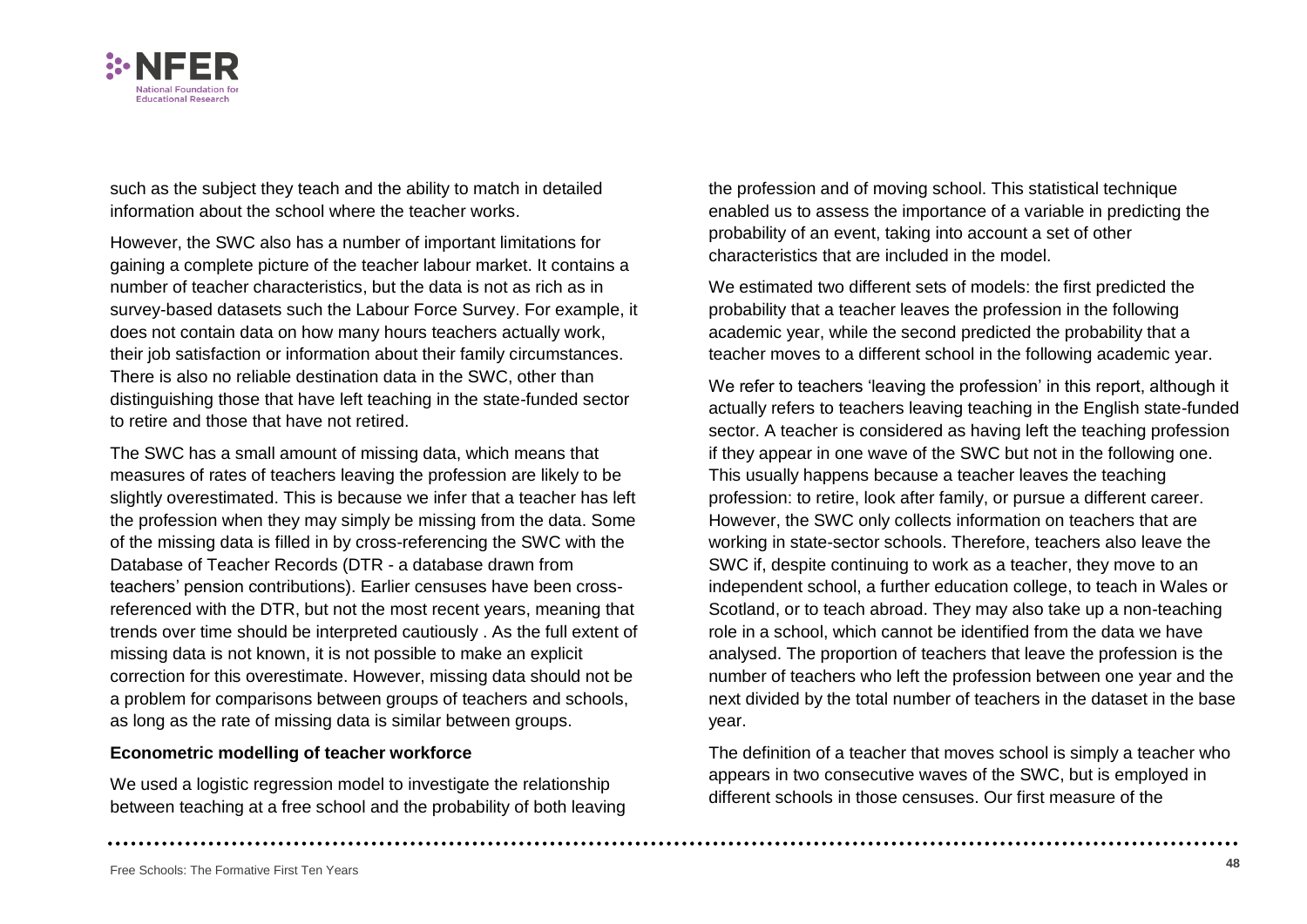

proportion of teachers that move school is the number of teachers moving to a different school divided by the total number of teachers in the initial year, including those who leave the profession as having moved school. Our second measure of the proportion of teachers that move school is the number of teachers moving to a different school divided by the total number of teachers in the initial year but does not include those who leave the profession as having moved school $^{22}$ .

<sup>&</sup>lt;sup>22</sup> We identify schools according to their Unique Reference Number (URN) and carefully identify schools that are unchanged except for changing URN, e.g. because of becoming an academy.